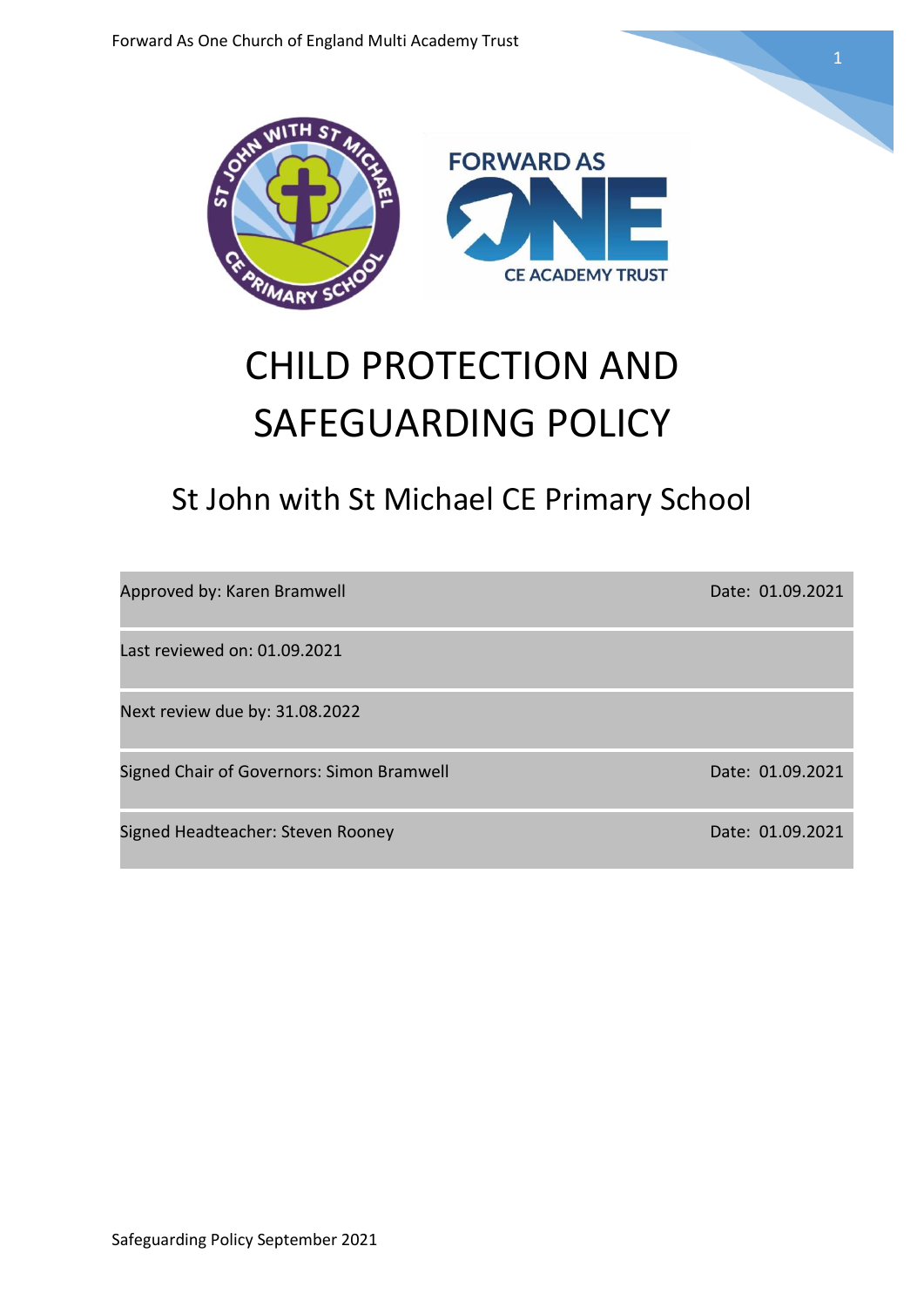## **Contents**

## <span id="page-1-0"></span>**Important contacts**

| ROLE/ORGANISATION                                   | <b>NAME</b>                        | <b>CONTACT DETAILS</b> |
|-----------------------------------------------------|------------------------------------|------------------------|
| Designated safeguarding lead<br>(DSL)               | Mrs Linda Oliver                   | 01706 852614           |
| Deputy DSL                                          | Mr Steven Rooney<br>Mrs Lucy Camps | 01706 852614           |
| <b>Local Authority Designated</b><br>Officer (LADO) | Tim Booth                          | 01772 536614           |
| <b>Chair of Governors</b>                           | Simon Bramwell                     | 01706 852614           |
| Channel Helpline                                    |                                    | 020 7340 7264          |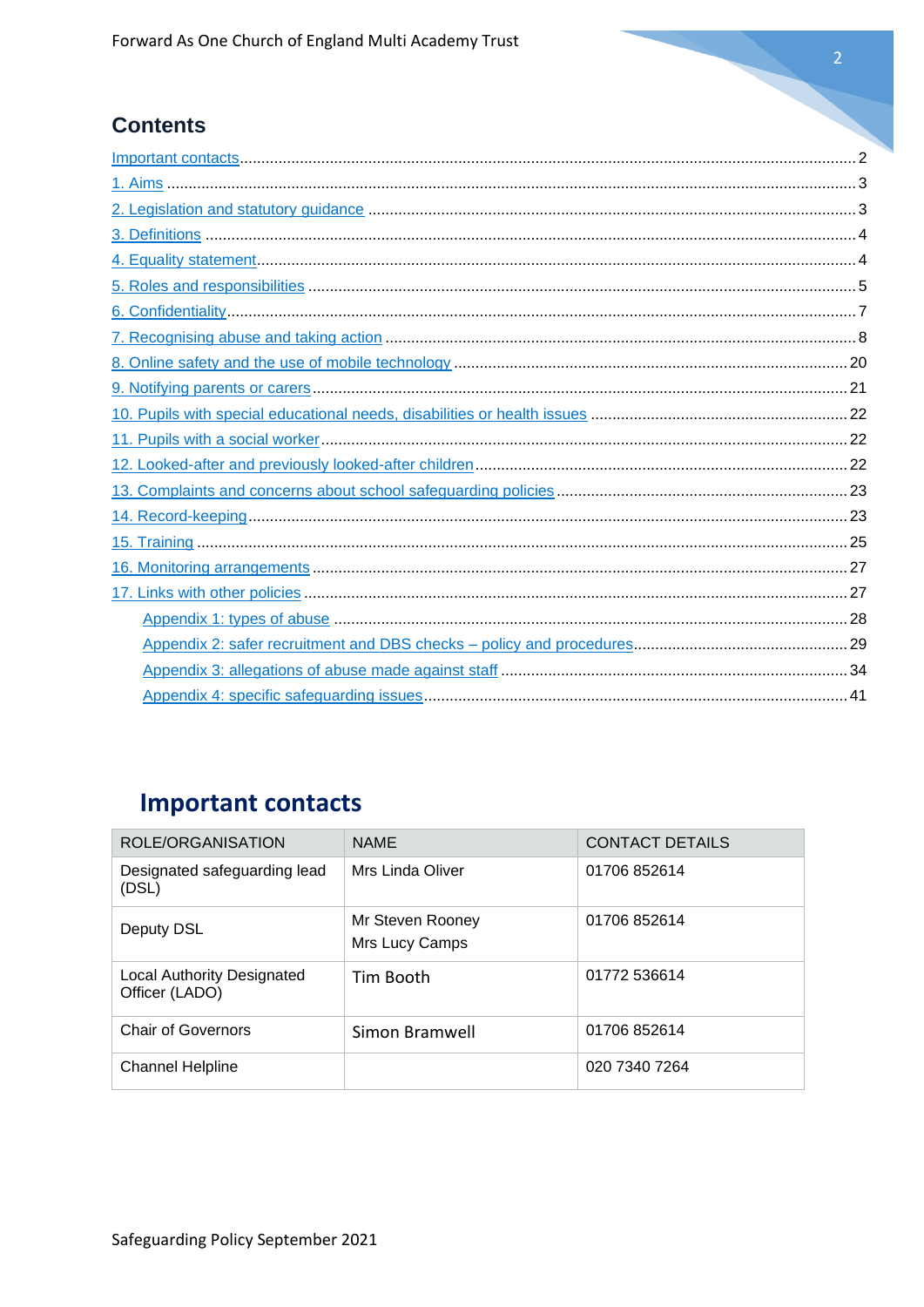## 1. **Aims**

Forward As One CE MAT and its schools aims to ensure that:

- Appropriate action is taken in a timely manner to safeguard and promote children's welfare
- All staff are aware of their statutory responsibilities with respect to safeguarding

Staff are properly training in recognising and reporting safeguarding issues

## 2. **Legislation and statutory guidance**

This policy is based on the Department for Education's statutory guidance Keeping Children Safe in Education (2021) and Working Together to Safeguard Children (2018), and the Governance Handbook. We comply with this guidance and the arrangements agreed and published by our 3 local safeguarding partners.

This policy is also based on the following legislation:

- Section 175 of the [Education Act 2002,](http://www.legislation.gov.uk/ukpga/2002/32/section/175) which places a duty on schools and local authorities to safeguard and promote the welfare of pupils
- [The School Staffing \(England\) Regulations 2009,](http://www.legislation.gov.uk/uksi/2009/2680/contents/made) which set out what must be recorded on the single central record and the requirement for at least one person conducting an interview to be trained in safer recruitment techniques.
- Part 3 of the schedule to the [Education \(Independent School Standards\) Regulations 2014,](http://www.legislation.gov.uk/uksi/2014/3283/schedule/part/3/made) which places a duty on academies and independent schools to safeguard and promote the welfare of pupils at the school.
- [The Children Act 1989](http://www.legislation.gov.uk/ukpga/1989/41) (an[d 2004 amendment\)](http://www.legislation.gov.uk/ukpga/2004/31/contents), which provides a framework for the care and protection of children
- Section 5B(11) of the Female Genital Mutilation Act 2003, as inserted by section 74 of the [Serious Crime Act 2015,](http://www.legislation.gov.uk/ukpga/2015/9/part/5/crossheading/female-genital-mutilation) which places a statutory duty on teachers to report to the police where they discover that female genital mutilation (FGM) appears to have been carried out on a girl under 18
- [Statutory guidance on FGM,](https://www.gov.uk/government/publications/multi-agency-statutory-guidance-on-female-genital-mutilation) which sets out responsibilities with regards to safeguarding and supporting girls affected by FGM
- [The Rehabilitation of Offenders Act 1974,](http://www.legislation.gov.uk/ukpga/1974/53) which outlines when people with criminal convictions can work with children
- Schedule 4 of the [Safeguarding Vulnerable Groups Act 2006,](http://www.legislation.gov.uk/ukpga/2006/47/schedule/4) which defines what 'regulated activity' is in relation to children
- [Statutory guidance on the Prevent duty](https://www.gov.uk/government/publications/prevent-duty-guidance), which explains schools' duties under the Counter-Terrorism and Security Act 2015 with respect to protecting people from the risk of radicalisation and extremism

The [Childcare \(Disqualification\) and Childcare \(Early Years Provision Free of Charge\)](http://www.legislation.gov.uk/uksi/2018/794/contents/made)  [\(Extended Entitlement\) \(Amendment\) Regulations 2018](http://www.legislation.gov.uk/uksi/2018/794/contents/made) (referred to in this policy as the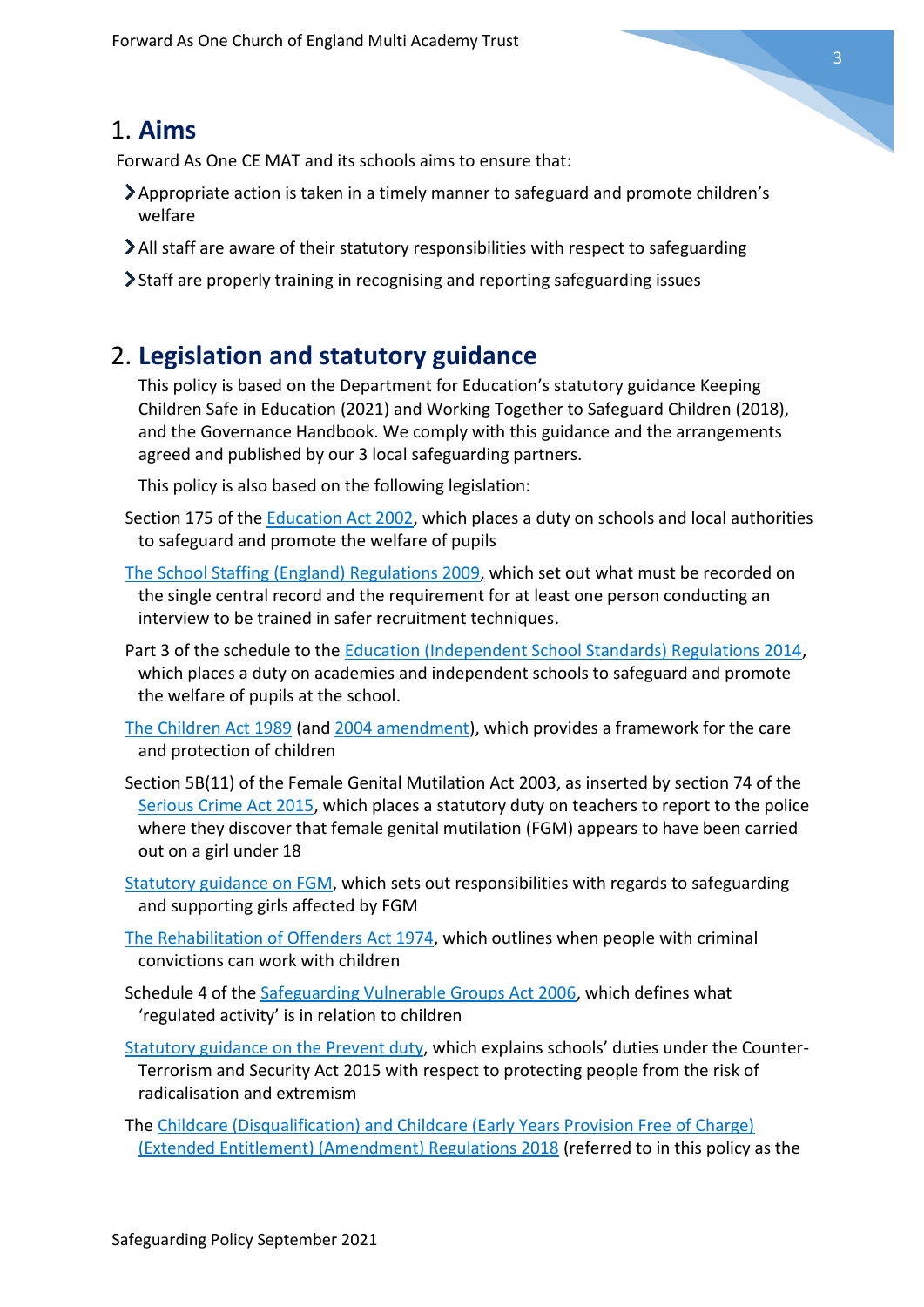"2018 Childcare Disqualification Regulations") and [Childcare](http://www.legislation.gov.uk/ukpga/2006/21/contents)  [Act 2006,](http://www.legislation.gov.uk/ukpga/2006/21/contents) which set out who is disqualified from working with children

This policy also meets requirements relating to safeguarding and welfare in the statutory [framework for the Early Years Foundation Stage](https://www.gov.uk/government/publications/early-years-foundation-stage-framework--2)

This policy also complies with our funding agreement and articles of association.

## 3. **Definitions**

**Safeguarding and promoting the welfare of children** means:

- Protecting children from maltreatment
- Preventing impairment of children's mental and physical health or development
- Ensuring that children grow up in circumstances consistent with the provision of safe and effective care
- Taking action to enable all children to have the best outcomes

**Child protection** is part of this definition and refers to activities undertaken to prevent children suffering, or being likely to suffer, significant harm.

**Abuse** is a form of maltreatment of a child and may involve inflicting harm or failing to act to prevent harm. Appendix 1 explains the different types of abuse.

**Neglect** is a form of abuse and is the persistent failure to meet a child's basic physical and/or psychological needs, likely to result in the serious impairment of the child's health or development. Appendix 1 defines neglect in more detail.

**Sharing of nudes and semi-nudes** (also known as sexting or youth produced sexual imagery) is where children share nude or semi-nude images, videos, or live streams.

**Children** includes everyone under the age of 18.

The following 3 **safeguarding partners** are identified in Keeping Children Safe in Education (and defined in the Children Act 2004, as amended by chapter 2 of the Children and Social Work Act 2017). They will plan to work together to safeguard and promote the welfare of local children, including identifying and responding to their needs:

- The local authority (LA)
- A clinical commissioning group for an area within the LA
- The chief officer of police for a police area in the LA area

## 4. **Equality Statement**

Some children have an increased risk of abuse, and additional barriers can exist for some children with respect to recognising or disclosing it. We are committed to antidiscriminatory practice and recognise children's diverse circumstances. We ensure that all children have the same protection, regardless of any barriers they may face.

We give special consideration to children who:

• Have special educational needs (SEN) or disabilities or health conditions (see section 10)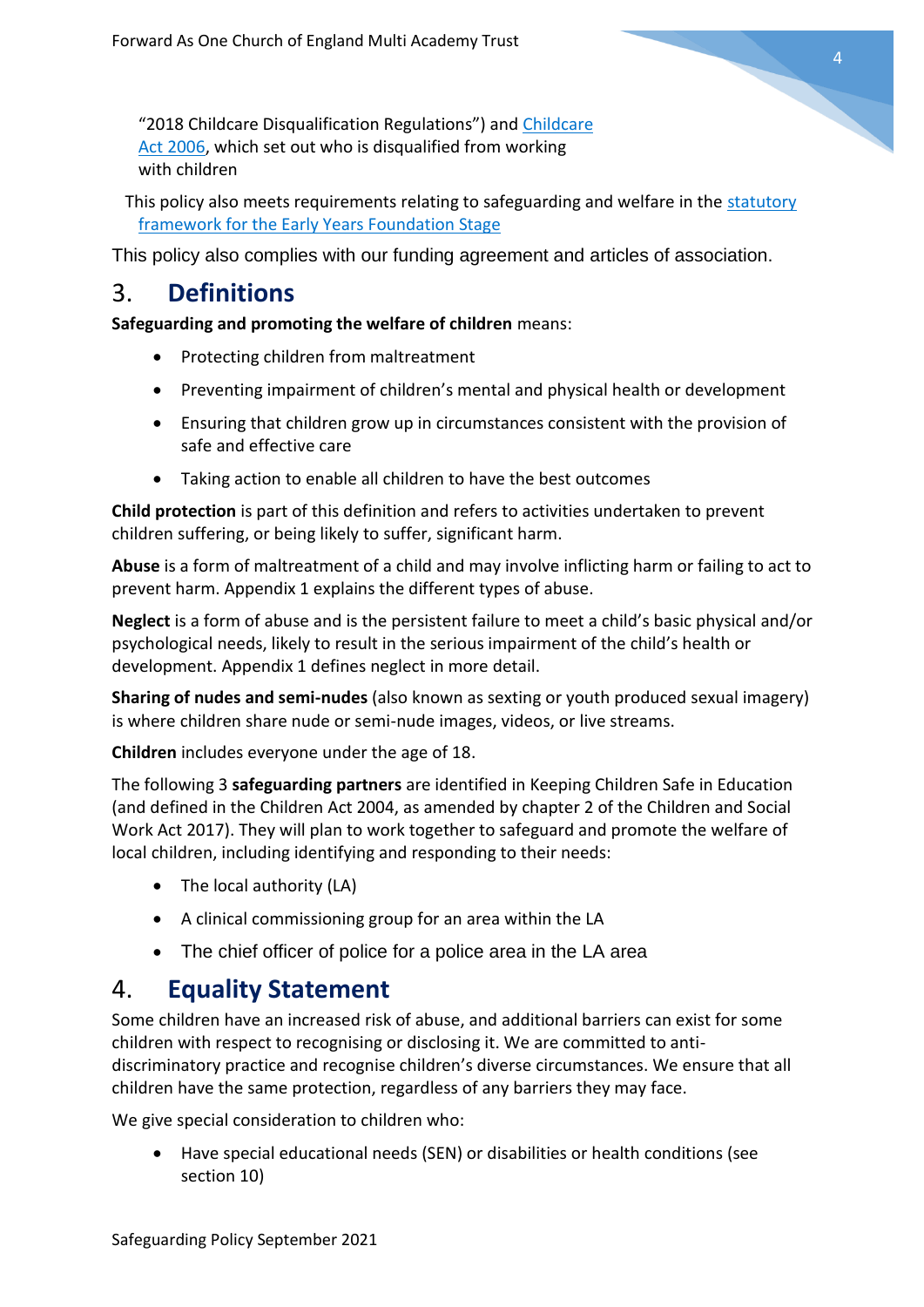- Are young carers
- May experience discrimination due to their race, ethnicity, religion, gender identification or sexuality
- Have English as an additional language
- Are known to be living in difficult situations for example, temporary accommodation or where there are issues such as substance abuse or domestic violence
- Are at risk of FGM, sexual exploitation, forced marriage, or radicalisation
- Are asylum seekers
- Are at risk due to either their own or a family member's mental health needs
- Are looked after or previously looked after (see section 12)
- Are missing from education
- Whose parent/carer has expressed an intention to remove them from school to be home educated

## 5. **Roles and responsibilities**

Safeguarding and child protection is **everyone's** responsibility. This policy applies to all staff, volunteers and governors in the school and is consistent with the procedures of the 3 safeguarding partners. Our policy and procedures also apply to extended school and off-site activities.

## 5.1 All staff

All staff will read and understand part 1 and annex B of the Department for Education's statutory safeguarding guidance, [Keeping Children Safe in Education,](https://www.gov.uk/government/publications/keeping-children-safe-in-education--2) and review this guidance at least annually.

All staff will sign a declaration at the beginning of each academic year to say that they have reviewed the guidance.

All staff will be aware of:

- Our systems which support safeguarding, including this child protection and safeguarding policy, the staff code of conduct, the role and identity of the designated safeguarding lead (DSL) and deputy/deputies, the behaviour policy, the online safety policy] and the safeguarding response to children who go missing from education
- The early help process (sometimes known as the common assessment framework) and their role in it, including identifying emerging problems, liaising with the DSL, and sharing information with other professionals to support early identification and assessment
- The process for making referrals to local authority children's social care and for statutory assessments that may follow a referral, including the role they might be expected to play
- What to do if they identify a safeguarding issue or a child tells them they are being abused or neglected, including specific issues such as FGM, and how to maintain an appropriate level of confidentiality while liaising with relevant professionals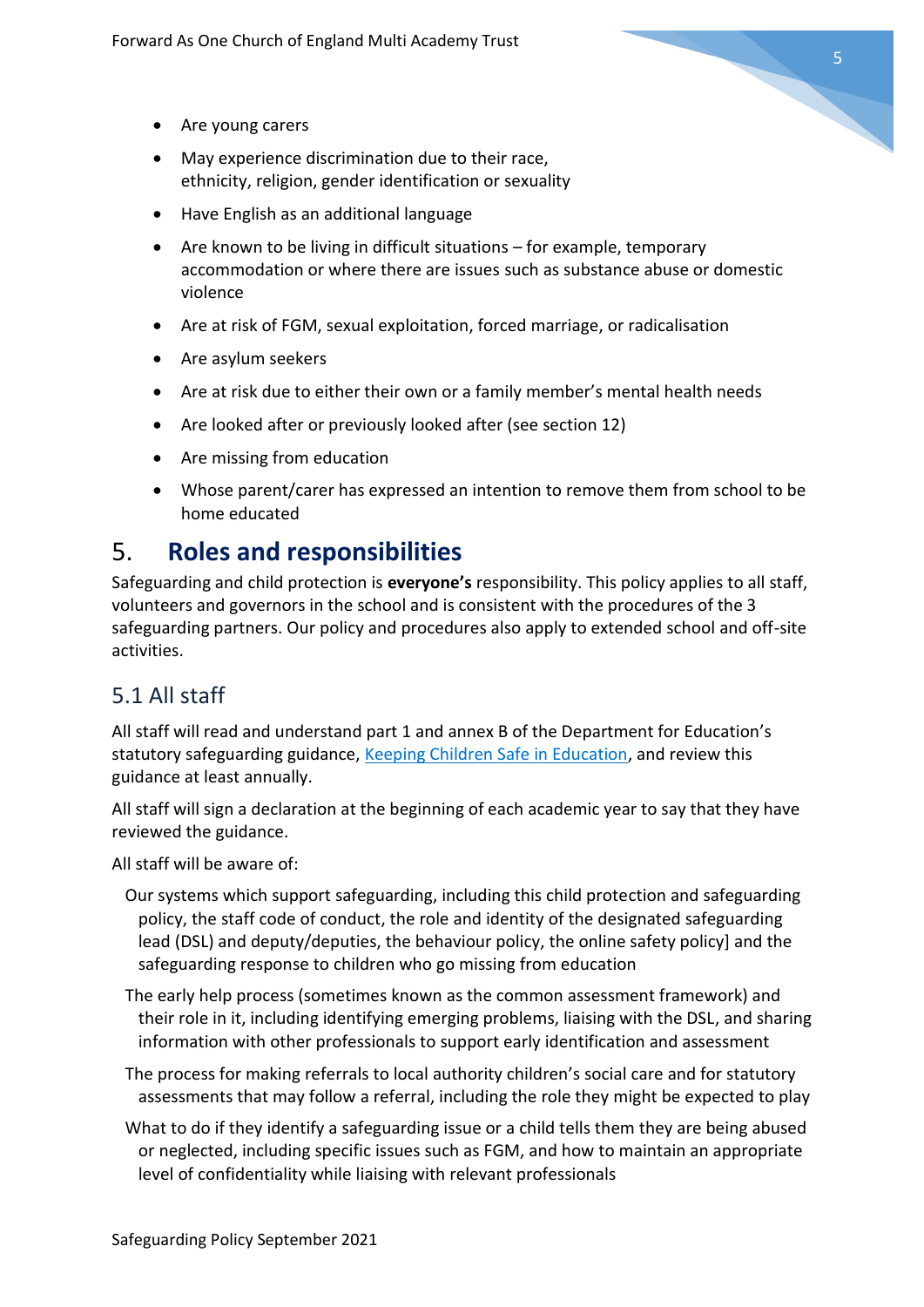The importance of reassuring victims that they are being taken seriously and that they will be supported and kept safe

Section 15 and appendix 4 of this policy outline in more detail how staff are supported to do this.

## 5.2 The designated safeguarding lead (DSL**)**

The DSL is a member of the senior leadership team. Our DSL is Mrs Linda Oliver, DSL & SENDCO. The DSL takes lead responsibility for child protection and wider safeguarding in the school.

During term time, the DSL will be available during school hours for staff to discuss any safeguarding concerns.

When the DSL is absent, the deputies – Mr Steven Rooney, Headteacher and Mrs Lucy Camps will act as cover.

If the DSL and deputies are not available, Lindsay Entwistle, Class Teacher, will act as cover (for example, during out-of-hours/out-of-term activities).

The DSL will be given the time, funding, training, resources, and support to:

Provide advice and support to other staff on child welfare and child protection matters

Take part in strategy discussions and inter-agency meetings and/or support other staff to do so

Contribute to the assessment of children

Refer suspected cases, as appropriate, to the relevant body (local authority children's social care, Channel programme, Disclosure and Barring Service, and/or police), and support staff who make such referrals directly

The DSL will also keep the headteacher informed of any issues, and liaise with local authority case managers and designated officers for child protection concerns as appropriate.

The full responsibilities of the DSL and deputies are set out in their job description.

## 5.3 The governing body

The governing body will:

Facilitate a whole-school approach to safeguarding, ensuring that safeguarding and child protection are at the forefront and underpin all relevant aspects of process and policy development

Evaluate and approve this policy at each review, ensuring it complies with the law, and hold the headteacher to account for its implementation

Appoint a senior board level (or equivalent) lead [or, link governor] to monitor the effectiveness of this policy in conjunction with the full governing board. This is always a different person from the DSL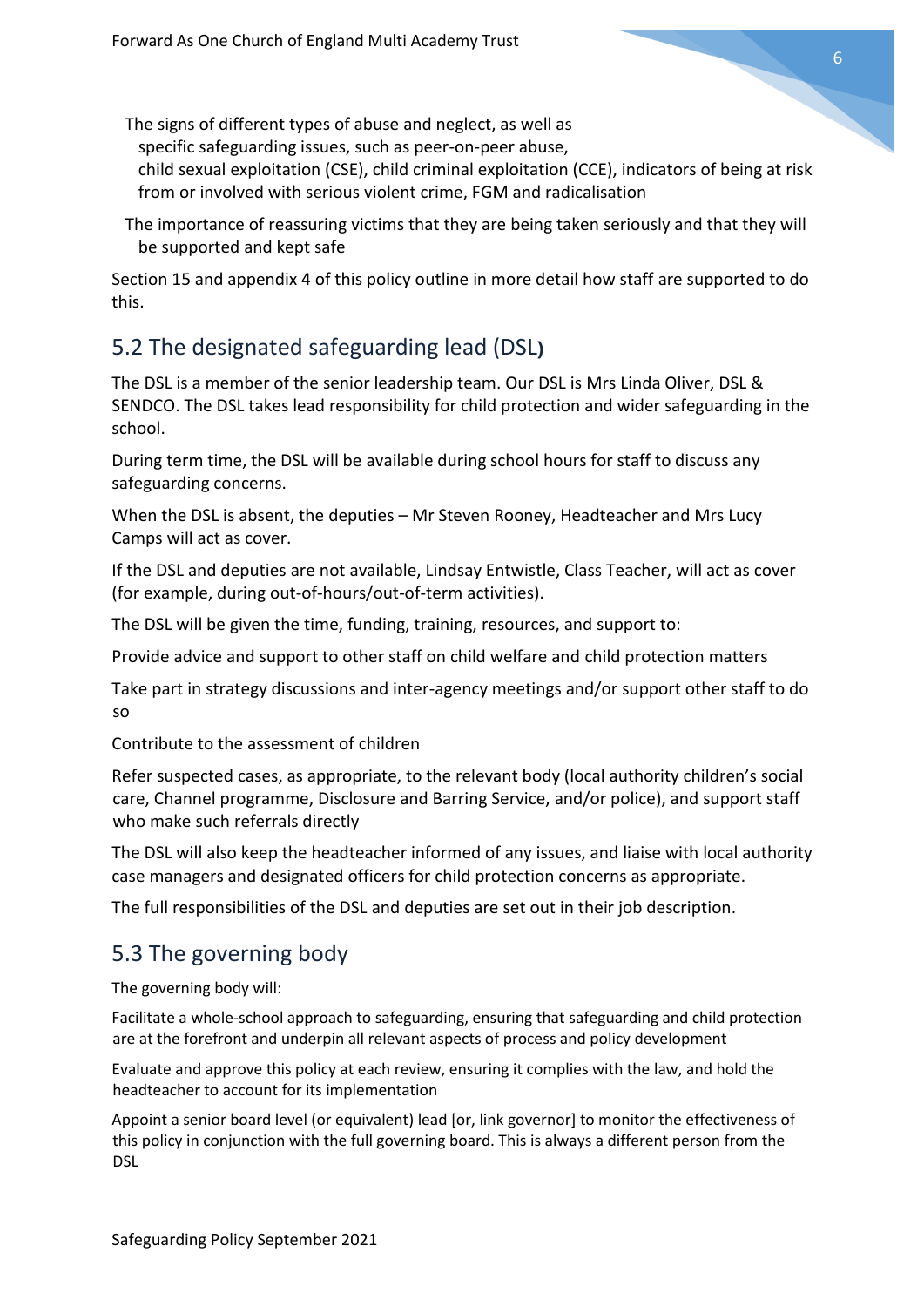The chair of governors will act as the 'case manager' in the event that an allegation of abuse is made against the headteacher, where appropriate (see appendix 3).

All governors will read Keeping Children Safe in Education in its entirety.

Section 15 of this policy has information on how governors are supported to fulfil their role.

## 5.4 The headteacher

The headteacher is responsible for the implementation of this policy, including:

Ensuring that staff (including temporary staff) and volunteers:

o Are informed of our systems which support safeguarding, including this policy, as part of their induction

7

 $\circ$  Understand and follow the procedures included in this policy, particularly those concerning referrals of cases of suspected abuse and neglect

Communicating this policy to parents/carers when their child joins the school and via the school website

Ensuring that the DSL has appropriate time, funding, training, and resources, and that there is always adequate cover if the DSL is absent

Ensuring that all staff undertake appropriate safeguarding and child protection training, and updating the content of the training regularly

Acting as the 'case manager' in the event of an allegation of abuse made against another member of staff or volunteer, where appropriate (see appendix 3)

Ensuring the relevant staffing ratios are met, where applicable

Making sure each child in the Early Years Foundation Stage is assigned a key person

## 6. **Confidentiality**

Please refer to the Data Protection Policy and Cyber Security Policy.

These policies note that:

- Timely information sharing is essential to effective safeguarding
- Fears about sharing information must not be allowed to stand in the way of the need to promote the welfare, and protect the safety, of children
- The Data Protection Act (DPA) 2018 and UK GDPR do not prevent, or limit, the sharing of information for the purposes of keeping children safe
- If staff need to share 'special category personal data', the DPA 2018 contains 'safeguarding of children and individuals at risk' as a processing condition that allows practitioners to share information without consent if it is not possible to gain consent, it cannot be reasonably expected that a practitioner gains consent, or if to gain consent would place a child at risk
- Staff should never promise a child that they will not tell anyone about a report of abuse, as this may not be in the child's best interests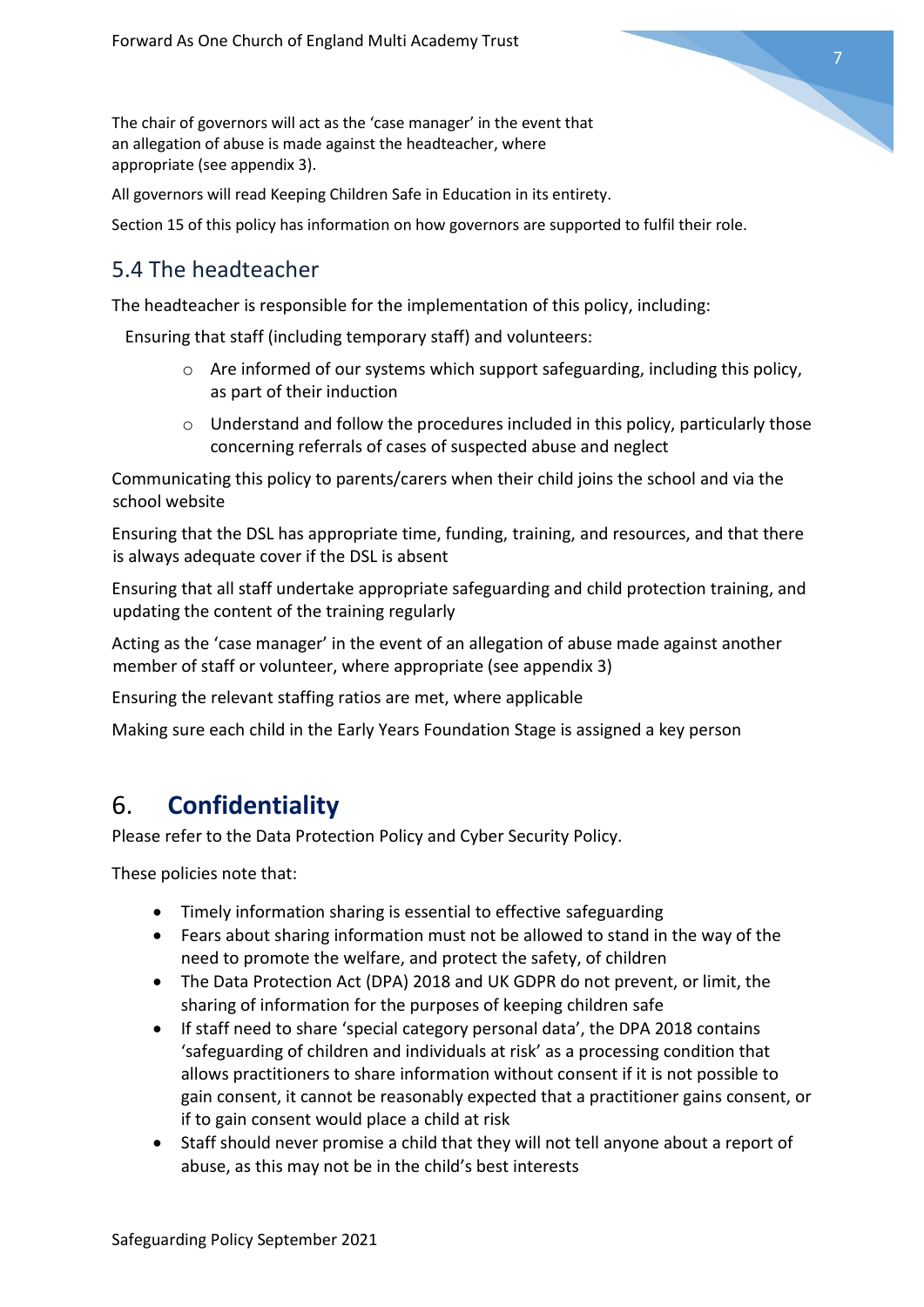- The government's [information sharing advice for](https://www.gov.uk/government/publications/safeguarding-practitioners-information-sharing-advice)  [safeguarding practitioners](https://www.gov.uk/government/publications/safeguarding-practitioners-information-sharing-advice) includes 7 'golden rules' for sharing information, and will support staff who have to make decisions about sharing information
- If staff are in any doubt about sharing information, they should speak to the designated safeguarding lead (or deputy)
- Confidentiality is also addressed in this policy with respect to record-keeping in section 14, and allegations of abuse against staff in appendix 3

## 7. **Recognising abuse and taking action**

Staff, volunteers and governors must follow the procedures set out below in the event of a safeguarding issue.

Please note – in this and subsequent sections, you should take any references to the DSL to mean "the DSL (or deputy DSL)".

## 7.1 If a child is suffering or likely to suffer harm, or in immediate danger

Make a referral to children's social care and/or the police **immediately** if you believe a child is suffering or likely to suffer from harm, or is in immediate danger. **Anyone can make a referral.**

## If you are concerned about a child

- Call 0300 123 6720 or out of hours 0300 123 6722.
- If you think a child is in immediate danger don't delay call the police on 999.
- The [NSPCC website](https://www.nspcc.org.uk/preventing-abuse/signs-symptoms-effects/) has advice about the signs, symptoms and effects of child abuse and neglect.

## Concerns about an adult that works with children

- If there are immediate safeguarding concerns to the child call 0300 123 6720 or out of hours 0300 123 6722.
- If there are no immediate safeguarding concerns to the child inform senior management at the organisation where this person works.

## Tell the DSL (see section 5.2) as soon as possible if you make a referral directly.

<https://www.gov.uk/report-child-abuse-to-local-council>

## 7.2 If a child makes a disclosure to you

If a child discloses a safeguarding issue to you, you should:

- Listen to and believe them.
- Allow them time to talk freely and do not ask leading questions
- Stay calm and do not show that you are shocked or upset
- Tell the child they have done the right thing in telling you. Do not tell them they should have told you sooner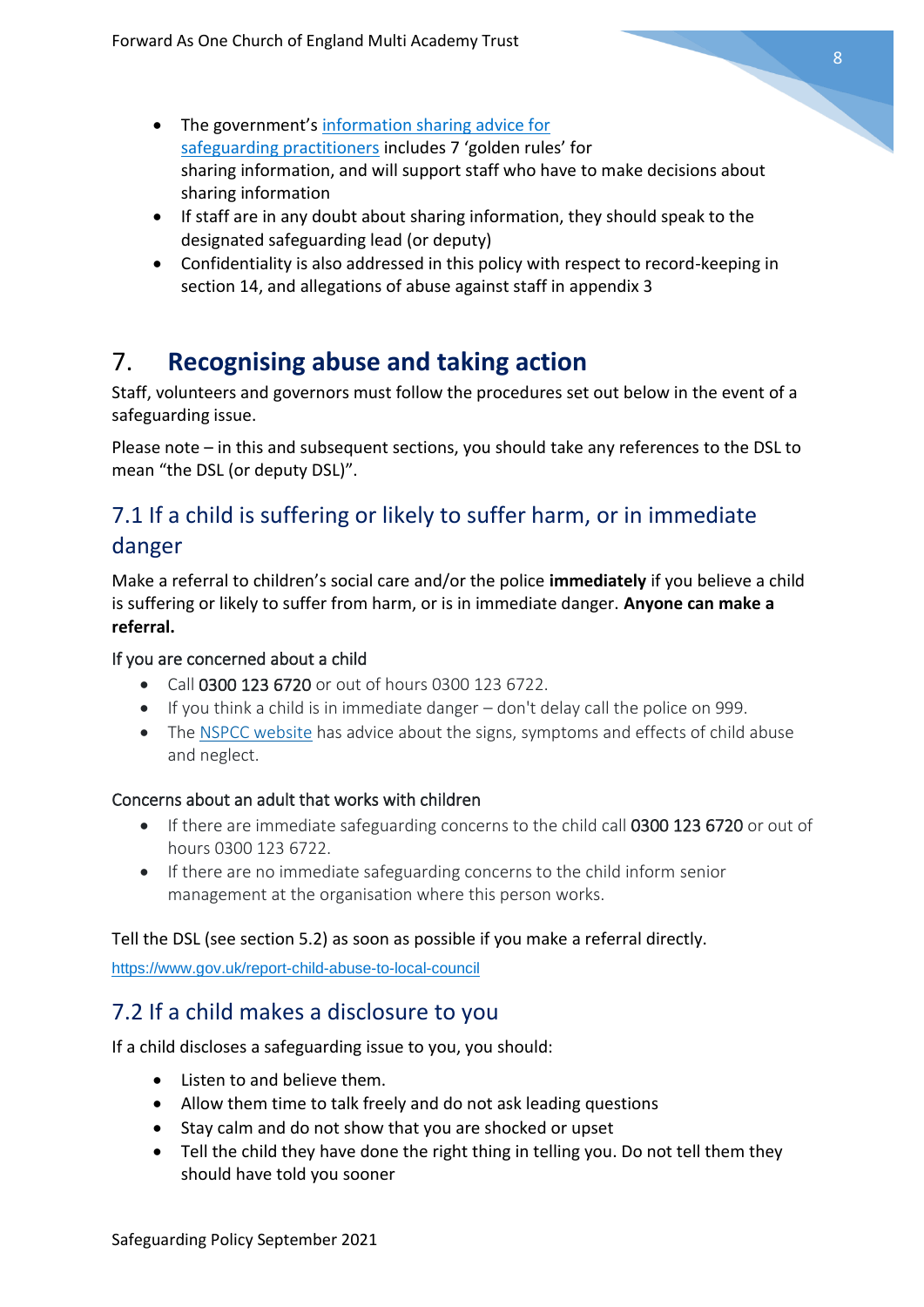- Explain what will happen next and that you will have to pass this information on. Do not promise to keep it a secret
- Write up your conversation as soon as possible in the child's own words. Stick to the facts, and do not put your own judgement on it
- Sign and date the write-up and pass it on to the DSL. Alternatively, if appropriate, make a referral to children's social care and/or the police directly (see 7.1), and tell the DSL as soon as possible that you have done so. Aside from these people, do not disclose the information to anyone else unless told to do so by a relevant authority involved in the safeguarding process

## 7.3 If you discover that FGM has taken place or a pupil is at risk of FGM

Keeping Children Safe in Education explains that FGM comprises "all procedures involving partial or total removal of the external female genitalia, or other injury to the female genital organs".

FGM is illegal in the UK and a form of child abuse with long-lasting, harmful consequences. It is also known as 'female genital cutting', 'circumcision' or 'initiation'.

Possible indicators that a pupil has already been subjected to FGM, and factors that suggest a pupil may be at risk, are set out in appendix 4 of this policy.

**Any teacher** who either:

- Is informed by a girl under 18 that an act of FGM has been carried out on her; or
- Observes physical signs which appear to show that an act of FGM has been carried out on a girl under 18 and they have no reason to believe that the act was necessary for the girl's physical or mental health or for purposes connected with labour or birth

Must immediately report this to the police, personally. This is a mandatory statutory duty, and teachers will face disciplinary sanctions for failing to meet it.

Unless they have been specifically told not to disclose, they should also discuss the case with the DSL and involve children's social care as appropriate. Lancashire Children & Adults: 0300 123 6720

**Any other member of staff** who discovers that an act of FGM appears to have been carried out on a **pupil under 18** must speak to the DSL and follow our local safeguarding procedures.

The duty for teachers mentioned above does not apply in cases where a pupil is *at risk* of FGM or FGM is suspected but is not known to have been carried out. Staff should not examine pupils.

**Any member of staff** who suspects a pupil is *at risk* of FGM or suspects that FGM has been carried out and must speak to the DSL and follow our local safeguarding procedures.

• ALL staff and volunteers are aware of the "one chance rule" and will report all cases of suspected Honour Based Abuse or FGM to the DSL immediately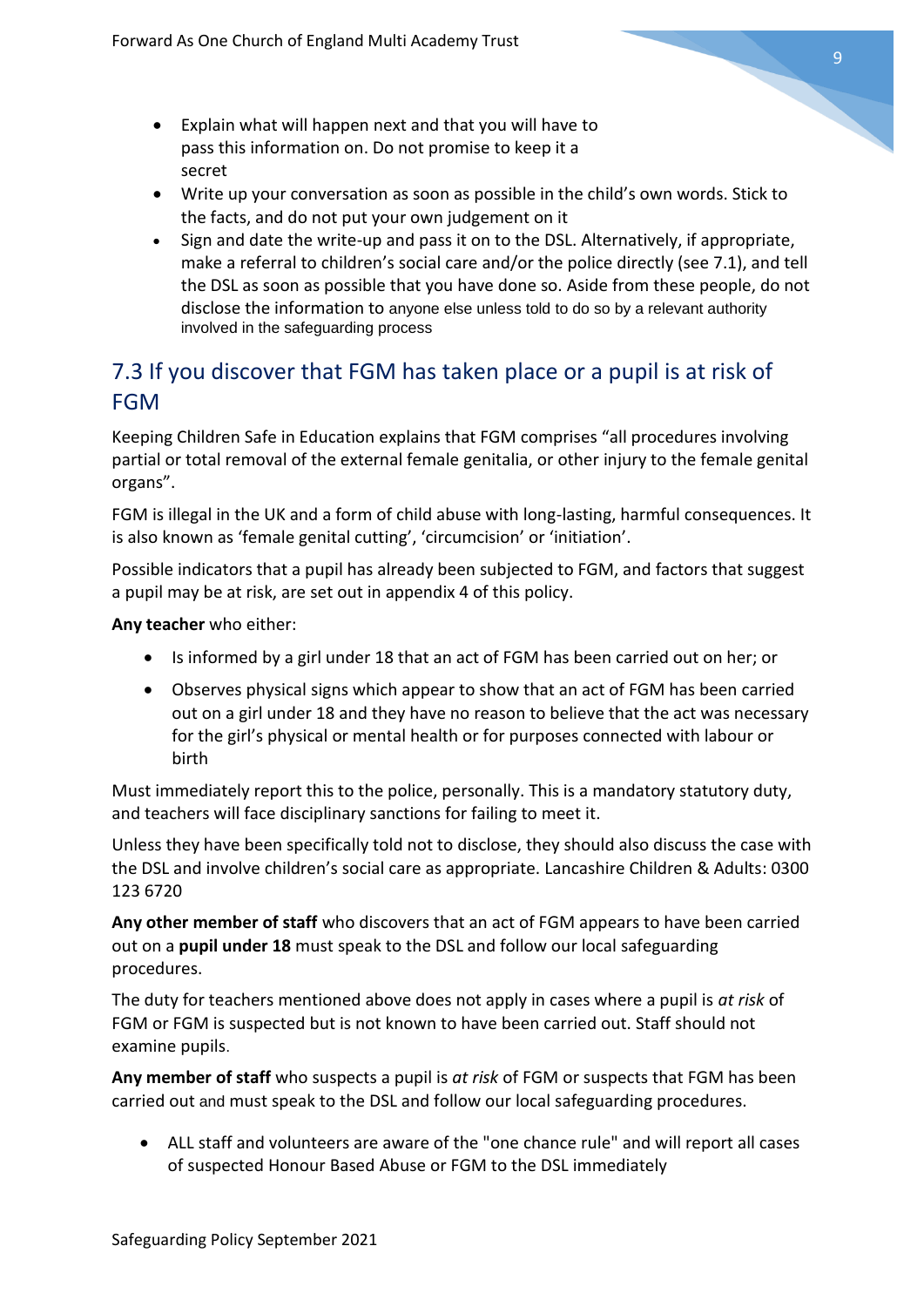- ALL staff need to be alert to the possibility of when a female pupil may be at risk of FGM or when it may have been conducted on them.
- Whilst all staff should speak to the designated safeguarding lead (or deputy) with regard to any concerns about female genital mutilation (FGM), there is a specific legal duty on teachers. If a teacher, in the course of their work in the profession, discovers that an act of FGM appears to have been carried out on a girl under the age of 18 or there are concerns this may be about to happen, the teacher must report this to the police

## 7.4 If you have concerns about a child (as opposed to believing a child is suffering or likely to suffer from harm, or is in immediate danger)

Figure 1 below, before section 7.7, illustrates the procedure to follow if you have any concerns about a child's welfare.

Where possible, speak to the DSL first to agree a course of action.

If in exceptional circumstances the DSL is not available, this should not delay appropriate action being taken. Speak to a member of the senior leadership team and/or take advice from local authority children's social care. You can also seek advice at any time from the NSPCC helpline on 0808 800 5000. Share details of any actions you take with the DSL as soon as practically possible.

Make a referral to local authority children's social care directly, if appropriate (see 'Referral' below). Share any action taken with the DSL as soon as possible.

## **Early help**

If early help is appropriate, the DSL will generally lead on liaising with other agencies and setting up an inter-agency assessment as appropriate. Staff may be required to support other agencies and professionals in an early help assessment, in some cases acting as the lead practitioner.

The DSL will keep the case under constant review and the school will consider a referral to local authority children's social care if the situation does not seem to be improving. Timelines of interventions will be monitored and reviewed.

- ALL staff and volunteers can identify the risk factors that indicate a family or pupil may benefit from Early Help
- ALL staff and volunteers will use the school's agreed format for letting the DSL know about Early Help requirements
- DSLs will undertake a CAF assessment, when appropriate, to identify what Early Help is required
- DSLs will signpost and refer to appropriate support agencies
- DSLs will lead on TAF meetings where is it appropriate for them to do so
- DSLs will utilise Children and Family Wellbeing Service using the Request for Support form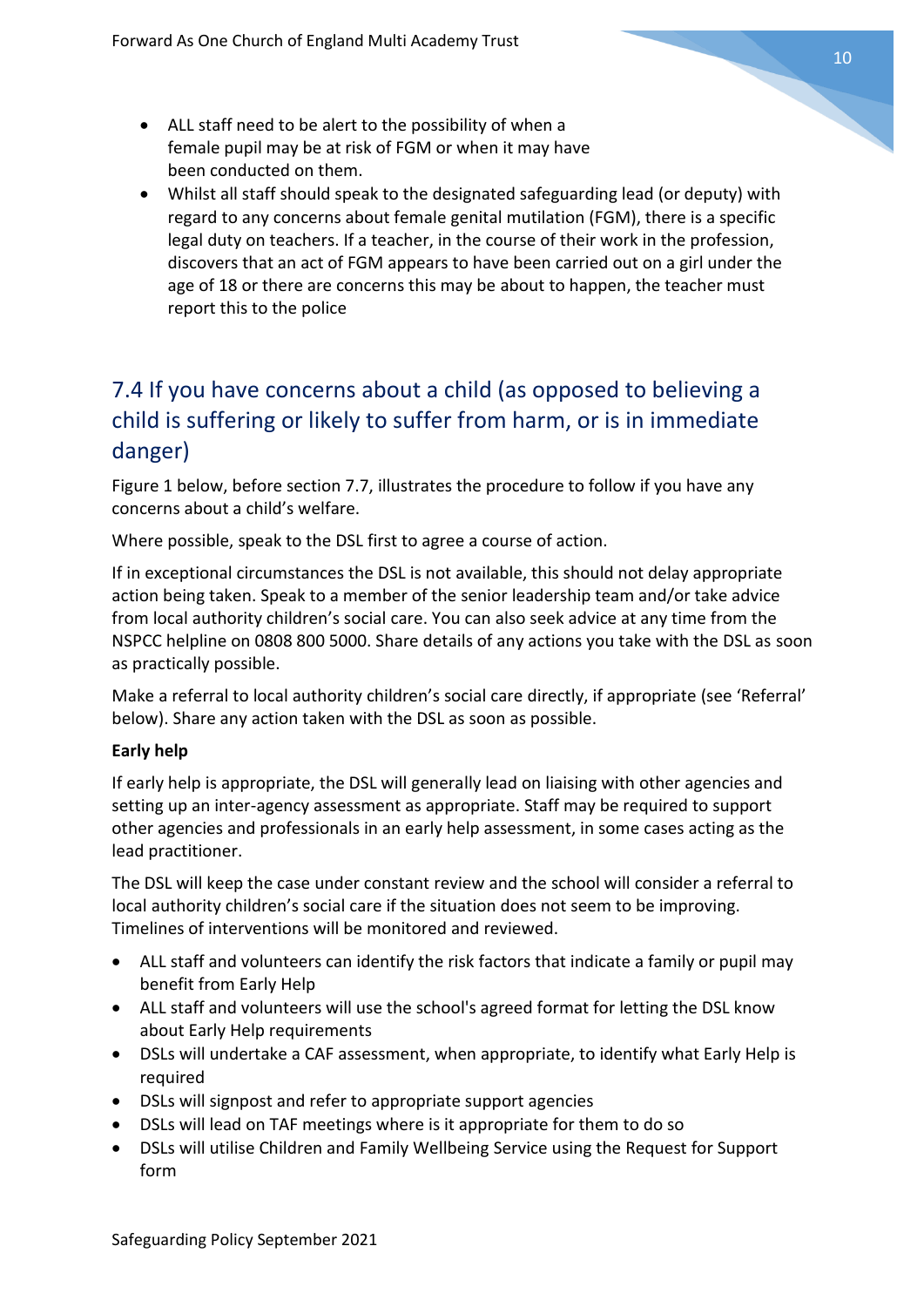- DSLs will refer to CSC where Early Help has not been successful in reducing risk and meeting unmet needs using Lancashire Continuum of Need and Thresholds Guidance and CSC Referral Form
- DSLs and other identified staff will identify and work with any organisations that are relevant in meeting the needs of pupils and their families
- DSLs and other identified staff will initiate and maintain positive and supportive relationships with parents and carers of children who may benefit from Early Help
- DSLs or appropriately trained school staff will generally be the lead for Early Help cases if this is in the best interests of the family.

## **Referral**

If it is appropriate to refer the case to local authority children's social care or the police, the DSL will make the referral or support you to do so.

If you make a referral directly (see section 7.1), you must tell the DSL as soon as possible.

The local authority will make a decision within 1 working day of a referral about what course of action to take and will let the person who made the referral know the outcome. The DSL or person who made the referral must follow up with the local authority if this information is not made available, and ensure outcomes are properly recorded.

If the child's situation does not seem to be improving after the referral, the DSL or person who made the referral must follow local escalation procedures to ensure their concerns have been addressed and that the child's situation improves.

DSLs will make a Section 17 referral to Children's Social Care where Early Help has not been successful in reducing risk and meeting unmet needs using Lancashire Continuum of Need and Thresholds Guidance and CSC referral form

• DSLs will make a Section 17 referral to Children's Social Care where there is evidence that the Level 3 threshold has been met on the Continuum of Need

• this will be determined and assessed by the DSL using the Lancashire Continuum of Need and Thresholds Guidance and the Risk Management Toolkit

- DSLs will obtain parental consent for the referral and for information to be shared, prior to contacting Children's Social Care
- When consent is not given, DSLs will continue to offer Early Help with consent, gather evidence of engagement or lack thereof, disguised compliance, impact on the child, increase in risk or level of unmet need, improvements or deteriorations

• DSLs will review such cases regularly and assess whether there is evidence that meets Level 4 threshold on the Continuum of Need. In such cases Child Protection Procedures will be followed

• DSLs, or other appropriate members of staff, will contribute to Child in Need Meetings and Reviews

• DSLs, or other appropriate member of staff, will attend CiN meetings, produce and present reports, liaise with staff, work with parents, work with other agencies and ensure the voice of the child is evidenced throughout these processes

• DSLs will meet regularly to ensure that decisions made about children who are subjects of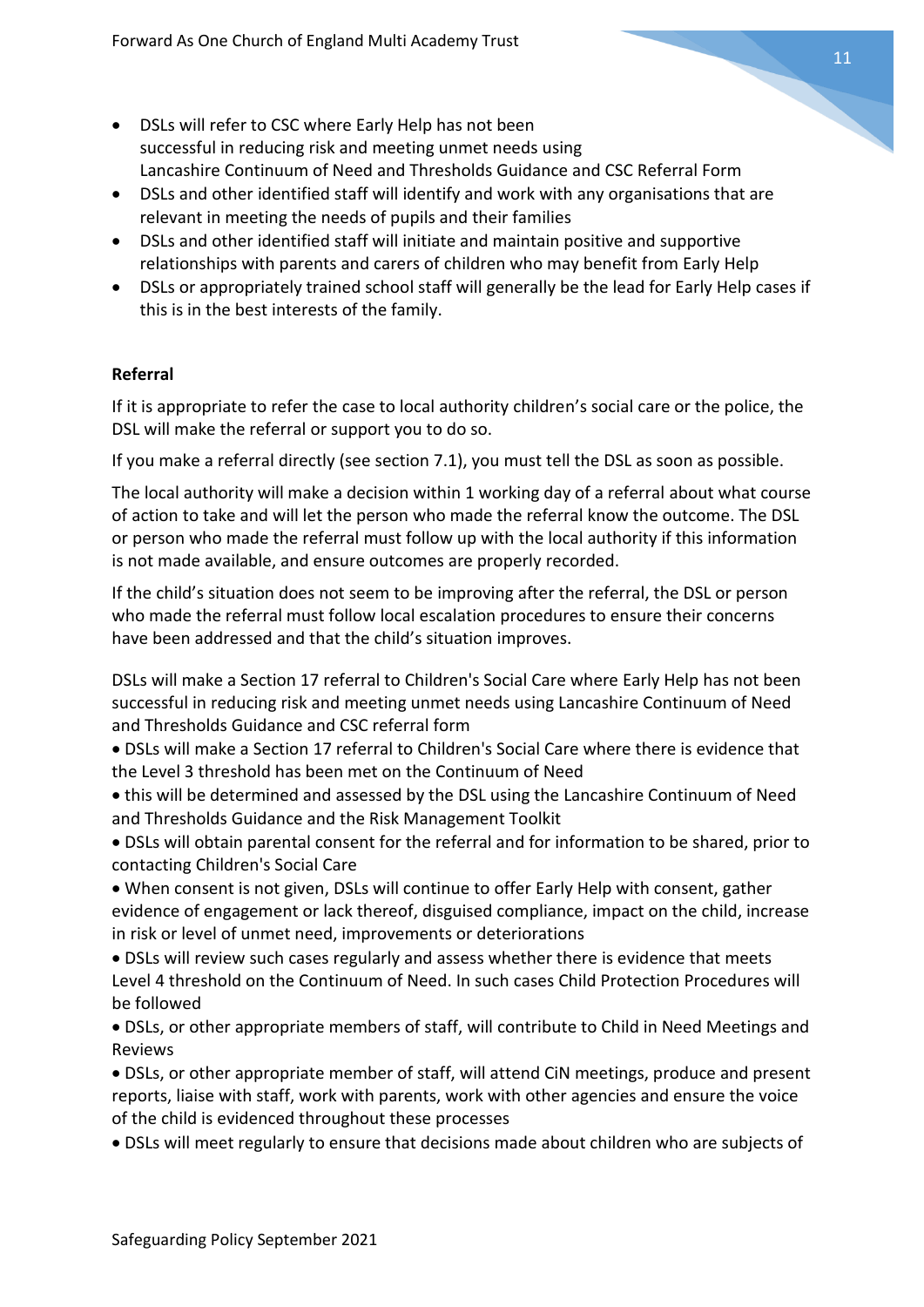CiN Plans are agreed and a clear rationale for the decision is documented

• A copy of the child's CiN Plan is included in the child's individual safeguarding file.

## **7.5 If you have concerns about extremism**

If a child is not suffering or likely to suffer from harm, or in immediate danger, where possible speak to the DSL first to agree a course of action.

If in exceptional circumstances the DSL is not available, this should not delay appropriate action being taken. Speak to a member of the senior leadership team and/or seek advice from local authority children's social care. Make a referral to local authority children's social care directly, if appropriate (see 'Referral' above). Inform the DSL or deputy as soon as practically possible after the referral.

Where there is a concern, the DSL will consider the level of risk and decide which agency to make a referral to. This could include [Channel](https://www.gov.uk/government/publications/channel-guidance), the government's programme for identifying and supporting individuals at risk of being drawn into terrorism, or the local authority children's social care team.

The Department for Education also has a dedicated telephone helpline, 020 7340 7264, which school staff and governors can call to raise concerns about extremism with respect to a pupil. You can also email [counter.extremism@education.gov.uk.](mailto:counter.extremism@education.gov.uk) Note that this is not for use in emergency situations.

In an emergency, call 999 or the confidential anti-terrorist hotline on 0800 789 321 if you:

Think someone is in immediate danger

Think someone may be planning to travel to join an extremist group

See or hear something that may be terrorist-related

### **7.6 If you have a mental health concern**

- Mental health problems can, in some cases, be an indicator that a child has suffered or is at risk of suffering abuse, neglect or exploitation.
- Staff will be alert to behavioural signs that suggest a child may be experiencing a mental health problem or be at risk of developing one.
- If you have a mental health concern about a child that is also a safeguarding concern, take immediate action by following the steps in section 7.4.
- If you have a mental health concern that is **not** also a safeguarding concern, speak to the DSL to agree a course of action.

In order to promote positive mental health, it is important to have an understanding of the protective factors that can enable pupils to be resilient when they encounter problems and challenges. Schools should be a safe and affirming place for children where they can develop a sense of belonging and feel able to trust and talk openly with adults about their problems. To ensure the best possible outcomes for our children we will ensure we have in place:-

- Clear policies on behaviour and bullying
- Staff behaviour policy (also known as code of conduct)
- An 'Open door' policy for children to raise problems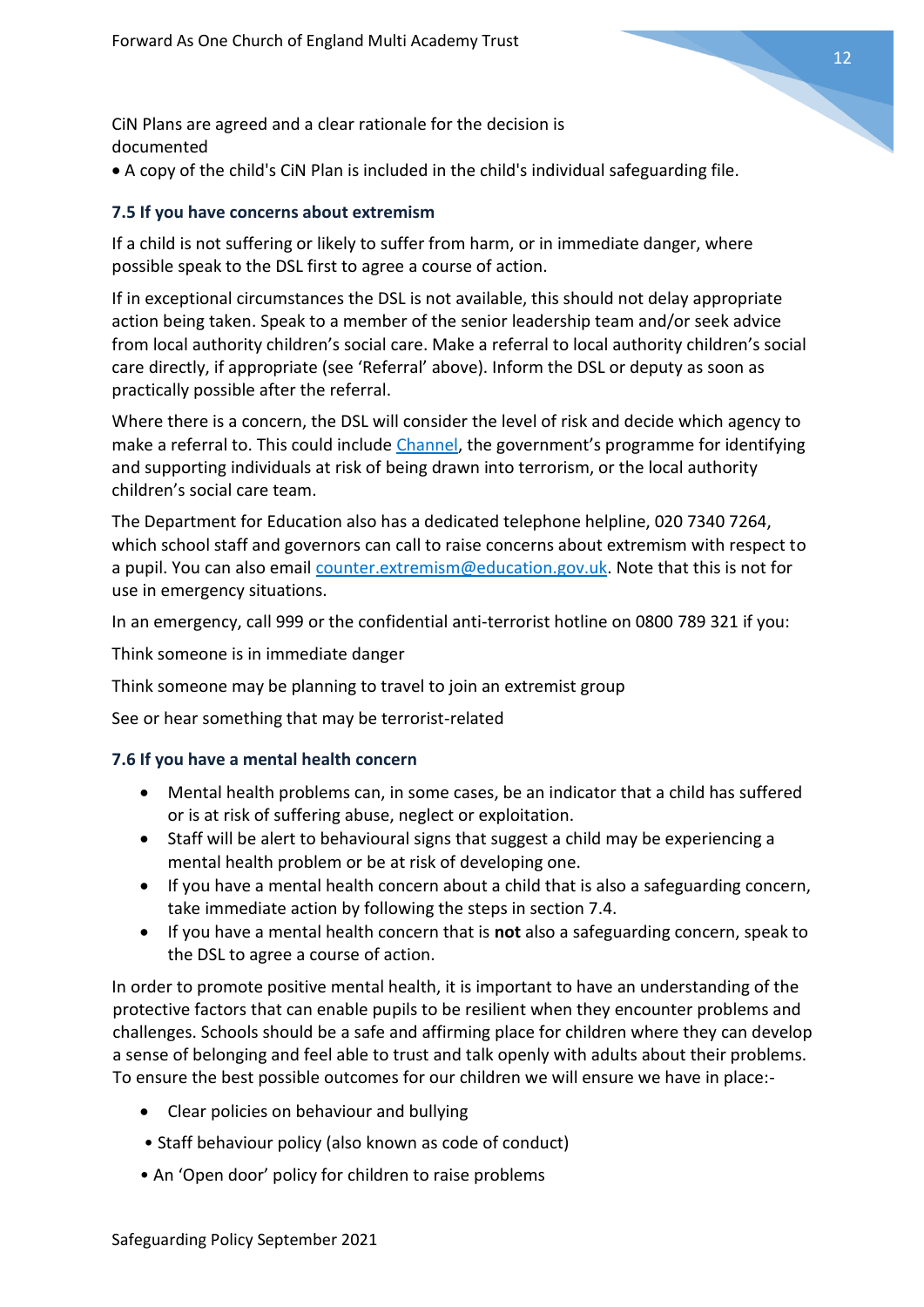• A whole-school approach to promoting good mental health

- Good pupil to teacher/school staff relationships
- Positive classroom management
- Effective safeguarding and Child Protection policies.
- An effective early help process
- Effective multi-agency working

[mental health and behaviour in schools](https://www.gov.uk/government/publications/mental-health-and-behaviour-in-schools--2)



Figure 1: procedure if you have concerns about a child's welfare (as opposed to believing a child is suffering or likely to suffer from harm, or in immediate danger)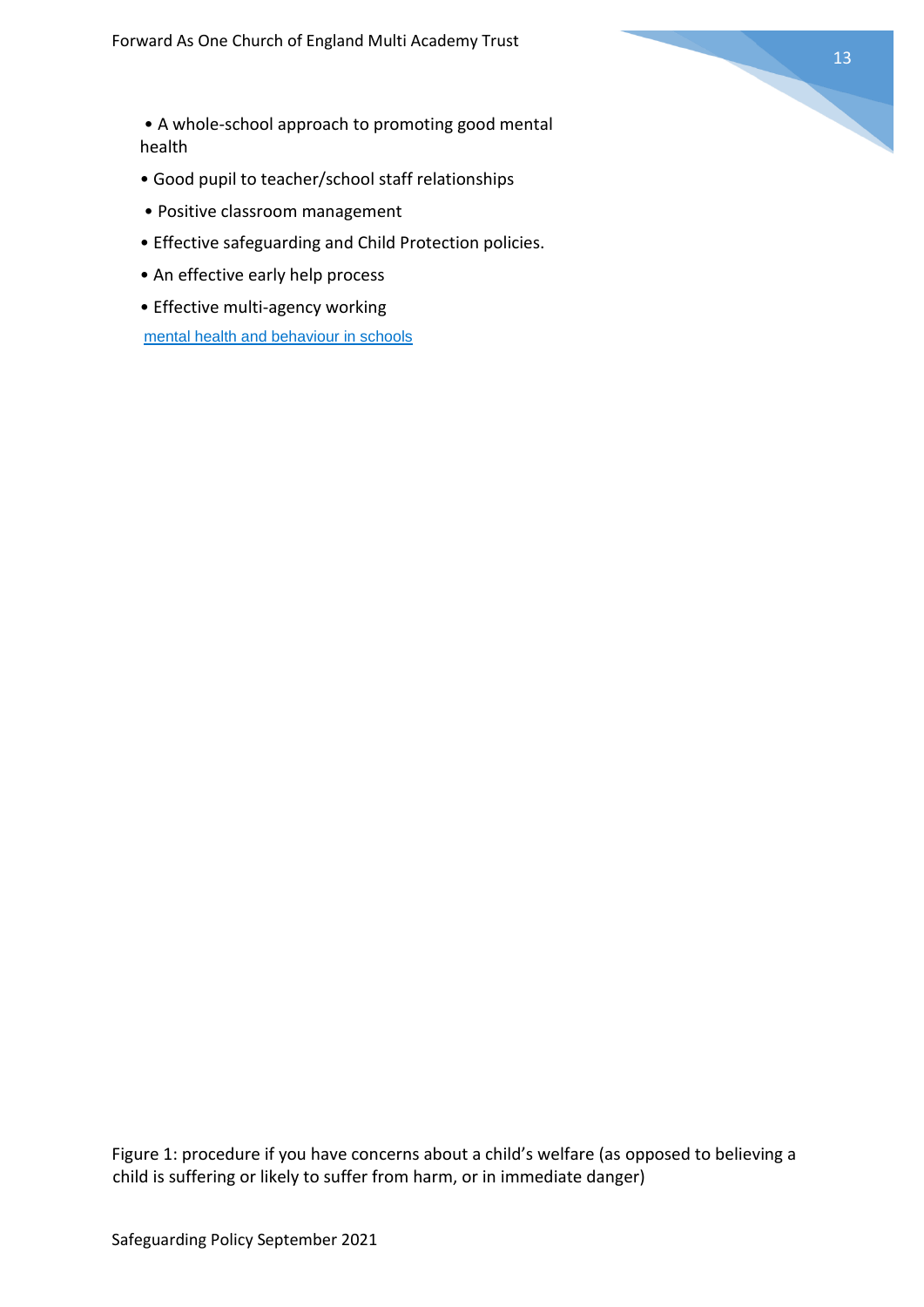

(Note – if the DSL is unavailable, this should not delay action. See section 7.4 for what to do.)



## **7.7 Concerns about a staff member, supply teacher, volunteer or contractor**

If you have concerns about a member of staff (including a supply teacher, volunteer or contractor), or an allegation is made about a member of staff (including a supply teacher,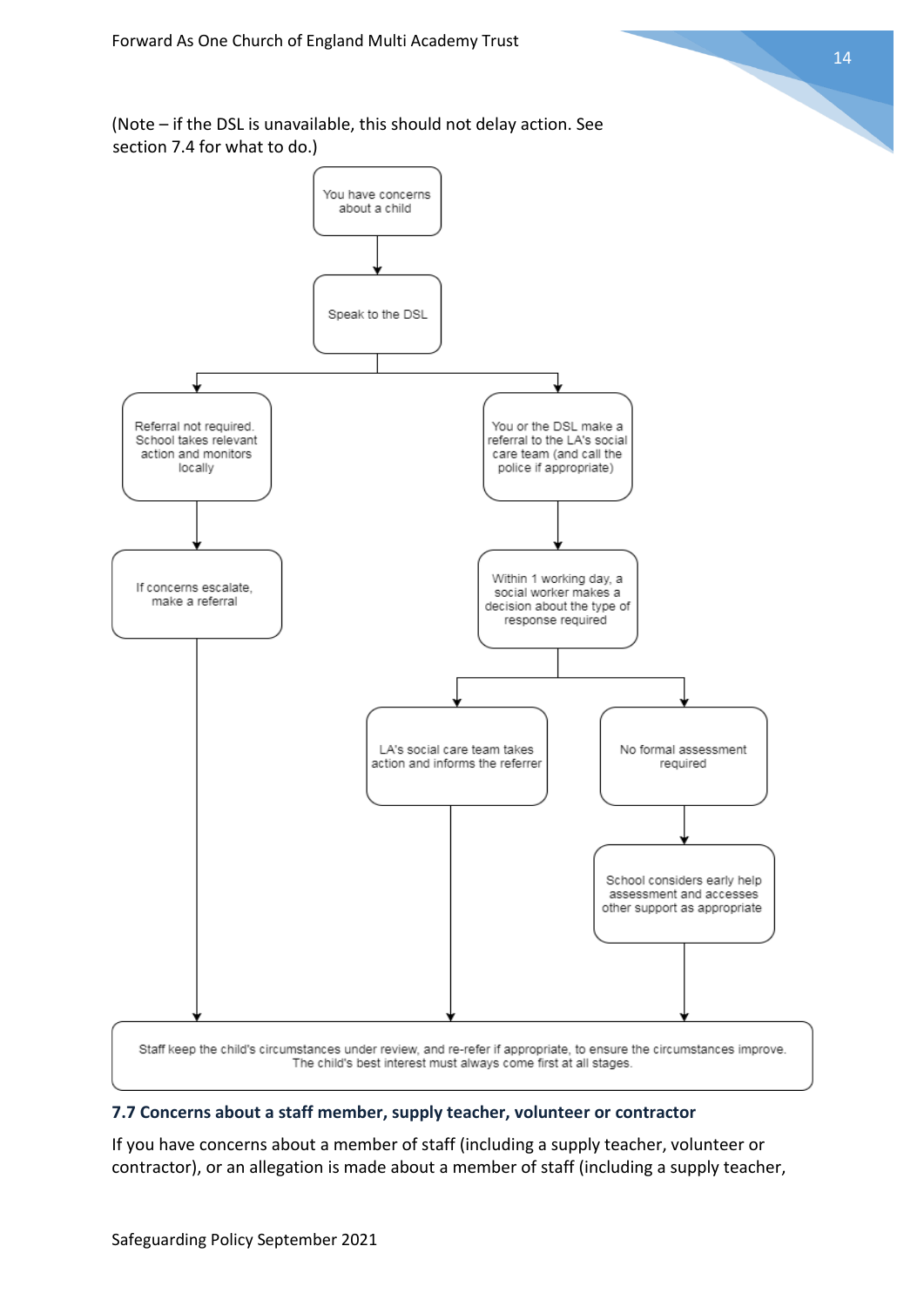volunteer or contractor) posing a risk of harm to children, speak to the headteacher as soon as possible. If the concerns/allegations are about the headteacher, speak to the chair of governors.

The headteacher/chair of governors will then follow the procedures set out in appendix 3, if appropriate.

Where you believe there is a conflict of interest in reporting a concern or allegation about a member of staff (including a supply teacher, volunteer or contractor) to the headteacher, report it directly to the local authority designated officer (LADO).

Where appropriate, the school will inform Ofsted of the allegation and actions taken, within the necessary timescale (see appendix 3 for more detail).

### **7.8 Allegations of abuse made against other pupils**

We recognise that children are capable of abusing their peers. Abuse will never be tolerated or passed off as "banter", "just having a laugh" or "part of growing up", as this can lead to a culture of unacceptable behaviours and an unsafe environment for pupils.

We also recognise the gendered nature of peer-on-peer abuse. However, all peer-on-peer abuse is unacceptable and will be taken seriously.

Most cases of pupils hurting other pupils will be dealt with under our school's behaviour policy, but this child protection and safeguarding policy will apply to any allegations that raise safeguarding concerns. This might include where the alleged behaviour:

- Is serious, and potentially a criminal offence
- Could put pupils in the school at risk
- Is violent
- Involves pupils being forced to use drugs or alcohol
- Involves sexual exploitation, sexual abuse or sexual harassment, such as indecent exposure, sexual assault, upskirting or sexually inappropriate pictures or videos (including the sharing of nudes and semi-nudes)

See appendix 4 for more information about peer-on-peer abuse.

### **Procedures for dealing with allegations of peer-on-peer abuse**

If a pupil makes an allegation of abuse against another pupil:

- You must record the allegation and tell the DSL, but do not investigate it
- The DSL will contact the local authority children's social care team and follow its advice, as well as the police if the allegation involves a potential criminal offence
- The DSL will put a risk assessment and support plan into place for all children involved (including the victim(s), the child(ren) against whom the allegation has been made and any others affected) with a named person they can talk to if needed
	- The DSL will contact the MASH to discuss the case, and make a formal referral where appropriate
	- Parents of both the alleged victim and the student being complained about should be informed, this should be discussed during the consultation with the MASH.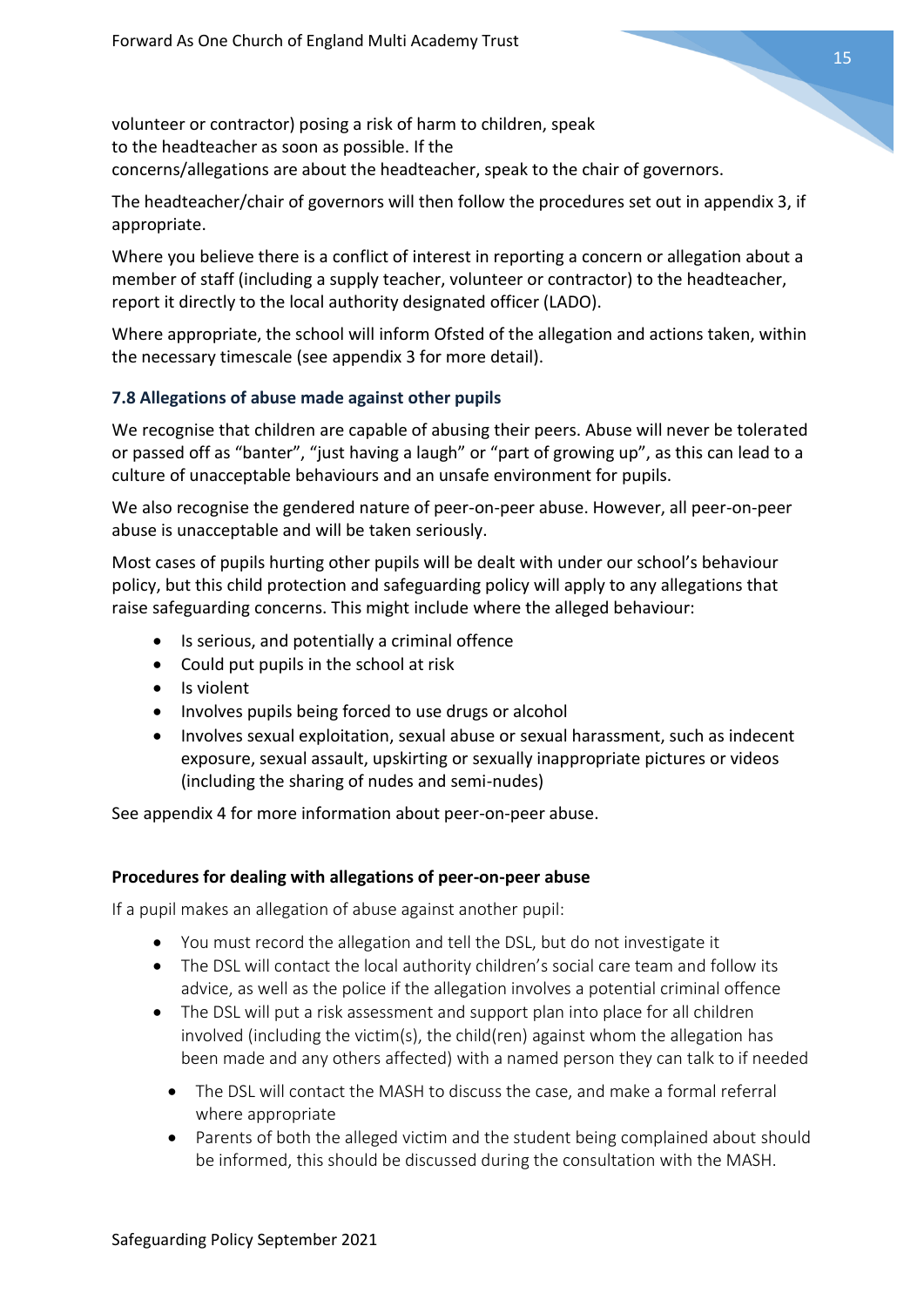- A risk assessment will be considered at this time to protect all parties involved.
- It may be appropriate to exclude the alleged offender against whom the report has been made for a fixed time in line with our schools behaviour policy and procedures.
- Police and social care will lead any investigation, however where neither police nor social care thresholds are met, our school will then undertake a thorough investigation following our schools policies and procedures.
- A risk assessment should be considered along with an appropriate supervision plan
- Support should be given to all student involved, and they should be involved in the relevant meetings and sign and agree to the plans that are set
- The plan should be monitored and review dates set

## **Creating a supportive environment in school and minimising the risk of peer-on-peer abuse**

We recognise the importance of taking proactive action to minimise the risk of peer-on-peer abuse, and of creating a supportive environment where victims feel confident in reporting incidents.

To achieve this, we will:

- Challenge any form of derogatory or sexualised language or inappropriate behaviour between peers, including requesting or sending sexual images
- Be vigilant to issues that particularly affect different genders for example, sexualised or aggressive touching or grabbing towards female pupils, and initiation or hazing type violence with respect to boys
- Ensure our curriculum helps to educate pupils about appropriate behaviour and consent
- Ensure pupils are able to easily and confidently report abuse using our reporting systems (as described in section 7.10 below)
- Ensure staff reassure victims that they are being taken seriously

Ensure staff are trained to understand:

- o How to recognise the indicators and signs of peer-on-peer abuse, and know how to identify it and respond to reports
- o That even if there are no reports of peer-on-peer abuse in school, it does not mean it is not happening – staff should maintain an attitude of "it could happen here"
- $\circ$  That if they have any concerns about a child's welfare, they should act on them immediately rather than wait to be told, and that victims may not always make a direct report. For example:
	- Children can show signs or act in ways they hope adults will notice and react to
	- A friend may make a report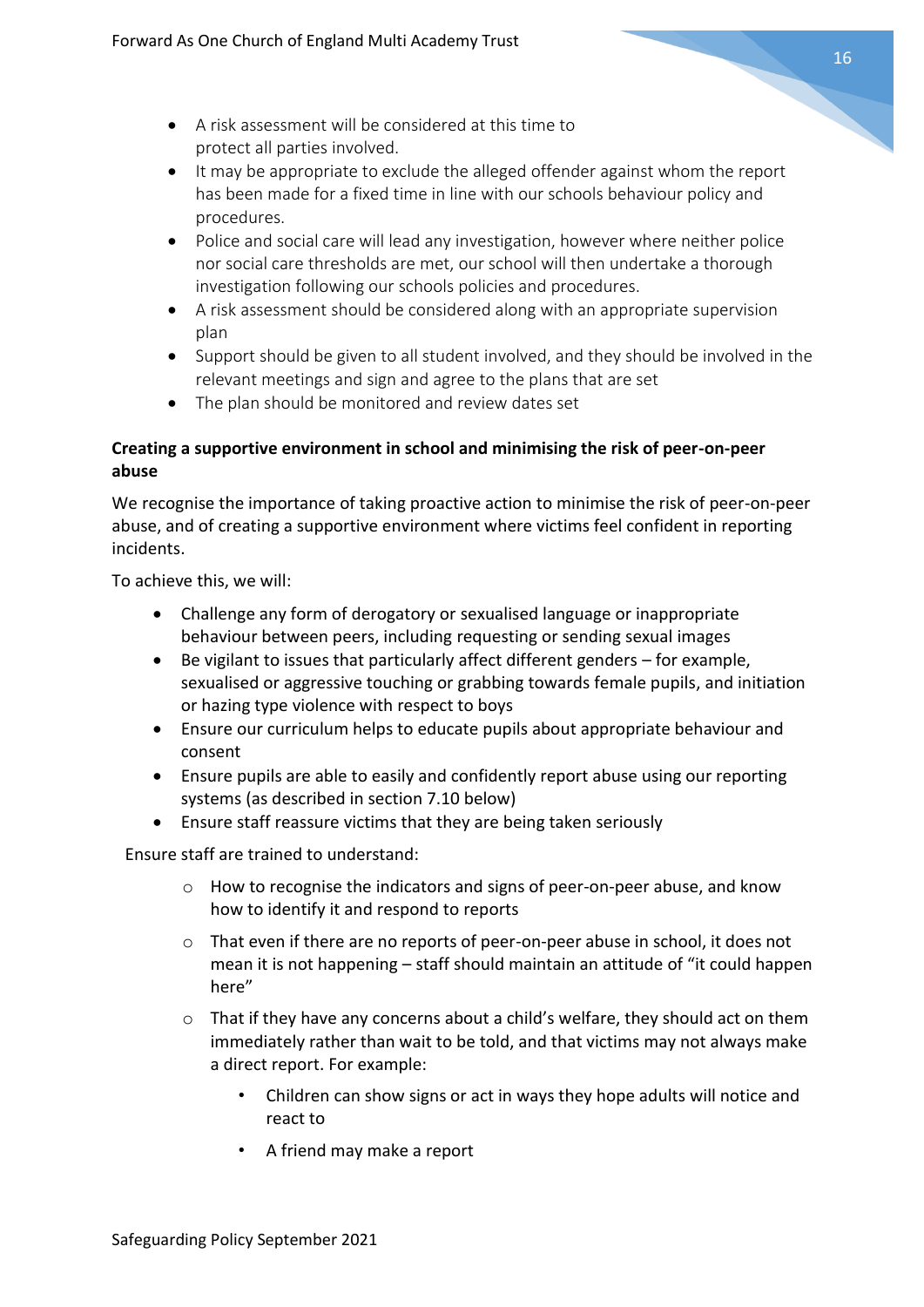- A member of staff may overhear a conversation
- A child's behaviour might indicate that something is wrong
- $\circ$  That certain children may face additional barriers to telling someone because of their vulnerability, disability, gender, ethnicity and/or sexual orientation
- o That a pupil harming a peer could be a sign that the child is being abused themselves, and that this would fall under the scope of this policy
- $\circ$  The important role they have to play in preventing peer-on-peer abuse and responding where they believe a child may be at risk from it
- o That they should speak to the DSL if they have any concerns

## **7.9 Sharing of nudes and semi-nudes ('sexting')**

### **Your responsibilities when responding to an incident**

If you are made aware of an incident involving the consensual or non-consensual sharing of nude or semi-nude images/videos (also known as 'sexting' or 'youth produced sexual imagery'), you must report it to the DSL immediately.

You must **not**:

- View, copy, print, share, store or save the imagery yourself, or ask a pupil to share or download it (if you have already viewed the imagery by accident, you must report this to the DSL)
- Delete the imagery or ask the pupil to delete it
- Ask the pupil(s) who are involved in the incident to disclose information regarding the imagery (this is the DSL's responsibility)
- Share information about the incident with other members of staff, the pupil(s) it involves or their, or other, parents and/or carers
- Say or do anything to blame or shame any young people involved
- You should explain that you need to report the incident, and reassure the pupil(s) that they will receive support and help from the DSL.

### **Initial review meeting**

Following a report of an incident, the DSL will hold an initial review meeting with appropriate school staff – this may include the staff member who reported the incident and the safeguarding or leadership team that deals with safeguarding concerns. This meeting will consider the initial evidence and aim to determine:

- Whether there is an immediate risk to pupil(s)
- If a referral needs to be made to the police and/or children's social care
- If it is necessary to view the image(s) in order to safeguard the young person (in most cases, images or videos should not be viewed)
- What further information is required to decide on the best response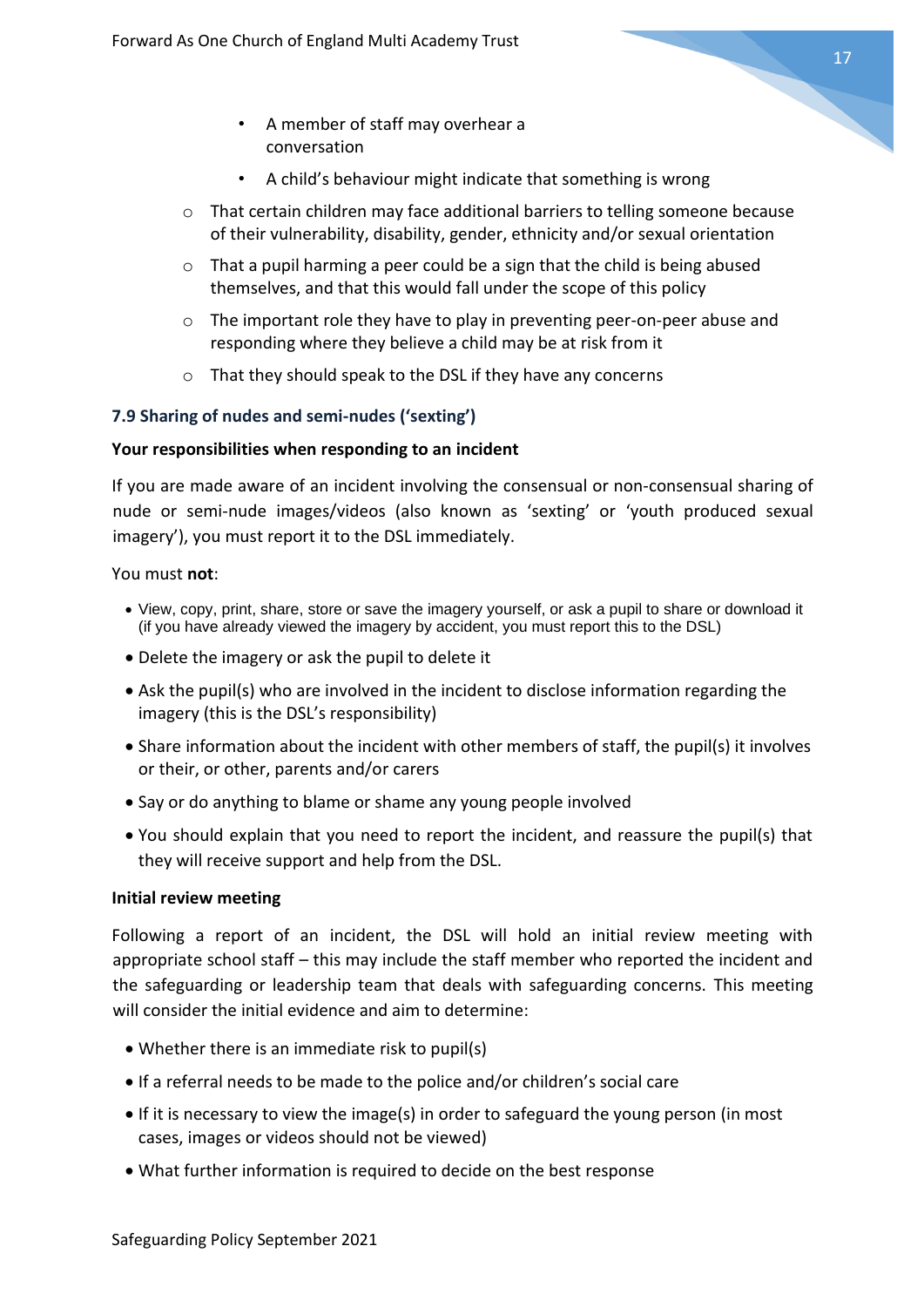- Whether the image(s) has been shared widely and via what services and/or platforms (this may be unknown)
- Whether immediate action should be taken to delete or remove images or videos from devices or online services
- Any relevant facts about the pupils involved which would influence risk assessment
- If there is a need to contact another school, college, setting or individual
- Whether to contact parents or carers of the pupils involved (in most cases parents/carers should be involved)

The DSL will make an immediate referral to police and/or children's social care if:

- The incident involves an adult
- There is reason to believe that a young person has been coerced, blackmailed or groomed, or if there are concerns about their capacity to consent (for example owing to special educational needs)
- What the DSL knows about the images or videos suggests the content depicts sexual acts which are unusual for the young person's developmental stage, or are violent
- The imagery involves sexual acts and any pupil in the images or videos is under 13
- The DSL has reason to believe a pupil is at immediate risk of harm owing to the sharing of nudes and semi-nudes (for example, the young person is presenting as suicidal or selfharming)

If none of the above apply then the DSL, in consultation with the headteacher and other members of staff as appropriate, may decide to respond to the incident without involving the police or children's social care. The decision will be made and recorded in line with the procedures set out in this policy.

### **Further review by the DSL**

If at the initial review stage, a decision has been made not to refer to police and/or children's social care, the DSL will conduct a further review to establish the facts and assess the risks.

They will hold interviews with the pupils involved (if appropriate).

If at any point in the process there is a concern that a pupil has been harmed or is at risk of harm, a referral will be made to children's social care and/or the police immediately.

### **Informing parents/carers**

The DSL will inform parents/carers at an early stage and keep them involved in the process, unless there is a good reason to believe that involving them would put the pupil at risk of harm.

### **Referring to the police**

If it is necessary to refer an incident to the police, this will be done through dialing 101.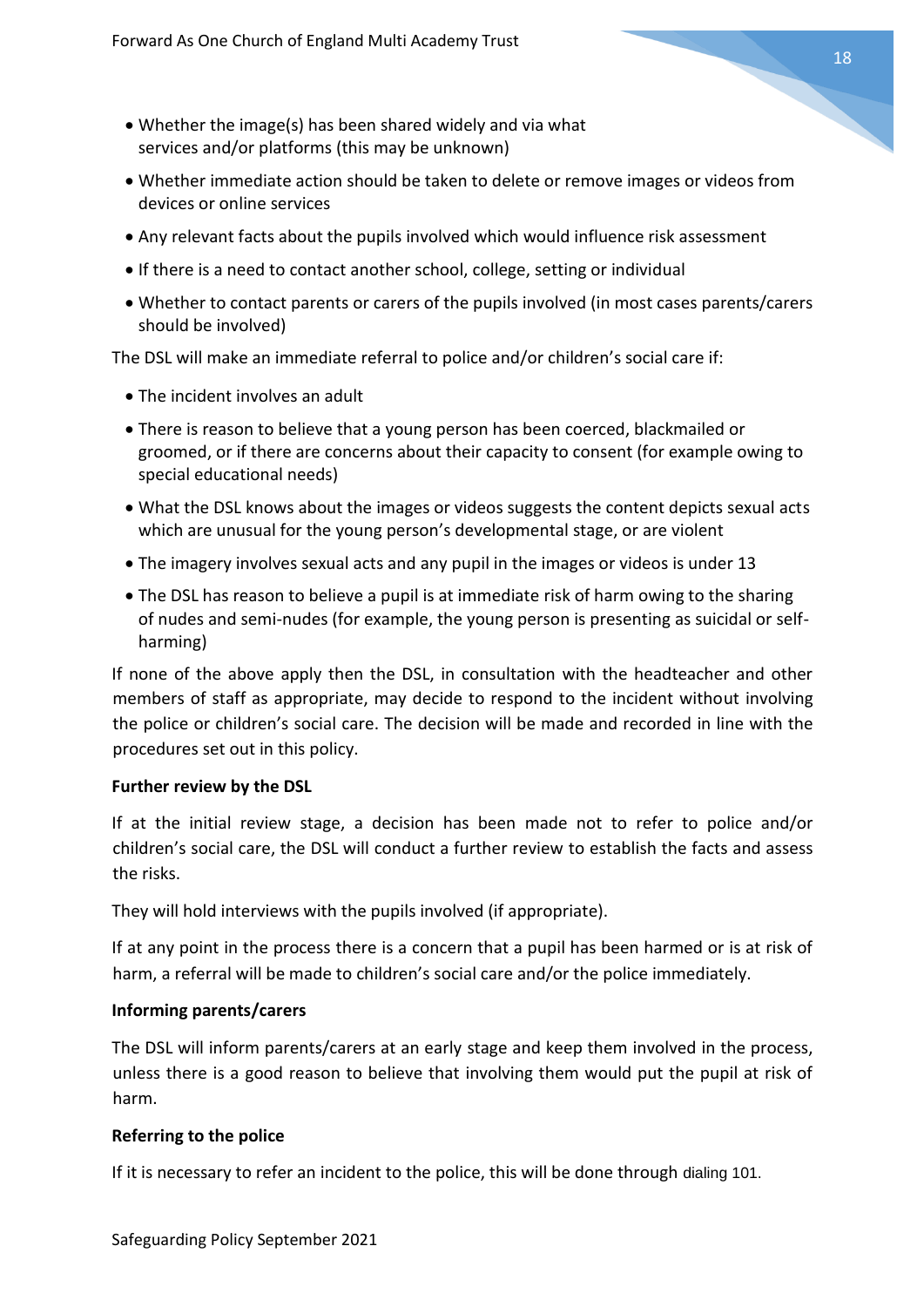### **Recording incidents**

All incidents of sharing of nudes and semi-nudes, and the

decisions made in responding to them, will be recorded. The record-keeping arrangements set out in section 14 of this policy also apply to recording these incidents.

### **Curriculum coverage**

Pupils are taught about the issues surrounding the sharing of nudes and semi-nudes as part of our relationships education and computing programmes. Teaching covers the following in relation to the sharing of nudes and semi-nudes:

- What it is
- > How it is most likely to be encountered
- The consequences of requesting, forwarding or providing such images, including when it is and is not abusive and when it may be deemed as online sexual harassment
- Issues of legality
- > The risk of damage to people's feelings and reputation

Pupils also learn the strategies and skills needed to manage:

- Specific requests or pressure to provide (or forward) such images
- $\blacktriangleright$  The receipt of such images

This policy on the sharing of nudes and semi-nudes is also shared with pupils so they are aware of the processes the school will follow in the event of an incident.

## **7.10 Reporting systems for our pupils**

Where there is a safeguarding concern, we will take the child's wishes and feelings into account when determining what action to take and what services to provide.

We recognise the importance of ensuring pupils feel safe and comfortable to come forward and report any concerns and/or allegations.

To achieve this, we will:

- Put systems in place for pupils to confidently report abuse
- Ensure our reporting systems are well promoted, easily understood and easily accessible for pupils
- Make it clear to pupils that their concerns will be taken seriously, and that they can safely express their views and give feedback

ALL staff, volunteers and governors contribute to an ethos where children feel secure and safe

- ALL children have opportunities to communicate and know that they are listened to
- ALL children's wishes, feelings and views will be taken into account when decisions are being made about how to keep them safe
- ALL children know that they can communicate with any adult in school if they are worried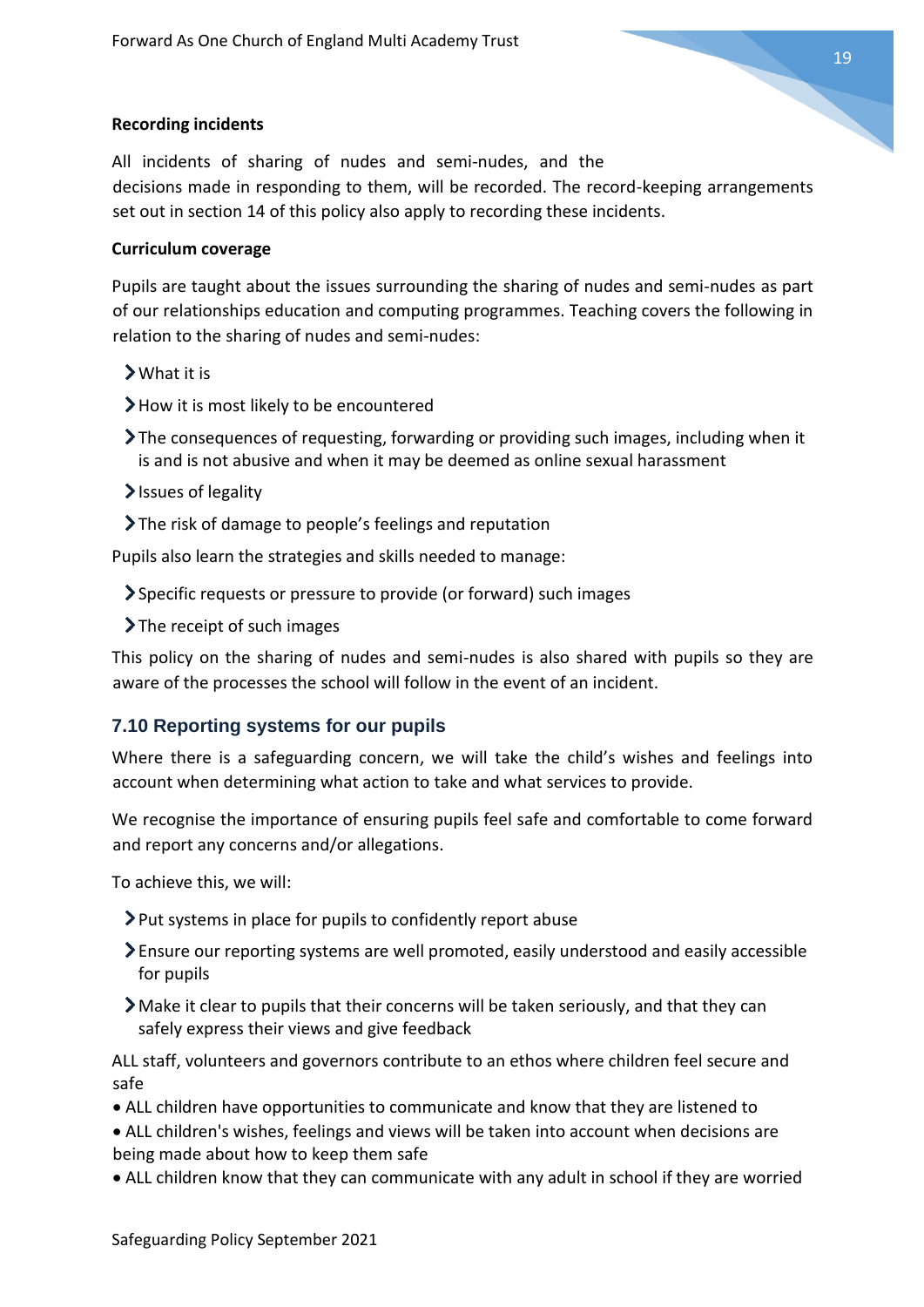or in difficulty

• ALL staff and volunteers will contribute to providing a

curriculum which will equip children with the skills they need to stay safe and be able to communicate when they do not feel safe • ALL staff and volunteers will contribute to providing a curriculum which will help children develop an attitude which will enable them to enter adulthood successfully and reach their full potential

• ALL staff, volunteers and governors will establish effective, supportive and positive relationships with parents, carers, pupils and professionals.

## 8. **Online safety and the use of mobile technology**

We recognise the importance of safeguarding children from potentially harmful and inappropriate online material, and we understand that technology is a significant component in many safeguarding and wellbeing issues.

To address this, our school aims to:

- Have robust processes in place to ensure the online safety of pupils, staff, volunteers and governors
- Protect and educate the whole school community in its safe and responsible use of technology, including mobile and smart technology (which we refer to as 'mobile phones')
- Set clear guidelines for the use of mobile phones for the whole school community
- Establish clear mechanisms to identify, intervene in and escalate any incidents or concerns, where appropriate

## **The 4 key categories of risk**

Our approach to online safety is based on addressing the following categories of risk:

- **Content** being exposed to illegal, inappropriate, or harmful content, such as pornography, fake news, racism, misogyny, self-harm, suicide, anti-Semitism, radicalisation and extremism
- **Contact** being subjected to harmful online interaction with other users, such as peerto-peer pressure, commercial advertising and adults posing as children or young adults with the intention to groom or exploit them for sexual, criminal, financial or other purposes
- **Conduct** personal online behaviour that increases the likelihood of, or causes, harm, such as making, sending and receiving explicit images (e.g., consensual and nonconsensual sharing of nudes and semi-nudes and/or pornography), sharing other explicit images and online bullying; and
- **Commerce** risks such as online gambling, inappropriate advertising, phishing and/or financial scams

### **To meet our aims and address the risks above we will:**

Educate pupils about online safety as part of our curriculum. For example: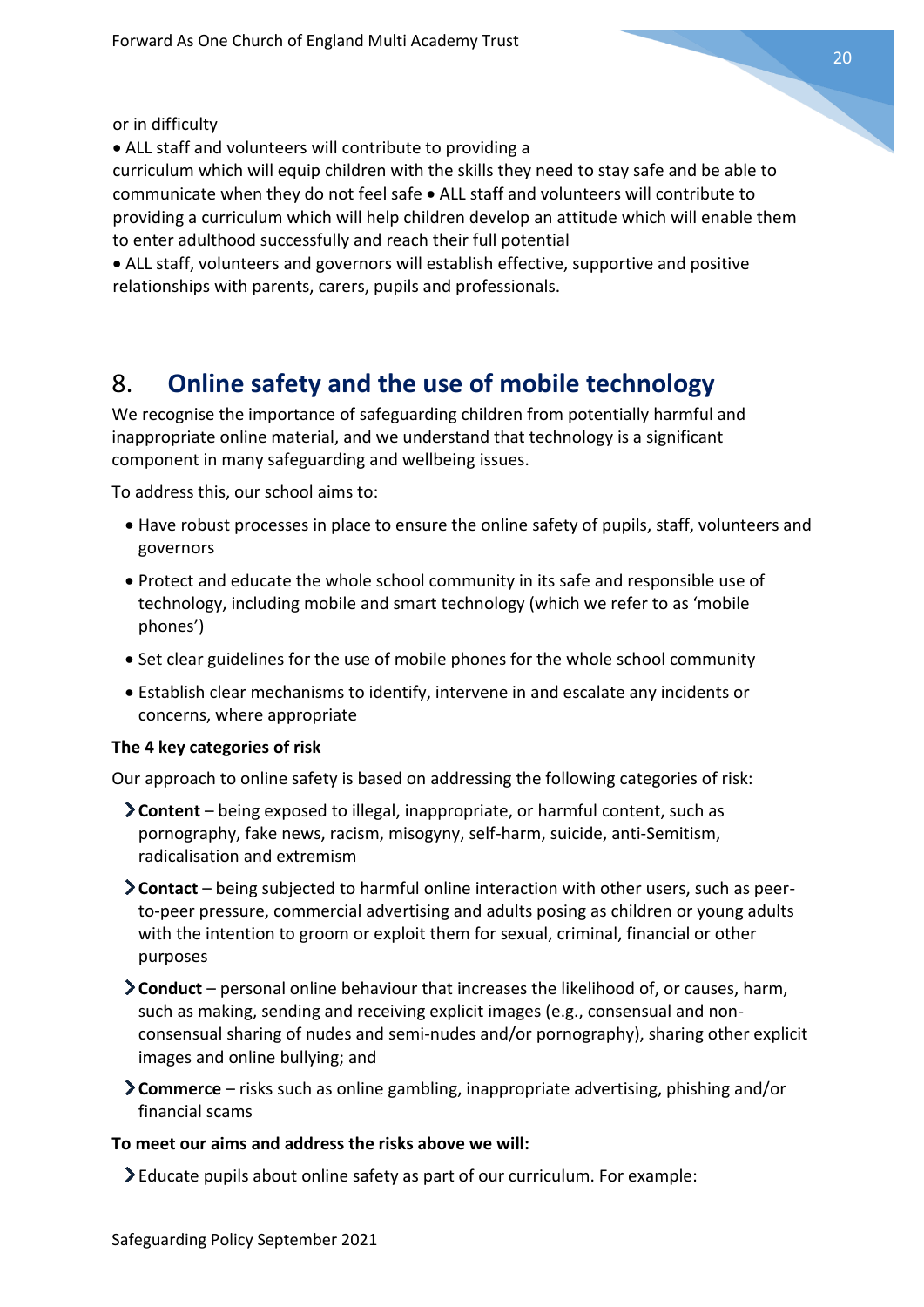- o The safe use of social media, the internet and technology
- o Keeping personal information private
- o How to recognise unacceptable behaviour online
- $\circ$  How to report any incidents of cyber-bullying, ensuring pupils are encouraged to do so, including where they are a witness rather than a victim
- Train staff, as part of their induction, on safe internet use and online safeguarding issues including cyber-bullying and the risks of online radicalisation. All staff members will receive refresher training at least once each academic year
- Educate parents/carers about online safety via our website, communications sent directly to them and during parents' evenings. We will also share clear procedures with them so they know how to raise concerns about online safety
- Make sure staff are aware of any restrictions placed on them with regards to the use of their mobile phone and cameras, for example that:
	- $\circ$  Staff are allowed to bring their personal phones to school for their own use, but will limit such use to non-contact time when pupils are not present
	- o Staff will not take pictures or recordings of pupils on their personal phones or cameras
- Make all pupils, parents/carers, staff, volunteers and governors aware that they are expected to sign an agreement regarding the acceptable use of the internet in school, use of the school's ICT systems and use of their mobile and smart technology
- Explain the sanctions we will use if a pupil is in breach of our policies on the acceptable use of the internet and mobile phones
- Make sure all staff, pupils and parents/carers are aware that staff have the power to search pupils' phones, as set out in the DfE's guidance on searching, screening and [confiscation](https://www.gov.uk/government/publications/searching-screening-and-confiscation)
- Put in place robust filtering and monitoring systems to limit children's exposure to the 4 key categories of risk (described above) from the school's IT systems
- Carry out an annual review of our approach to online safety, supported by an annual risk assessment that considers and reflects the risks faced by our school community

This section summarises our approach to online safety and mobile phone use. For comprehensive details about our school's policy on online safety and the use of mobile phones, please refer to our online safety policy, which you can find on our website [565793](http://www.sjsm.lancs.sch.uk/serve_file/565793)  [\(sjsm.lancs.sch.uk\)](http://www.sjsm.lancs.sch.uk/serve_file/565793)

## 9. **Notifying parents or carers**

Where appropriate, we will discuss any concerns about a child with the child's parents or carers. The DSL will normally do this in the event of a suspicion or disclosure.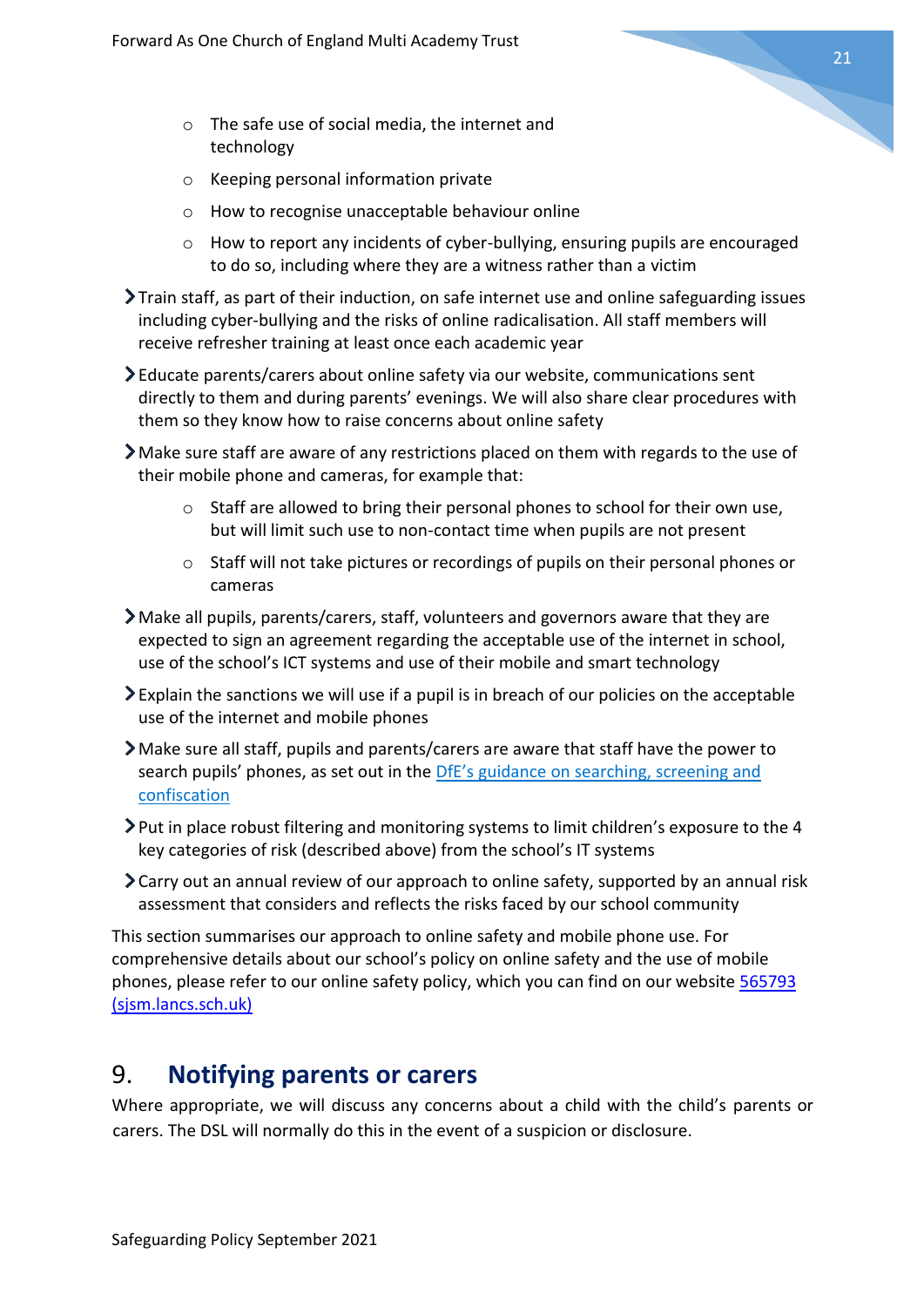Other staff will only talk to parents or carers about any such concerns following consultation with the DSL.

If we believe that notifying the parents or carers would increase the risk to the child, we will discuss this with the local authority children's social care team before doing so.

In the case of allegations of abuse made against other children, we will normally notify the parents or carers of all the children involved

## 10. **Pupils with special educational needs, disabilities or health issues**

We recognise that pupils with special educational needs (SEN) or disabilities or certain health conditions can face additional safeguarding challenges. Additional barriers can exist when recognising abuse and neglect in this group, including:

- Assumptions that indicators of possible abuse such as behaviour, mood and injury relate to the child's condition without further exploration
- Pupils being more prone to peer group isolation or bullying (including prejudice-based bullying) than other pupils
- $\sum$  The potential for pupils with SEN, disabilities or certain health conditions being disproportionally impacted by behaviours such as bullying, without outwardly showing any signs
- Communication barriers and difficulties in managing or reporting these challenges

## <span id="page-21-0"></span>**11. Pupils with a social worker**

Pupils may need a social worker due to safeguarding or welfare needs. We recognise that a child's experiences of adversity and trauma can leave them vulnerable to further harm as well as potentially creating barriers to attendance, learning, behaviour and mental health.

The DSL and all members of staff will work with and support social workers to help protect vulnerable children.

Where we are aware that a pupil has a social worker, the DSL will always consider this fact to ensure any decisions are made in the best interests of the pupil's safety, welfare and educational outcomes. For example, it will inform decisions about:

- Responding to unauthorised absence or missing education where there are known safeguarding risks
- The provision of pastoral and/or academic support

## <span id="page-21-1"></span>**12. Looked-after and previously looked-after children**

We will ensure that staff have the skills, knowledge and understanding to keep looked-after children and previously looked-after children safe. In particular, we will ensure that: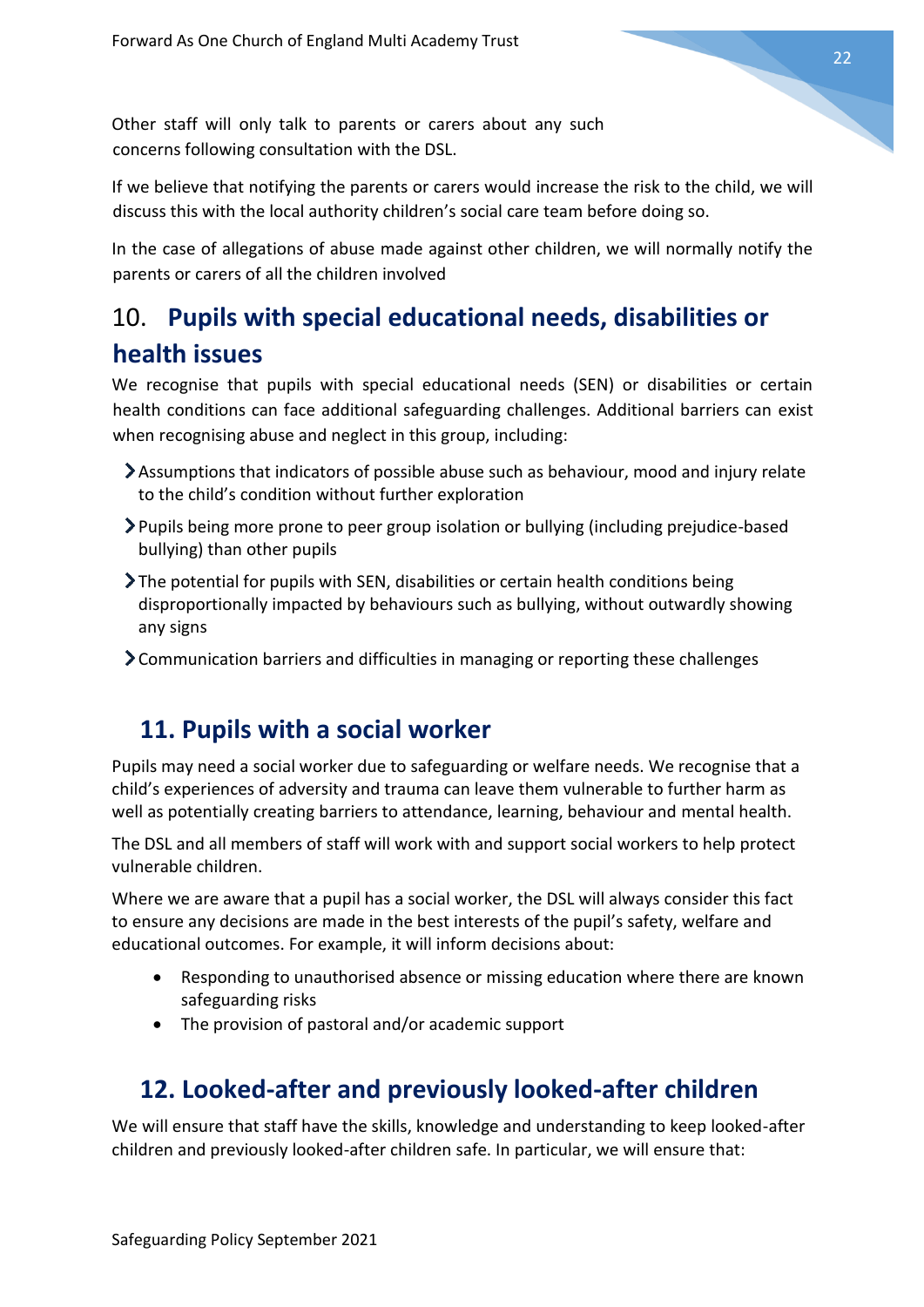- Appropriate staff have relevant information about children's looked after legal status, contact arrangements with birth parents or those with parental responsibility, and care arrangements
- The DSL has details of children's social workers and relevant virtual school heads

We have appointed a designated teacher, Steven Rooney (Headteacher) who is responsible for promoting the educational achievement of looked-after children and previously lookedafter children in line with [statutory guidance.](https://www.gov.uk/government/publications/designated-teacher-for-looked-after-children)

The designated teacher is appropriately trained and has the relevant qualifications and experience to perform the role.

As part of their role, the designated teacher will:

Work closely with the DSL to ensure that any safeguarding concerns regarding looked-after and previously looked-after children are quickly and effectively responded to.

Work with virtual school heads to promote the educational achievement of looked-after and previously looked-after children, including discussing how pupil premium plus funding can be best used to support looked-after children and meet the needs identified in their personal education plans.

## <span id="page-22-0"></span>**13. Complaints and concerns about school safeguarding policies**

### **13.1 Complaints against staff**

Complaints against staff that are likely to require a child protection investigation will be handled in accordance with our procedures for dealing with allegations of abuse made against staff (see appendix 3).

### **13.2 Other complaints**

Please refer to the school complaints policy.

### **13.3 Whistle-blowing**

Complaints regarding the way Forward As One CE MAT or its schools safeguards pupils including poor or unsafe practice, or potential failures should refer to the Whistle Blowing Policy which can be found on the website.

## <span id="page-22-1"></span>**14. Record-keeping**

We will hold records in line with our records retention schedule.

All safeguarding concerns, discussions, decisions made and the reasons for those decisions, must be recorded in writing. If you are in any doubt about whether to record something, discuss it with the DSL.

Records will include: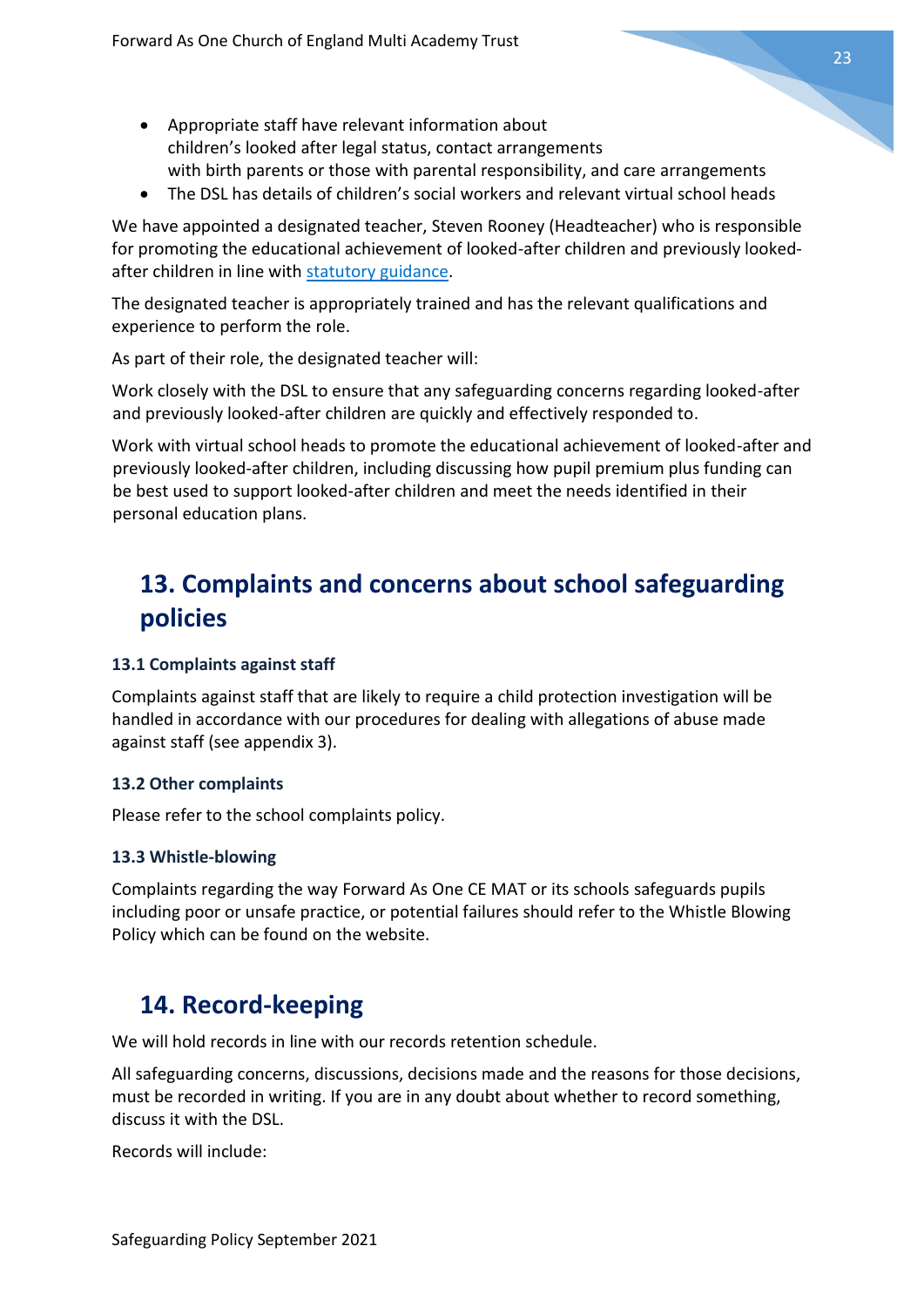- A clear and comprehensive summary of the concern
- Details of how the concern was followed up and resolved
- A note of any action taken, decisions reached and the outcome

Concerns and referrals will be kept in a separate child protection file for each child.

Any non-confidential records will be readily accessible and available. Confidential information and records will be held securely and only available to those who have a right or professional need to see them.

Safeguarding records relating to individual children will be retained for a reasonable period of time after they have left the school.

Safeguarding records which contain information about allegations of sexual abuse will be retained for the Independent Inquiry into Child Sexual Abuse (IICSA), for the term of the inquiry.

If a child for whom the school has, or has had, safeguarding concerns moves to another school, the DSL will ensure that their child protection file is forwarded promptly and securely, and separately from the main pupil file. In addition, if the concerns are significant or complex, and/or social services are involved, the DSL will speak to the DSL of the receiving school and provide information to enable them to have time to make any necessary preparations to ensure the safety of the child.

## **14.1 Information sharing**

We recognise that all matters relating to child protection are confidential8 and information is handled in line with Forward As One CE MAT Data Protection Policy. The Government has issued Information Sharing for Safeguarding Practitioners Guidance that included 7 'Golden Rules' of Information Sharing in safeguarding

[https://www.gov.uk/government/uploads/system/uploads/attachment\\_data/file/721581/Informati](https://www.gov.uk/government/uploads/system/uploads/attachment_data/file/721581/Information_sh%20aring_advice_practitioners_safeguarding_services.pdf) [on\\_sh aring\\_advice\\_practitioners\\_safeguarding\\_services.pdf](https://www.gov.uk/government/uploads/system/uploads/attachment_data/file/721581/Information_sh%20aring_advice_practitioners_safeguarding_services.pdf)

The Government guidance (described by the NSPCC, 2018) is:

1. Remember that the General Data Protection Regulation (GDPR) Data Protection Act 2018 and human rights law are not barriers to justified information sharing, but provide a framework to ensure that personal information about living individuals is shared appropriately.

2. Be open and honest with the individual (and/or their family where appropriate) from the outset about why, what, how and with whom information will, or could be shared, and seek their agreement, unless it is unsafe or inappropriate to do so.

3. Seek advice from other practitioners if you are in any doubt about sharing the information concerned, without disclosing the identity of the individual where possible.

4. Share with informed consent where appropriate and, where possible, respect the wishes of those who do not consent to share confidential information. You may still share information without consent if, in your judgement, there is good reason to do so, such as where safety may be at risk.

5. Consider safety and well-being: Base your information sharing decisions on considerations of the safety and well-being of the individual and others who may be affected by their actions.

6. Necessary, proportionate, relevant, adequate, accurate, timely and secure: Ensure that the information you share is necessary for the purpose for which you are sharing it, is shared only with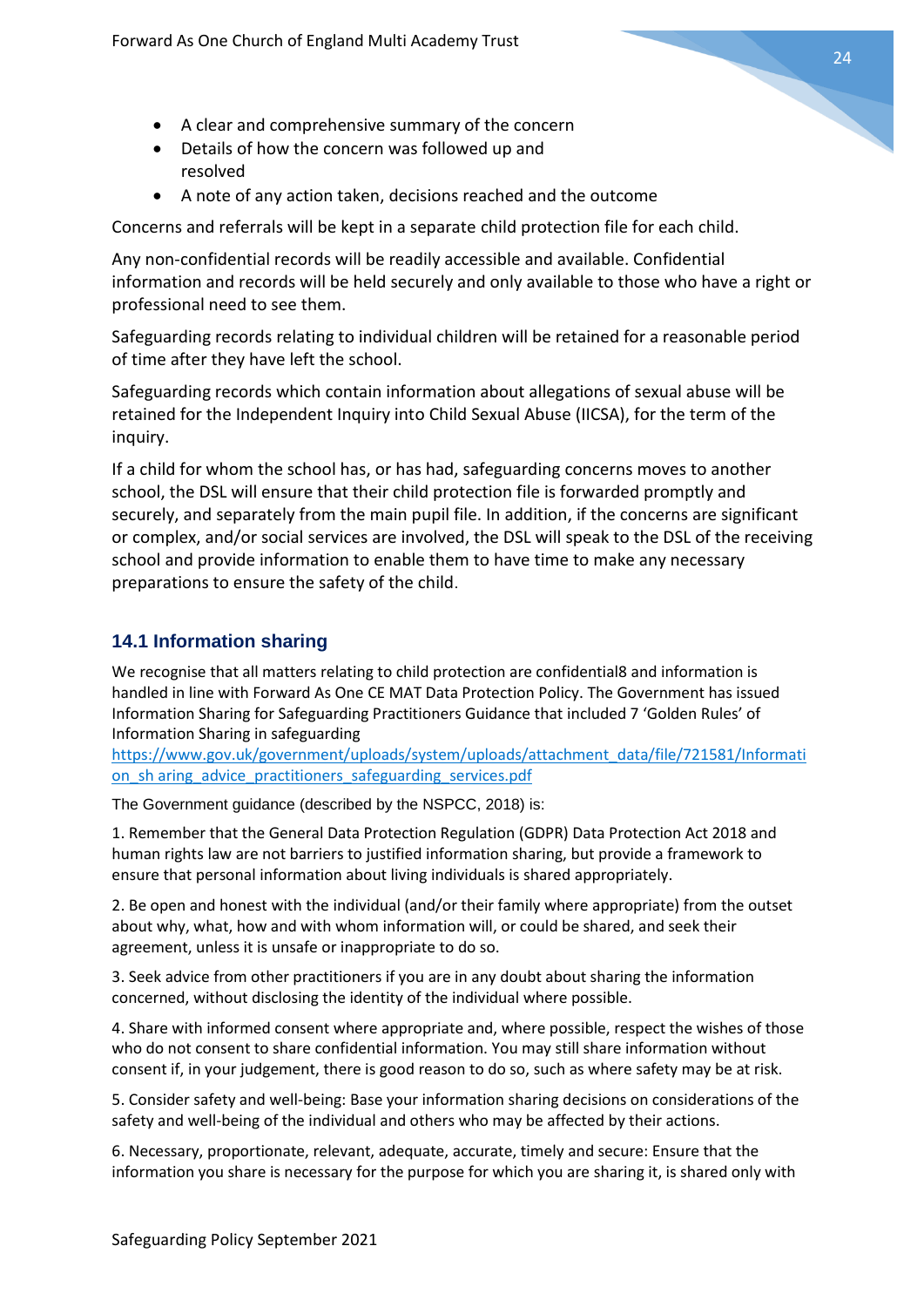those individuals who need to have it, is accurate and up-to-date, is shared in a timely fashion, and is shared securely.

7. Keep a record of your decision and the reasons for it – whether it is to share information or not. If you decide to share, then record what you have shared, with whom and for what purpose

All staff must be aware that they have a professional responsibility to share information in order to safeguard children and cannot assume that someone else will pass on the information.

Sharing of information will be necessary for the purpose for which it's being shared, is shared only with those individuals who need to have it, is accurate and up-to-date, is shared in a timely fashion, and is shared securely.

Key organisations who have a duty under section 11 of the Children Act 2004 to have arrangements in place to safeguard and promote the welfare of children are:

- The local authority
- NHS England
- Clinical commissioning groups
- NHS Trusts, NHS Foundation Trusts
- The local policing body
- British Transport Police Authority
- HM Prisons
- National Probation Service and Community Rehabilitation Companies
- Youth offending teams
- Bodies within the education and/or voluntary sectors, and any individual to the extent that they are providing services in pursuance of section 74 of the Education and Skills Act 2008

We will always undertake to share our intention to refer a child or young person to Social Care with their parent's / carers unless to do so could put the child or young person at greater risk of harm, or impede a criminal investigation.

As data controllers who process personal information, we are registered with the Information Commissioner's Office \*NB\* The Data Protection Act requires every data controller who is processing personal information to register with the Information Commissioner's Office, unless they are exempt. To check if you are required to register check here: https://ico.org.uk/for-organisations/data-protection-fee/self-assessment/

In addition:

Appendix 2 sets out our policy on record-keeping specifically with respect to recruitment and pre-appointment checks

Appendix 3 sets out our policy on record-keeping with respect to allegations of abuse made against staff

## <span id="page-24-0"></span>**15. Training**

### **15.1 All staff**

All staff members will undertake safeguarding and child protection training at induction, including on whistle-blowing procedures and online safety, to ensure they understand the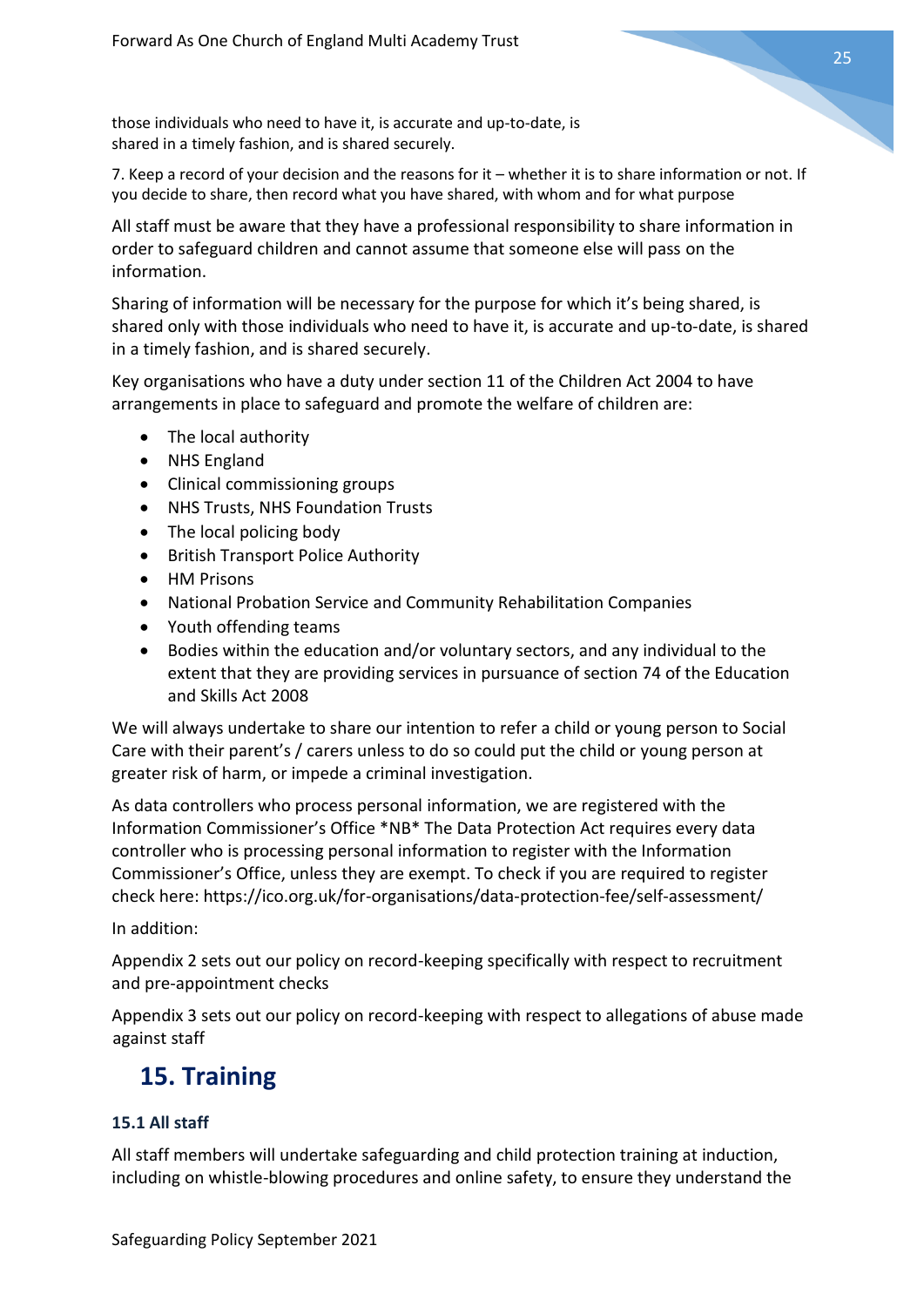school's safeguarding systems and their responsibilities, and can identify signs of possible abuse or neglect.

This training will be regularly updated and will:

- Be integrated, aligned and considered as part of the whole-school safeguarding approach and wider staff training, and curriculum planning
- Be in line with advice from the 3 safeguarding partners
- Have regard to the Teachers' Standards to support the expectation that all teachers:
	- o Manage behaviour effectively to ensure a good and safe environment
	- o Have a clear understanding of the needs of all pupils

All staff will have training on the government's anti-radicalisation strategy, Prevent, to enable them to identify children at risk of being drawn into terrorism and to challenge extremist ideas.

Staff will also receive regular safeguarding and child protection updates, including on online safety, as required but at least annually (for example, through emails, e-bulletins and staff meetings).

Contractors who are provided through a private finance initiative (PFI) or similar contract will also receive safeguarding training.

Volunteers will receive appropriate training, if applicable.

## **15.2 The DSL and [deputy/deputies]**

The DSL and [deputy/deputies] will undertake child protection and safeguarding training at least every 2 years.

In addition, they will update their knowledge and skills at regular intervals and at least annually (for example, through e-bulletins, meeting other DSLs, or taking time to read and digest safeguarding developments).

They will also undertake Prevent awareness training.

### **15.3 Governors**

All governors receive training about safeguarding, to make sure they have the knowledge and information needed to perform their functions and understand their responsibilities.

As the chair of governors may be required to act as the 'case manager' in the event that an allegation of abuse is made against the headteacher, they receive training in managing allegations for this purpose.

### **15.4 Recruitment – interview panels**

At least one person conducting any interview for any post at the school will have undertaken safer recruitment training. This will cover, as a minimum, the contents of Keeping Children Safe in Education, and will be in line with local safeguarding procedures.

See appendix 2 of this policy for more information about our safer recruitment procedures.

## **15.5 Staff who have contact with pupils and families**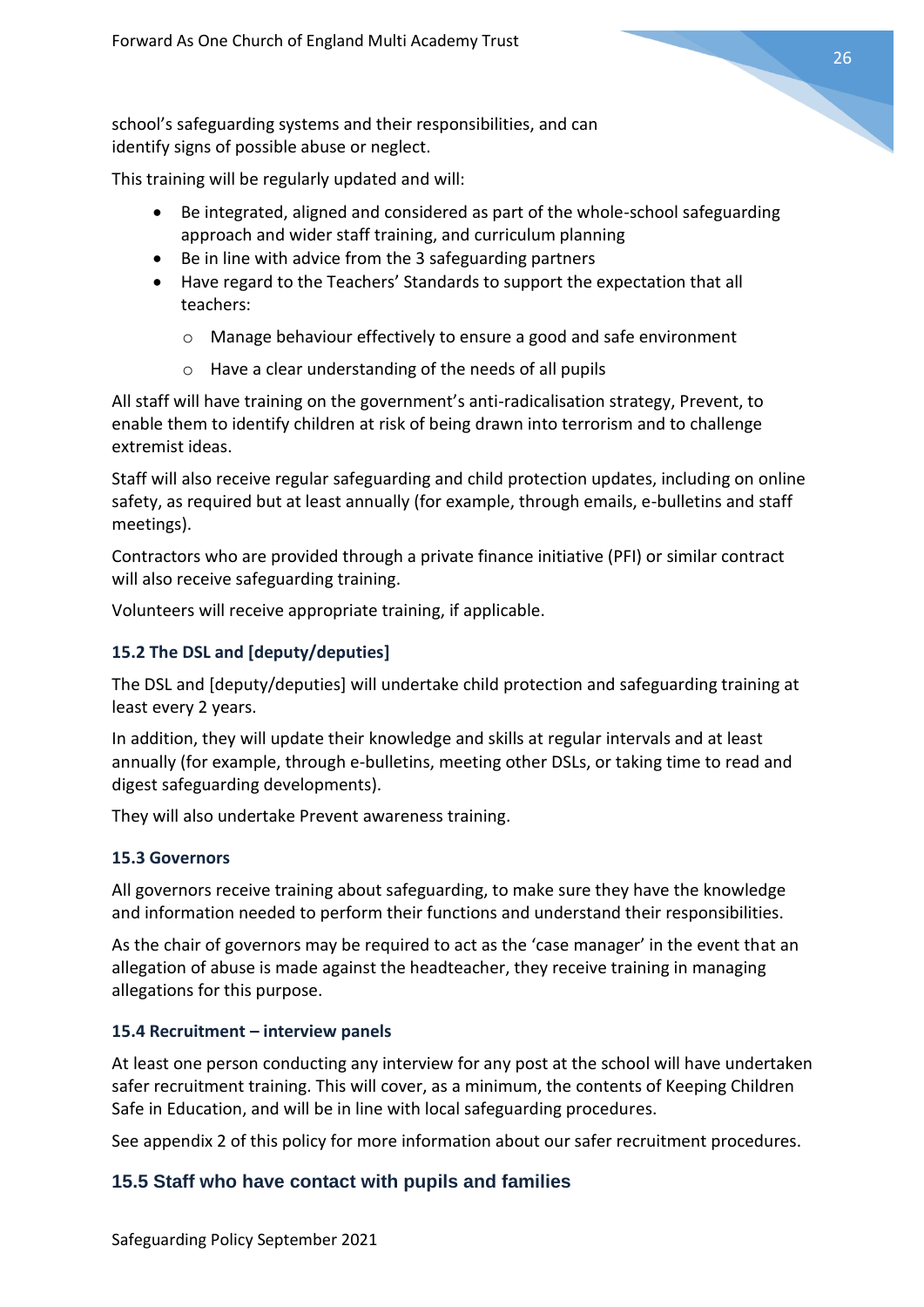All staff who have contact with children and families will have supervisions which will provide them with support, coaching and training, promote the interests of children and allow for confidential discussions of sensitive issues.

## <span id="page-26-0"></span>**16. Monitoring arrangements**

This policy will be reviewed **annually** by the Trust School Improvement Lead / CEO At every review, it will be approved by the full governing board / Trustee Board

## <span id="page-26-1"></span>**17. Links with other policies**

This policy links to the following policies and procedures:

- > Behaviour
- Equality
- > Relationships and sex education
- $\sum$  First aid
- > Curriculum
- $\sum$  Staff code of conduct
- > Complaints
- $\blacktriangleright$  Health and safety
- > Attendance
- > Online safety
- > Data Protection Policy
- > Cyber Security Policy
- > Site Security Policy
- > Visitor Policy
- > Whistle blowing
- > Anti-bullying
- > SEND Policy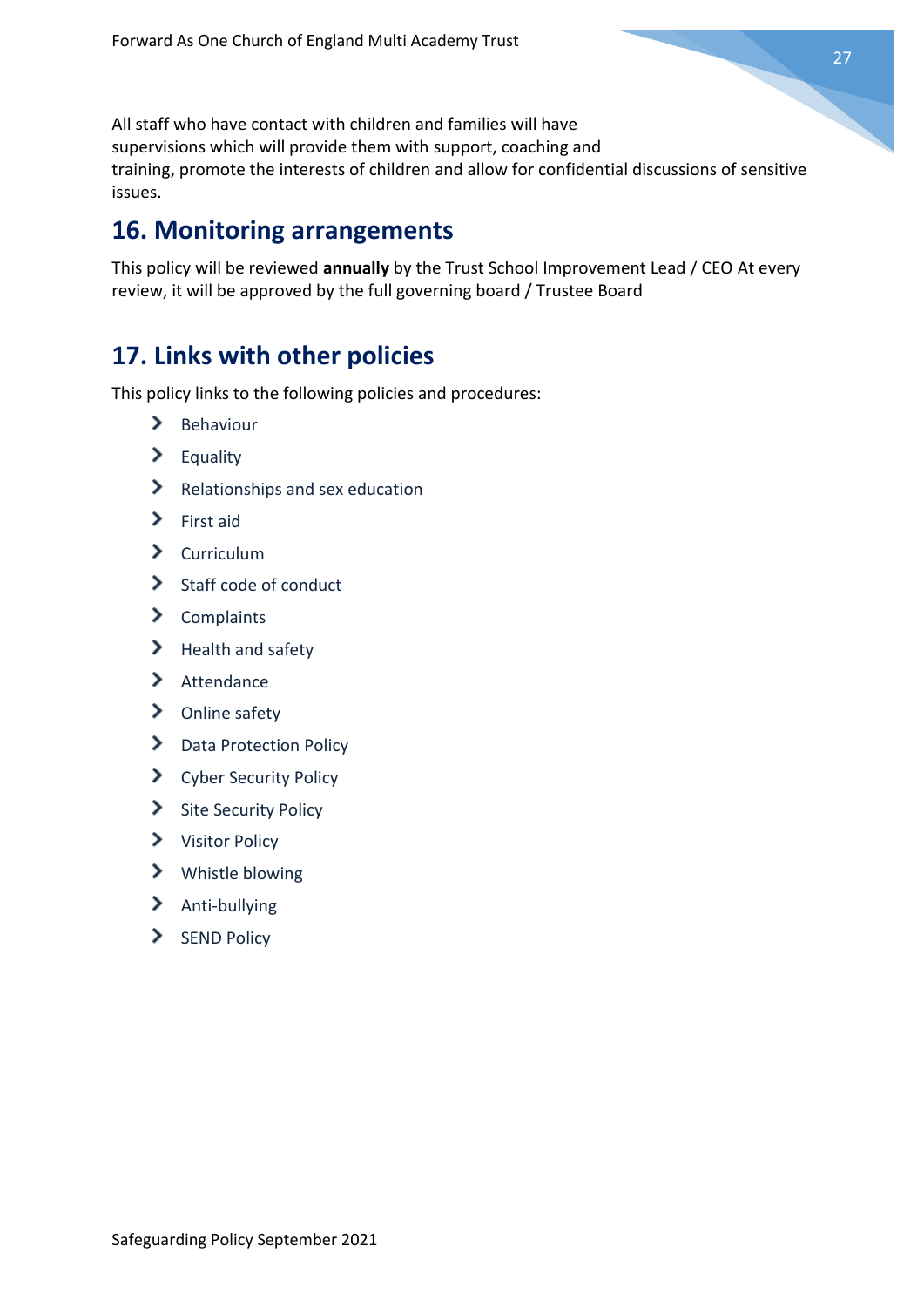#### **These appendices are based on the Department for Education's statutory guidance, Keeping Children Safe in Education.**

#### <span id="page-27-0"></span>**Appendix 1: types of abuse**

**Abuse**, including neglect, and safeguarding issues are rarely standalone events that can be covered by one definition or label. In most cases, multiple issues will overlap.

**Physical abuse** may involve hitting, shaking, throwing, poisoning, burning or scalding, drowning, suffocating or otherwise causing physical harm to a child. Physical harm may also be caused when a parent or carer fabricates the symptoms of, or deliberately induces, illness in a child.

**Emotional abuse** is the persistent emotional maltreatment of a child such as to cause severe and adverse effects on the child's emotional development. Some level of emotional abuse is involved in all types of maltreatment of a child, although it may occur alone.

Emotional abuse may involve:

Conveying to a child that they are worthless or unloved, inadequate, or valued only insofar as they meet the needs of another person

Not giving the child opportunities to express their views, deliberately silencing them or 'making fun' of what they say or how they communicate

Age or developmentally inappropriate expectations being imposed on children. These may include interactions that are beyond a child's developmental capability, as well as overprotection and limitation of exploration and learning, or preventing the child participating in normal social interaction

Seeing or hearing the ill-treatment of another

Serious bullying (including cyber-bullying), causing children frequently to feel frightened or in danger, or the exploitation or corruption of children

**Sexual abuse** involves forcing or enticing a child or young person to take part in sexual activities, not necessarily involving a high level of violence, whether or not the child is aware of what is happening. The activities may involve:

Physical contact, including assault by penetration (for example rape or oral sex) or non-penetrative acts such as masturbation, kissing, rubbing and touching outside of clothing

Non-contact activities, such as involving children in looking at, or in the production of, sexual images, watching sexual activities, encouraging children to behave in sexually inappropriate ways, or grooming a child in preparation for abuse (including via the internet)

Sexual abuse is not solely perpetrated by adult males. Women can also commit acts of sexual abuse, as can other children.

**Neglect** is the persistent failure to meet a child's basic physical and/or psychological needs, likely to result in the serious impairment of the child's health or development. Neglect may occur during pregnancy as a result of maternal substance abuse.

Once a child is born, neglect may involve a parent or carer failing to:

Provide adequate food, clothing and shelter (including exclusion from home or abandonment)

Protect a child from physical and emotional harm or danger

Ensure adequate supervision (including the use of inadequate care-givers)

Ensure access to appropriate medical care or treatment

It may also include neglect of, or unresponsiveness to, a child's basic emotional needs.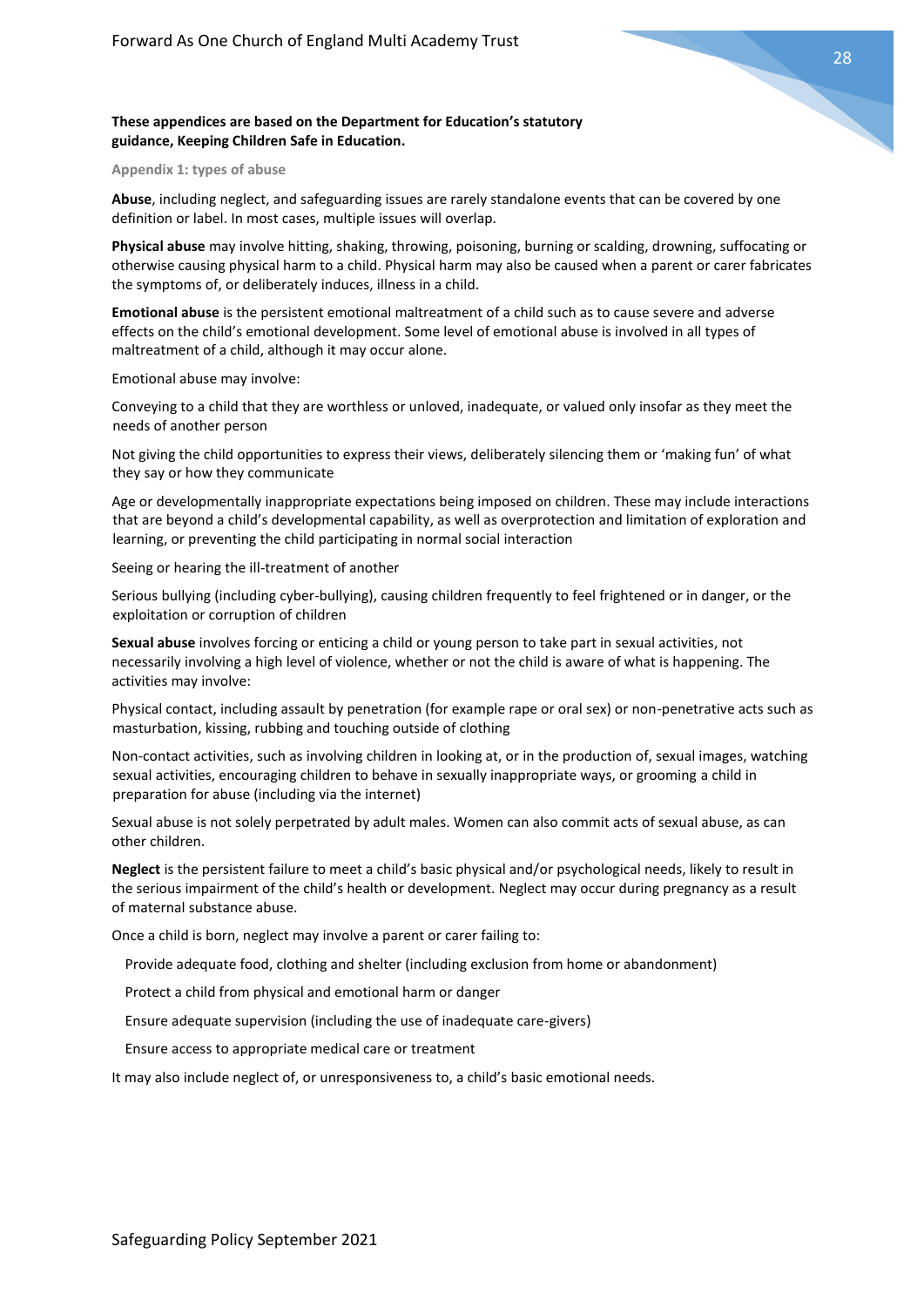## <span id="page-28-0"></span>**Appendix 2: safer recruitment and DBS checks – policy and procedures**

#### **Recruitment and selection process**

To make sure we recruit suitable people, we will ensure that those involved in the recruitment and employment of staff to work with children have received appropriate safer recruitment training.

We have put the following steps in place during our recruitment and selection process to ensure we are committed to safeguarding and promoting the welfare of children.

#### **Advertising**

When advertising roles, we will make clear:

Our school's commitment to safeguarding and promoting the welfare of children

That safeguarding checks will be undertaken

The safeguarding requirements and responsibilities of the role, such as the extent to which the role will involve contact with children

Whether or not the role is exempt from the Rehabilitation of Offenders Act 1974 and the amendments to the Exceptions Order 1975, 2013 and 2020. If the role is exempt, certain spent convictions and cautions are 'protected', so they do not need to be disclosed, and if they are disclosed, we cannot take them into account

#### **Application forms**

Our application forms will:

Include a statement saying that it is an offence to apply for the role if an applicant is barred from engaging in regulated activity relevant to children (where the role involves this type of regulated activity)

Include a copy of, or link to, our child protection and safeguarding policy and our policy on the employment of ex-offenders

#### **Shortlisting**

Our shortlisting process will involve at least 2 people and will:

Consider any inconsistencies and look for gaps in employment and reasons given for them

Explore all potential concerns

Once we have shortlisted candidates, we will ask shortlisted candidates to:

Complete a self-declaration of their criminal record or any information that would make them unsuitable to work with children, so that they have the opportunity to share relevant information and discuss it at interview stage. The information we will ask for includes:

- o If they have a criminal history
- o Whether they are included on the barred list
- o Whether they are prohibited from teaching
- $\circ$  Information about any criminal offences committed in any country in line with the law as applicable in England and Wales
- o Any relevant overseas information

Sign a declaration confirming the information they have provided is true

#### **Seeking references and checking employment history**

We will obtain references before interview. Any concerns raised will be explored further with referees and taken up with the candidate at interview.

When seeking references, we will: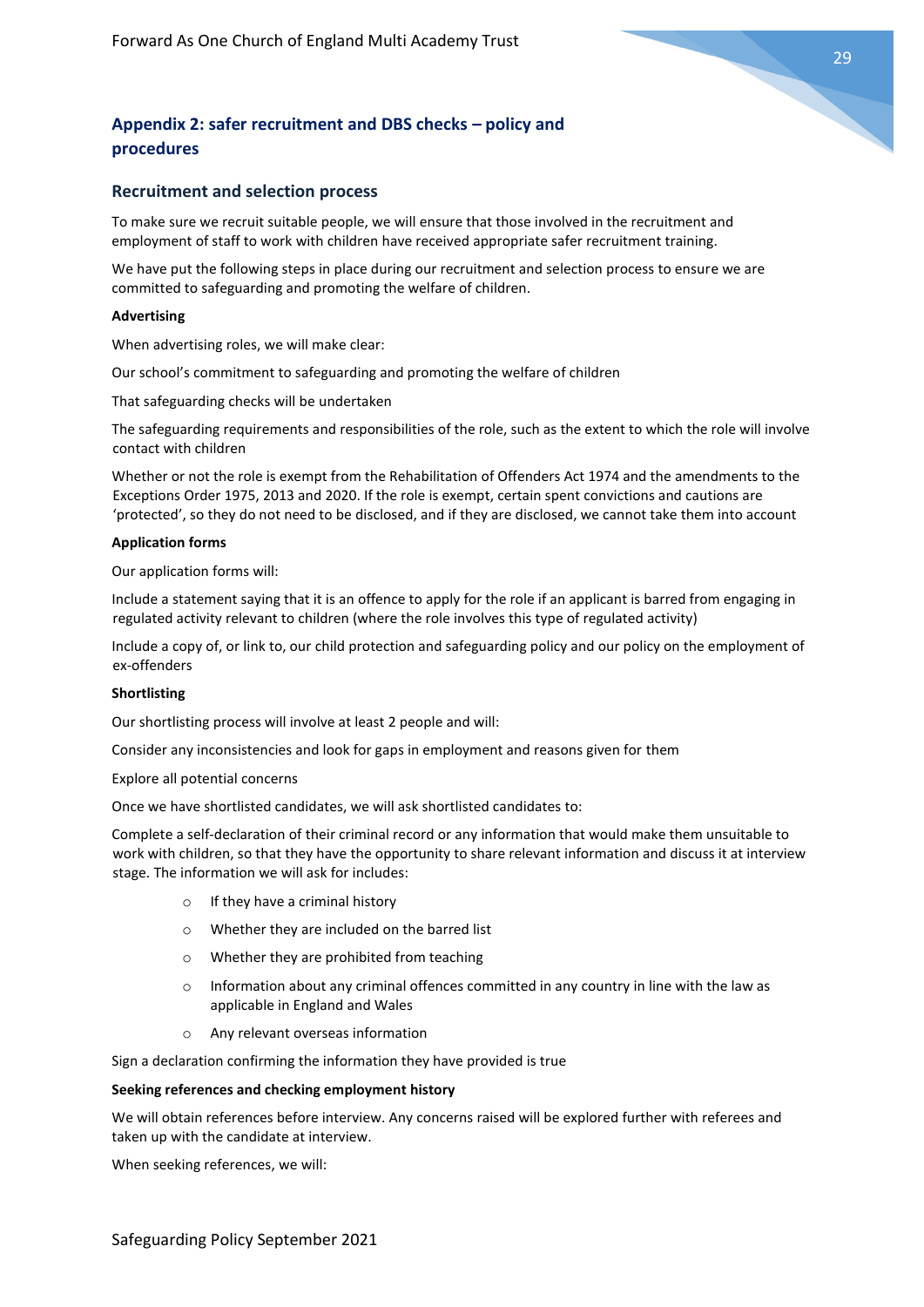Not accept open references

Liaise directly with referees and verify any information contained within references with the referees

Ensure any references are from the candidate's current employer and completed by a senior person. Where the referee is school based, we will ask for the reference to be confirmed by the headteacher/principal as accurate in respect to disciplinary investigations

Obtain verification of the candidate's most recent relevant period of employment if they are not currently employed

Secure a reference from the relevant employer from the last time the candidate worked with children if they are not currently working with children

Compare the information on the application form with that in the reference and take up any inconsistencies with the candidate

Resolve any concerns before any appointment is confirmed

#### **Interview and selection**

When interviewing candidates, we will:

Probe any gaps in employment, or where the candidate has changed employment or location frequently, and ask candidates to explain this

Explore any potential areas of concern to determine the candidate's suitability to work with children

Record all information considered and decisions made

#### **Pre-appointment vetting checks**

We will record all information on the checks carried out in the school's single central record (SCR). Copies of these checks, where appropriate, will be held in individuals' personnel files. We follow requirements and best practice in retaining copies of these checks, as set out below.

#### **New staff**

All offers of appointment will be conditional until satisfactory completion of the necessary pre-employment checks. When appointing new staff, we will:

#### Verify their identity

Obtain (via the applicant) an enhanced DBS certificate, including barred list information for those who will be engaging in regulated activity (see definition below). We will obtain the certificate before, or as soon as practicable after, appointment, including when using the DBS update service. We will not keep a copy of the certificate for longer than 6 months, but when the copy is destroyed, we may still keep a record of the fact that vetting took place, the result of the check and recruitment decision taken

Obtain a separate barred list check if they will start work in regulated activity before the DBS certificate is available

Verify their mental and physical fitness to carry out their work responsibilities

Verify their right to work in the UK. We will keep a copy of this verification for the duration of the member of staff's employment and for 2 years afterwards

Verify their professional qualifications, as appropriate

Ensure they are not subject to a prohibition order if they are employed to be a teacher

Carry out further additional checks, as appropriate, on candidates who have lived or worked outside of the UK. Where available, these will include:

- o For all staff, including teaching positions[: criminal records check](https://www.gov.uk/government/publications/criminal-records-checks-for-overseas-applicants) for overseas applicants
- o For teaching positions: obtaining a letter of professional standing from the professional regulating authority in the country where the applicant has worked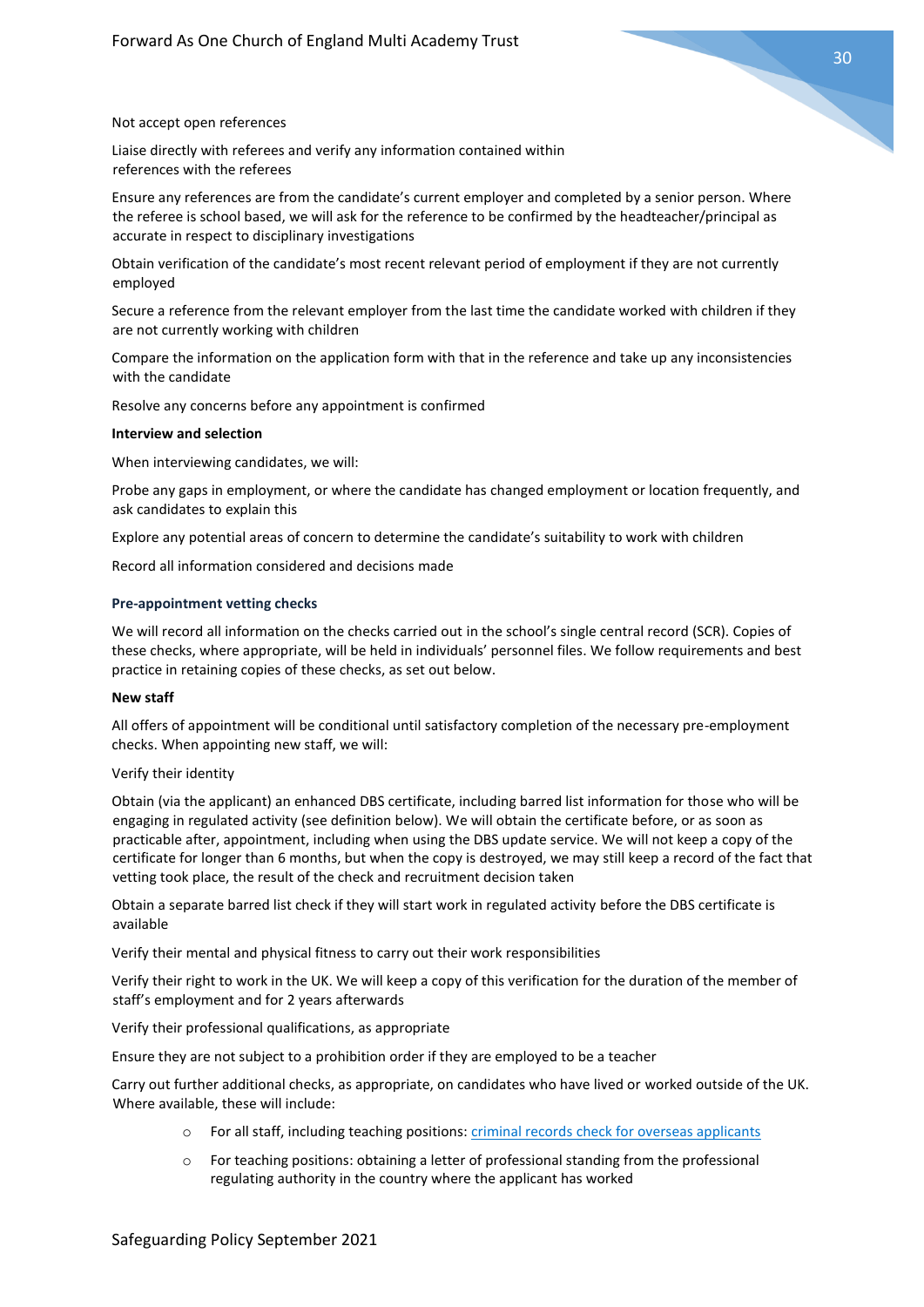Check that candidate taking up a management position\* are not subject to a prohibition from management (section 128) direction made by the secretary of state

\* Management positions are most likely to include, but are not limited to, headteachers, principals and deputy/assistant headteachers.

We will ensure that appropriate checks are carried out to ensure that individuals are not disqualified under the 2018 Childcare Disqualification Regulations and Childcare Act 2006. Where we take a decision that an individual falls outside of the scope of these regulations and we do not carry out such checks, we will retain a record of our assessment on the individual's personnel file. This will include our evaluation of any risks and control measures put in place, and any advice sought.

**Regulated activity** means a person who will be:

Responsible, on a regular basis in a school or college, for teaching, training, instructing, caring for or supervising children; or

Carrying out paid, or unsupervised unpaid, work regularly in a school or college where that work provides an opportunity for contact with children; or

Engaging in intimate or personal care or overnight activity, even if this happens only once and regardless of whether they are supervised or not

#### **Existing staff**

In certain circumstances we will carry out all the relevant checks on existing staff as if the individual was a new member of staff. These circumstances are when:

There are concerns about an existing member of staff's suitability to work with children; or

An individual moves from a post that is not regulated activity to one that is; or

There has been a break in service of 12 weeks or more

We will refer to the DBS anyone who has harmed, or poses a risk of harm, to a child or vulnerable adult where:

We believe the individual has engaged in [relevant conduct;](https://www.gov.uk/guidance/making-barring-referrals-to-the-dbs#relevant-conduct-in-relation-to-children) or

We believe the individual has received a caution or conviction for a relevant (automatic barring either with or without the right to make representations) offence, under the [Safeguarding Vulnerable Groups Act 2006](http://www.legislation.gov.uk/uksi/2009/37/contents/made)  [\(Prescribed Criteria and Miscellaneous Provisions\) Regulations 2009;](http://www.legislation.gov.uk/uksi/2009/37/contents/made) or

We believe the 'harm test' is satisfied in respect of the individual (i.e., they may harm a child or vulnerable adult or put them at risk of harm); and

The individual has been removed from working in regulated activity (paid or unpaid) or would have been removed if they had not left

#### **Agency and third-party staff**

We will obtain written notification from any agency or third-party organisation that it has carried out the necessary safer recruitment checks that we would otherwise perform. We will also check that the person presenting themselves for work is the same person on whom the checks have been made.

#### **Contractors**

We will ensure that any contractor, or any employee of the contractor, who is to work at the school has had the appropriate level of DBS check (this includes contractors who are provided through a PFI or similar contract). This will be:

An enhanced DBS check with barred list information for contractors engaging in regulated activity

An enhanced DBS check, not including barred list information, for all other contractors who are not in regulated activity but whose work provides them with an opportunity for regular contact with children

We will obtain the DBS check for self-employed contractors.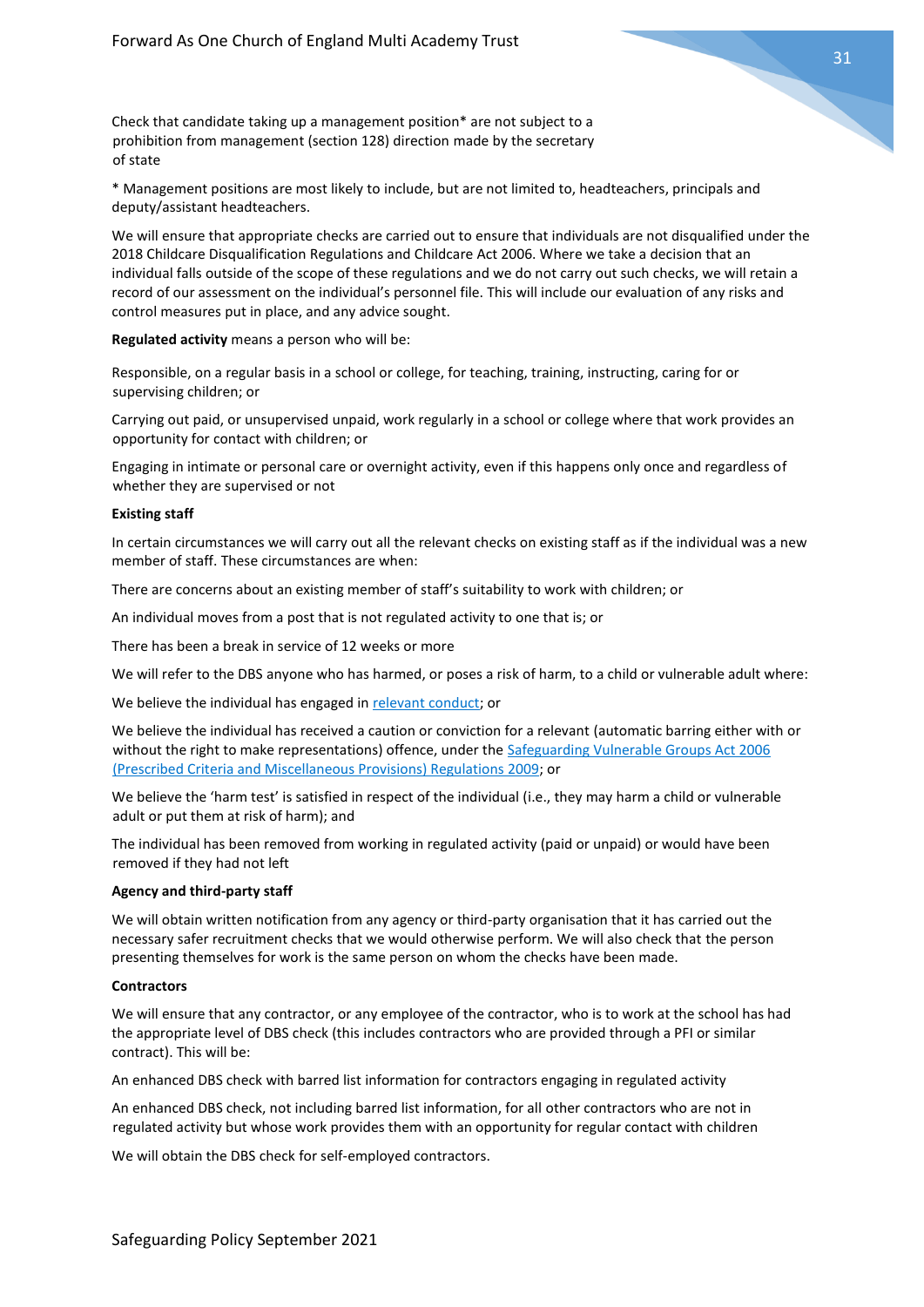We will not keep copies of such checks for longer than 6 months.

Contractors who have not had any checks will not be allowed to work unsupervised or engage in regulated activity under any circumstances.

We will check the identity of all contractors and their staff on arrival at the school.

For self-employed contractors such as music teachers or sports coaches, we will ensure that appropriate checks are carried out to ensure that individuals are not disqualified under the 2018 Childcare Disqualification Regulations and Childcare Act 2006. Where we decide that an individual falls outside of the scope of these regulations and we do not carry out such checks, we will retain a record of our assessment. This will include our evaluation of any risks and control measures put in place, and any advice sought.

#### **Trainee/student teachers**

Where applicants for initial teacher training are salaried by us, we will ensure that all necessary checks are carried out.

Where trainee teachers are fee-funded, we will obtain written confirmation from the training provider that necessary checks have been carried out and that the trainee has been judged by the provider to be suitable to work with children.

In both cases, this includes checks to ensure that individuals are not disqualified under the 2018 Childcare Disqualification Regulations and Childcare Act 2006.

#### **Volunteers**

We will:

Never leave an unchecked volunteer unsupervised or allow them to work in regulated activity

Obtain an enhanced DBS check with barred list information for all volunteers who are new to working in regulated activity

Carry out a risk assessment when deciding whether to seek an enhanced DBS check without barred list information for any volunteers not engaging in regulated activity. We will retain a record of this risk assessment

Ensure that appropriate checks are carried out to ensure that individuals are not disqualified under the 2018 Childcare Disqualification Regulations and Childcare Act 2006. Where we decide that an individual falls outside of the scope of these regulations and we do not carry out such checks, we will retain a record of our assessment. This will include our evaluation of any risks and control measures put in place, and any advice sought

#### **Governors and Members**

All trustees, local governors and members] will have an enhanced DBS check without barred list information.

They will have an enhanced DBS check with barred list information if working in regulated activity.

The chair of the board will have their DBS check countersigned by the secretary of state.

All proprietors, trustees, local governors and members will also have the following checks:

A section 128 check (to check prohibition on participation in management under [section 128 of the Education](https://www.legislation.gov.uk/ukpga/2008/25/section/128)  [and Skills Act 2008\)](https://www.legislation.gov.uk/ukpga/2008/25/section/128). [Section 128 checks are only required for local governors if they have retained or been delegated any management responsibilities.]

Identity

Right to work in the UK

Other checks deemed necessary if they have lived or worked outside the UK

#### **Staff working in alternative provision settings**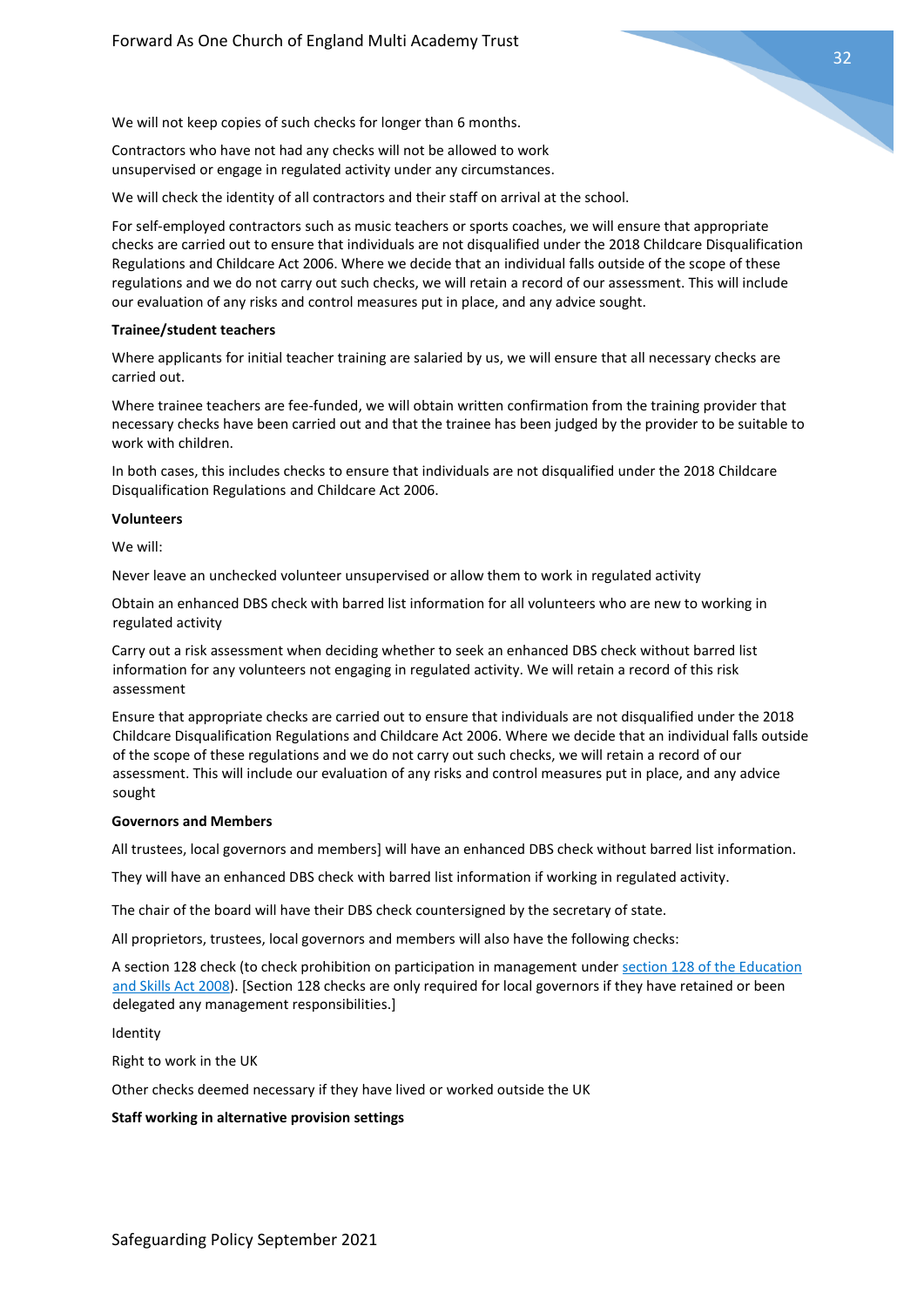Where we place a pupil with an alternative provision provider, we obtain written confirmation from the provider that they have carried out the appropriate safeguarding checks on individuals working there that we would otherwise perform.

#### **Adults who supervise pupils on work experience**

When organising work experience, we will ensure that policies and procedures are in place to protect children from harm.

We will also consider whether it is necessary for barred list checks to be carried out on the individuals who supervise a pupil under 16 on work experience. This will depend on the specific circumstances of the work experience, including the nature of the supervision, the frequency of the activity being supervised, and whether the work is regulated activity.

#### **Pupils staying with host families**

Where the school makes arrangements for pupils to be provided with care and accommodation by a host family to which they are not related (for example, during a foreign exchange visit), we will request enhanced DBS checks with barred list information on those people.

Where the school is organising such hosting arrangements overseas and host families cannot be checked in the same way, we will work with our partner schools abroad to ensure that similar assurances are undertaken prior to the visit.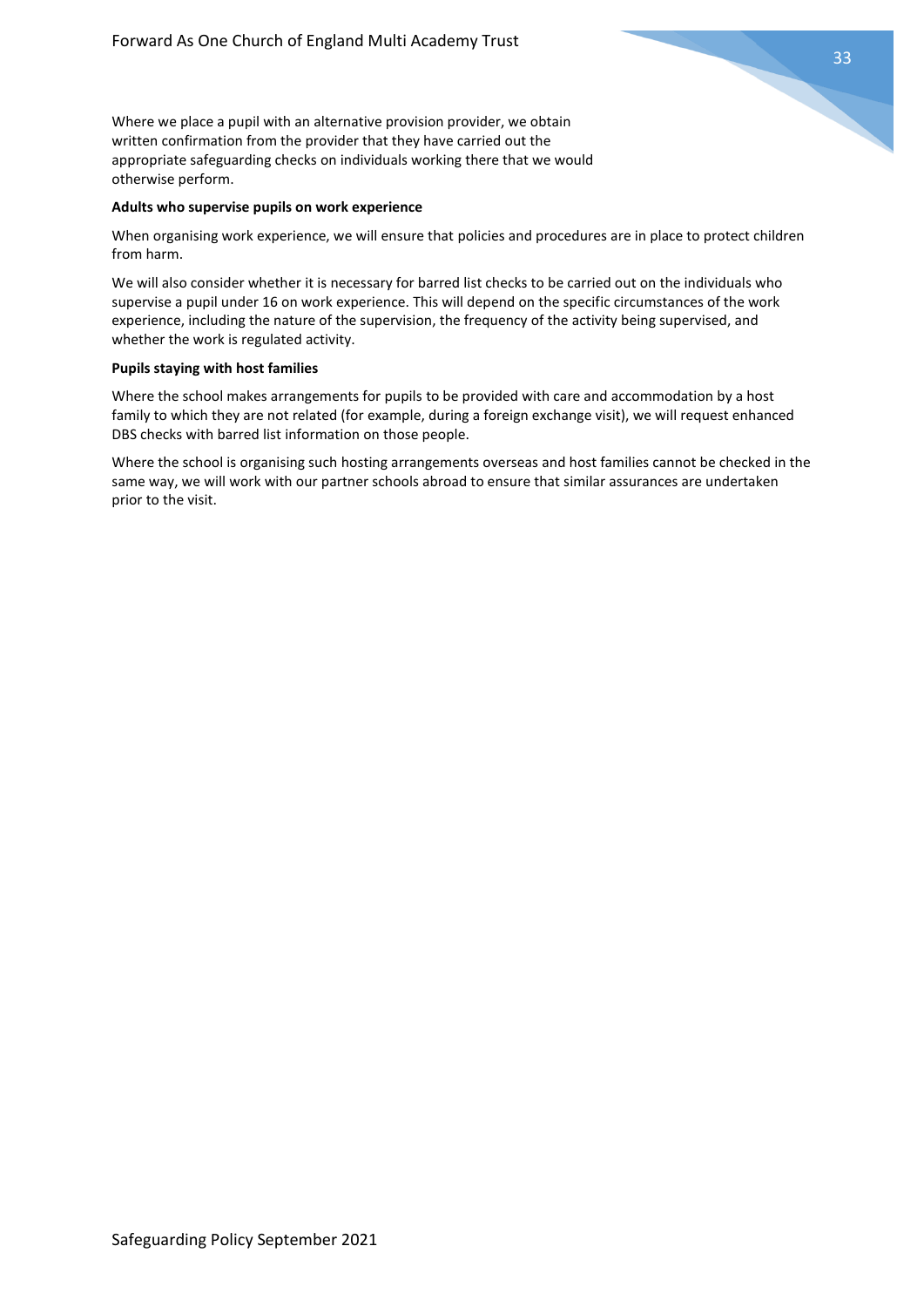

<span id="page-33-0"></span>**Appendix 3: allegations of abuse made against staff**

#### **Section 1: allegations that may meet the harms threshold**

This section applies to all cases in which it is alleged that a current member of staff, including a supply teacher, volunteer or contractor, has:

Behaved in a way that has harmed a child, or may have harmed a child, and/or

Possibly committed a criminal offence against or related to a child, and/or

Behaved towards a child or children in a way that indicates he or she may pose a risk of harm to children, and/or

Behaved or may have behaved in a way that indicates they may not be suitable to work with children – this includes behaviour taking place both inside and outside of school

We will deal with any allegation of abuse quickly, in a fair and consistent way that provides effective child protection while also supporting the individual who is the subject of the allegation.

A 'case manager' will lead any investigation. This will be the headteacher, or the chair of governors where the headteacher is the subject of the allegation. The case manager will be identified at the earliest opportunity.

Our procedures for dealing with allegations will be applied with common sense and judgement.

#### **Suspension of the accused until the case is resolved**

Suspension of the accused will not be the default position and will only be considered in cases where there is reason to suspect that a child or other children is/are at risk of harm, or the case is so serious that there might be grounds for dismissal. In such cases, we will only suspend an individual if we have considered all other options available and there is no reasonable alternative.

Based on an assessment of risk, we will consider alternatives such as:

Redeployment within the school so that the individual does not have direct contact with the child or children concerned

Providing an assistant to be present when the individual has contact with children

Redeploying the individual to alternative work in the school so that they do not have unsupervised access to children

Moving the child or children to classes where they will not come into contact with the individual, making it clear that this is not a punishment and parents/carers have been consulted

Temporarily redeploying the individual to another role in a different location, for example to an alternative school or other work for the academy trust

If in doubt, the case manager will seek views from the school's personnel adviser and the designated officer at the local authority, as well as the police and children's social care where they have been involved.

### **Definitions for outcomes of allegation investigations**

**Substantiated:** there is sufficient evidence to prove the allegation

**Malicious:** there is sufficient evidence to disprove the allegation and there has been a deliberate act to deceive, or to cause harm to the subject of the allegation

**False:** there is sufficient evidence to disprove the allegation

- **Unsubstantiated:** there is insufficient evidence to either prove or disprove the allegation (this does not imply guilt or innocence)
- **Unfounded**: to reflect cases where there is no evidence or proper basis which supports the allegation being made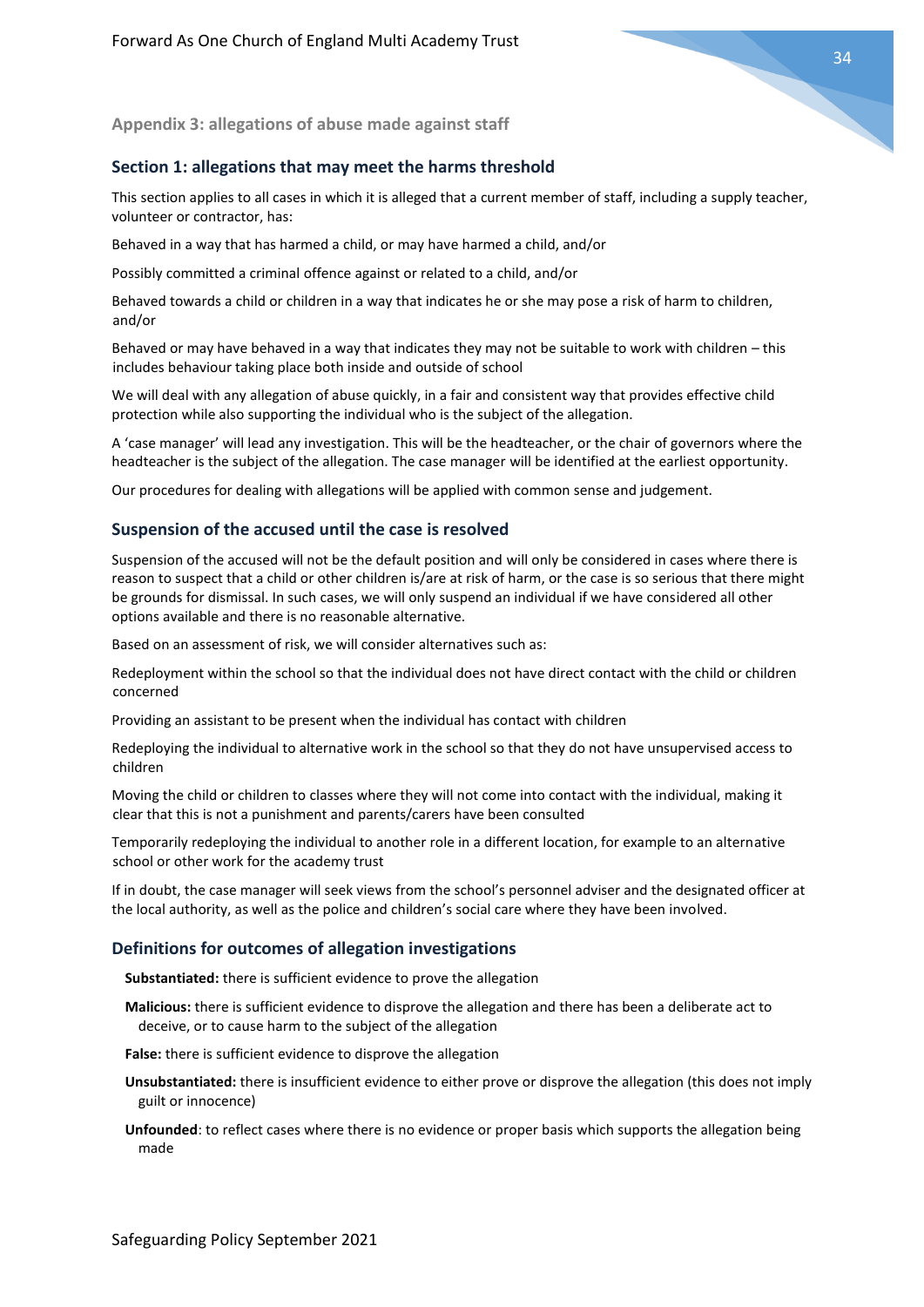#### **Procedure for dealing with allegations**

In the event of an allegation that meets the criteria above, the case manager will take the following steps:

Conduct basic enquiries in line with local procedures to establish the facts to help determine whether there is any foundation to the allegation before carrying on with the steps below

Discuss the allegation with the designated officer at the local authority. This is to consider the nature, content and context of the allegation and agree a course of action, including whether further enquiries are necessary to enable a decision on how to proceed, and whether it is necessary to involve the police and/or children's social care services. (The case manager may, on occasion, consider it necessary to involve the police *before* consulting the designated officer – for example, if the accused individual is deemed to be an immediate risk to children or there is evidence of a possible criminal offence. In such cases, the case manager will notify the designated officer as soon as practicably possible after contacting the police)

Inform the accused individual of the concerns or allegations and likely course of action as soon as possible after speaking to the designated officer (and the police or children's social care services, where necessary). Where the police and/or children's social care services are involved, the case manager will only share such information with the individual as has been agreed with those agencies

Where appropriate (in the circumstances described above), carefully consider whether suspension of the individual from contact with children at the school is justified or whether alternative arrangements such as those outlined above can be put in place. Advice will be sought from the designated officer, police and/or children's social care services, as appropriate

Where the case manager is concerned about the welfare of other children in the community or the individual's family, they will discuss these concerns with the DSL and make a risk assessment of the situation. If necessary, the DSL may make a referral to children's social care

**If immediate suspension is considered necessary**, agree and record the rationale for this with the designated officer. The record will include information about the alternatives to suspension that have been considered, and why they were rejected. Written confirmation of the suspension will be provided to the individual facing the allegation or concern within 1 working day, and the individual will be given a named contact at the school and their contact details

**If it is decided that no further action is to be taken** in regard to the subject of the allegation or concern, record this decision and the justification for it and agree with the designated officer what information should be put in writing to the individual and by whom, as well as what action should follow both in respect of the individual and those who made the initial allegation

**If it is decided that further action is needed**, take steps as agreed with the designated officer to initiate the appropriate action in school and/or liaise with the police and/or children's social care services as appropriate

Provide effective support for the individual facing the allegation or concern, including appointing a named representative to keep them informed of the progress of the case and considering what other support is appropriate.

Inform the parents or carers of the child/children involved about the allegation as soon as possible if they do not already know (following agreement with children's social care services and/or the police, if applicable). The case manager will also inform the parents or carers of the requirement to maintain confidentiality about any allegations made against teachers (where this applies) while investigations are ongoing. Any parent or carer who wishes to have the confidentiality restrictions removed in respect of a teacher will be advised to seek legal advice

Keep the parents or carers of the child/children involved informed of the progress of the case (only in relation to their child – no information will be shared regarding the staff member)

Make a referral to the DBS where it is thought that the individual facing the allegation or concern has engaged in conduct that harmed or is likely to harm a child, or if the individual otherwise poses a risk of harm to a child

We will inform Ofsted of any allegations of serious harm or abuse by any person living, working, or looking after children at the premises (whether the allegations relate to harm or abuse committed on the premises or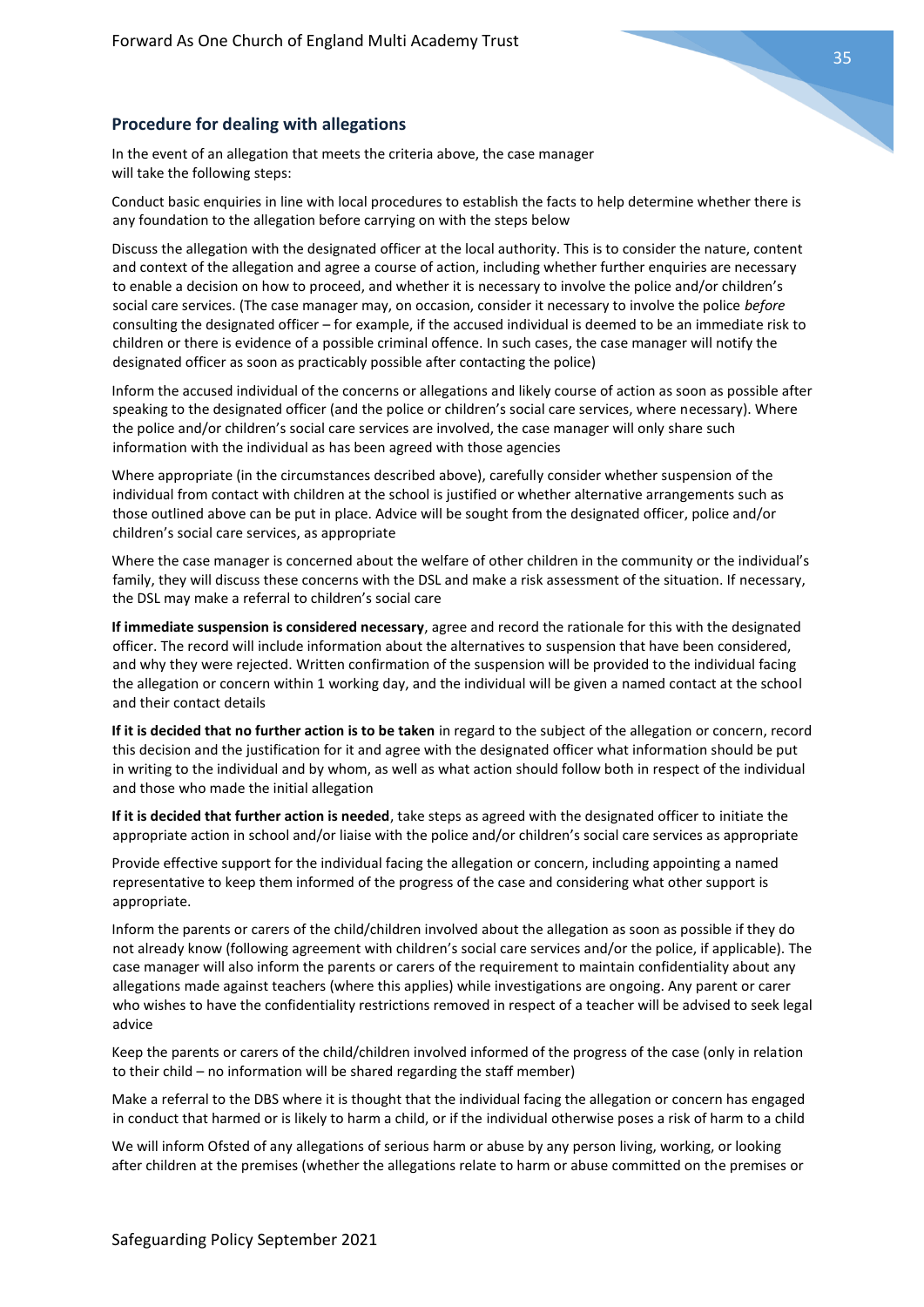elsewhere), and any action taken in respect of the allegations. This notification will be made as soon as reasonably possible and always within 14 days of the allegations being made.

If the school is made aware that the secretary of state has made an interim prohibition order in respect of an individual, we will immediately suspend that individual from teaching, pending the findings of the investigation by the Teaching Regulation Agency.

Where the police are involved, wherever possible the school will ask the police at the start of the investigation to obtain consent from the individuals involved to share their statements and evidence for use in the school's disciplinary process, should this be required at a later point.

#### **Additional considerations for supply teachers and all contracted staff**

If there are concerns or an allegation is made against someone not directly employed by the school, such as a supply teacher or contracted staff member provided by an agency, we will take the actions below in addition to our standard procedures.

We will not decide to stop using an individual due to safeguarding concerns without finding out the facts and liaising with our LADO to determine a suitable outcome

The governing board will discuss with the agency whether it is appropriate to suspend the individual, or redeploy them to another part of the school, while the school carries out the investigation

We will involve the agency fully, but the school will take the lead in collecting the necessary information and providing it to the LADO as required

We will address issues such as information sharing, to ensure any previous concerns or allegations known to the agency are taken into account (we will do this, for example, as part of the allegations management meeting or by liaising directly with the agency where necessary)

When using an agency, we will inform them of our process for managing allegations, and keep them updated about our policies as necessary, and will invite the agency's HR manager or equivalent to meetings as appropriate.

#### **Timescales**

We will deal with all allegations as quickly and effectively as possible and will endeavour to comply with the following timescales, where reasonably practicable:

Any cases where it is clear immediately that the allegation is unsubstantiated or malicious should be resolved within 1 week

If the nature of an allegation does not require formal disciplinary action, appropriate action should be taken within 3 working days

If a disciplinary hearing is required and can be held without further investigation, this should be held within 15 working days

However, these are objectives only and where they are not met, we will endeavour to take the required action as soon as possible thereafter.

#### **Specific actions**

#### **Action following a criminal investigation or prosecution**

The case manager will discuss with the local authority's designated officer whether any further action, including disciplinary action, is appropriate and, if so, how to proceed, taking into account information provided by the police and/or children's social care services.

#### **Conclusion of a case where the allegation is substantiated**

If the allegation is substantiated and the individual is dismissed or the school ceases to use their services, or the individual resigns or otherwise ceases to provide their services, the school will make a referral to the DBS for consideration of whether inclusion on the barred lists is required.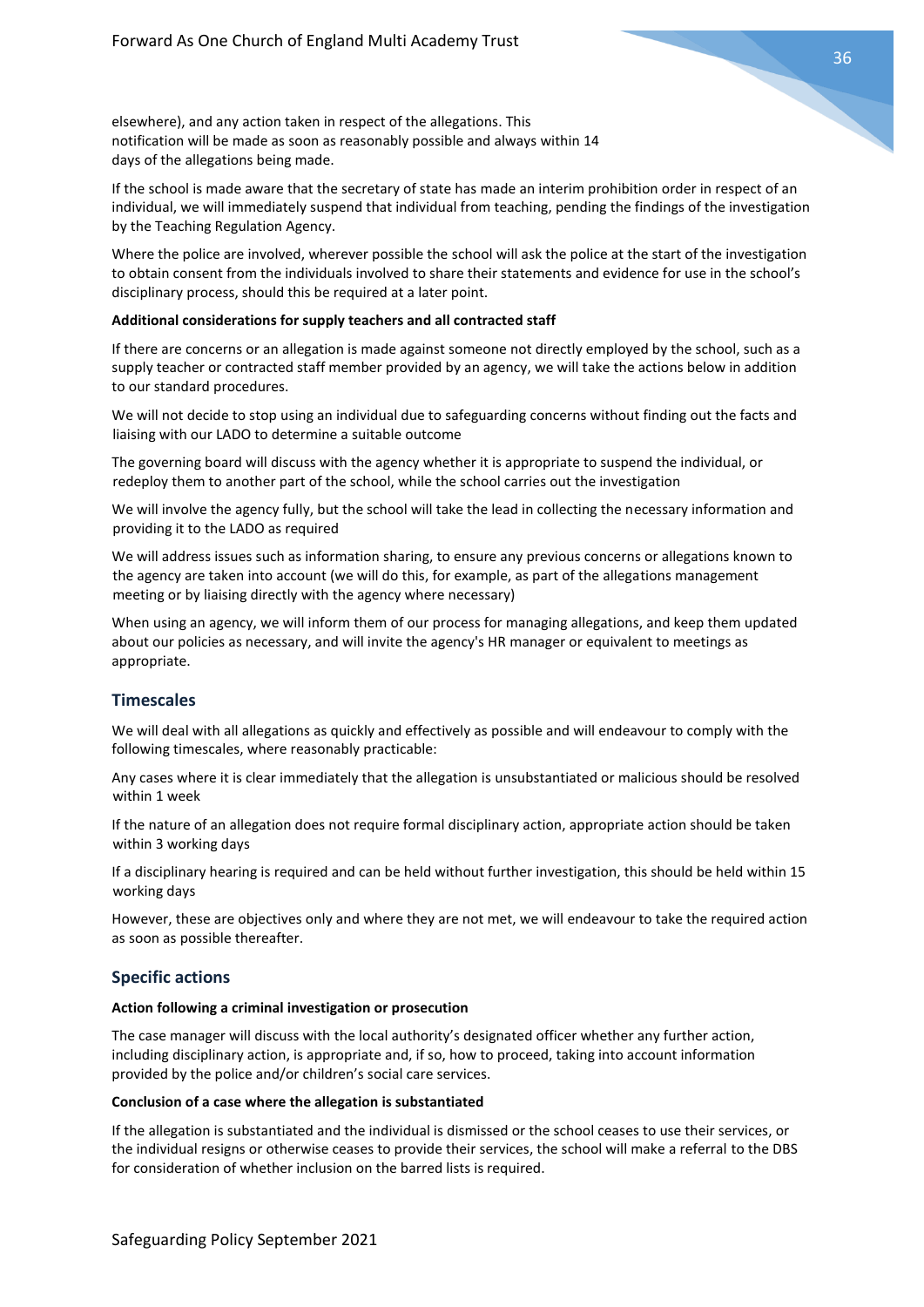If the individual concerned is a member of teaching staff, the school will consider whether to refer the matter to the Teaching Regulation Agency to consider prohibiting the individual from teaching.

#### **Individuals returning to work after suspension**

If it is decided on the conclusion of a case that an individual who has been suspended can return to work, the case manager will consider how best to facilitate this.

The case manager will also consider how best to manage the individual's contact with the child or children who made the allegation, if they are still attending the school.

#### **Unsubstantiated, unfounded, false or malicious reports**

If a report is:

Determined to be unsubstantiated, unfounded, false or malicious, the DSL will consider the appropriate next steps. If they consider that the child and/or person who made the allegation is in need of help, or the allegation may have been a cry for help, a referral to children's social care may be appropriate

Shown to be deliberately invented, or malicious, the school will consider whether any disciplinary action is appropriate against the individual(s) who made it

#### **Unsubstantiated, unfounded, false or malicious allegations**

If an allegation is:

Determined to be unsubstantiated, unfounded, false or malicious, the LADO and case manager will consider the appropriate next steps. If they consider that the child and/or person who made the allegation is in need of help, or the allegation may have been a cry for help, a referral to children's social care may be appropriate

Shown to be deliberately invented, or malicious, the school will consider whether any disciplinary action is appropriate against the individual(s) who made it

#### **Confidentiality and information sharing**

The school will make every effort to maintain confidentiality and guard against unwanted publicity while an allegation is being investigated or considered.

The case manager will take advice from the LADO, police and children's social care services, as appropriate, to agree:

- Who needs to know about the allegation and what information can be shared
- How to manage speculation, leaks and gossip, including how to make parents or carers of a child/children involved aware of their obligations with respect to confidentiality
- What, if any, information can be reasonably given to the wider community to reduce speculation
- How to manage press interest if, and when, it arises

#### **Record-keeping**

The case manager will maintain clear records about any case where the allegation or concern meets the criteria above and store them on the individual's confidential personnel file for the duration of the case.

The records of any allegation that, following an investigation, is found to be malicious or false will be deleted from the individual's personnel file (unless the individual consents for the records to be retained on the file).

For all other allegations (which are not found to be malicious or false), the following information will be kept on the file of the individual concerned:

- A clear and comprehensive summary of the allegation
- Details of how the allegation was followed up and resolved
- Notes of any action taken, decisions reached and the outcome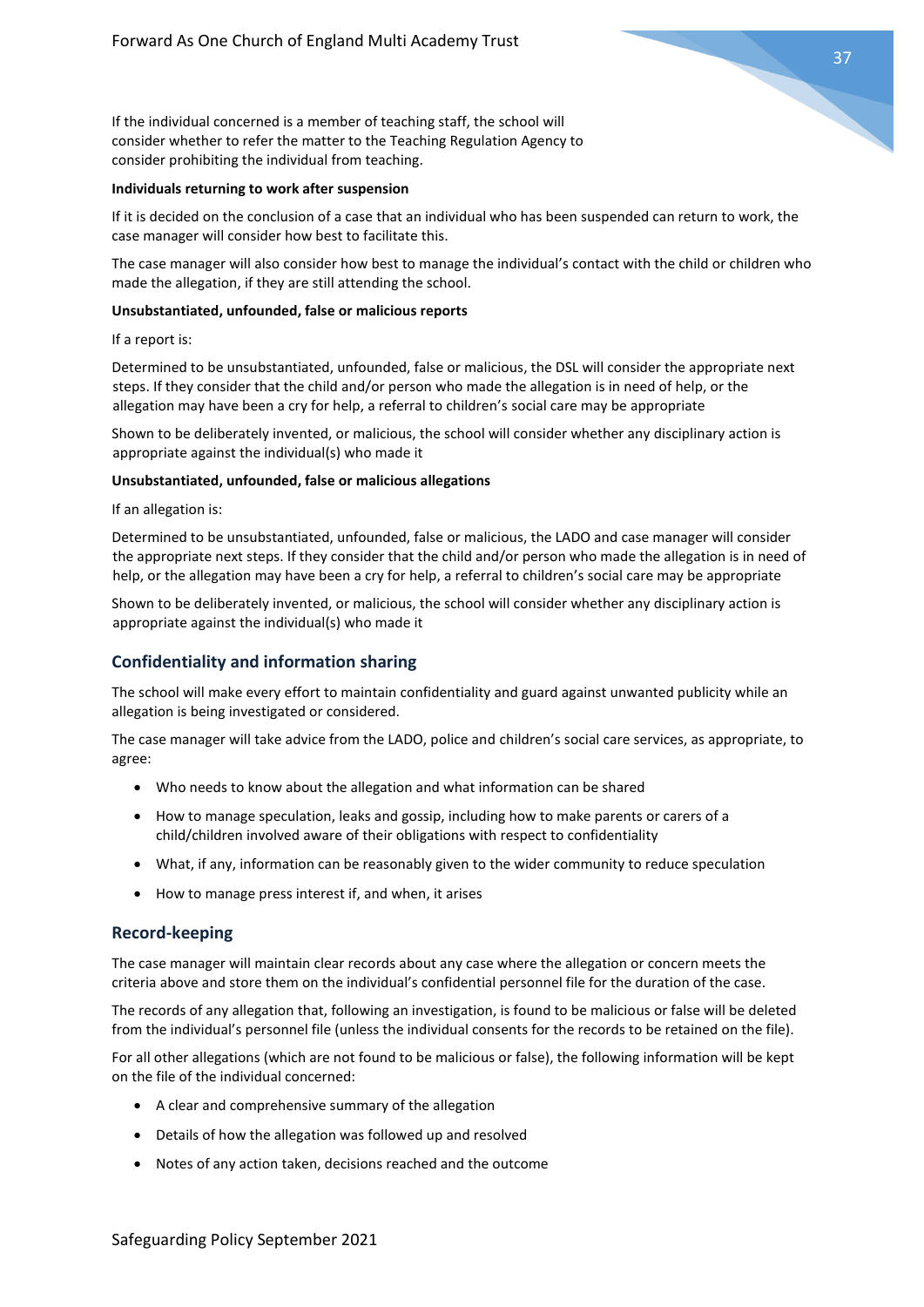• A declaration on whether the information will be referred to in any future reference

In these cases, the school will provide a copy to the individual, in agreement with children's social care or the police as appropriate.

Where records contain information about allegations of sexual abuse, we will preserve these for the Independent Inquiry into Child Sexual Abuse (IICSA), for the term of the inquiry. We will retain all other records at least until the individual has reached normal pension age, or for 10 years from the date of the allegation if that is longer.

### **References**

When providing employer references, we will:

Not refer to any allegation that has been found to be false, unfounded, unsubstantiated or malicious, or any repeated allegations which have all been found to be false, unfounded, unsubstantiated or malicious

Include substantiated allegations, provided that the information is factual and does not include opinions

#### **Learning lessons**

After any cases where the allegations are *substantiated*, the case manager will review the circumstances of the case with the local authority's designated officer to determine whether there are any improvements that we can make to the school's procedures or practice to help prevent similar events in the future.

This will include consideration of (as applicable):

- Issues arising from the decision to suspend the member of staff
- The duration of the suspension
- Whether or not the suspension was justified
- The use of suspension when the individual is subsequently reinstated. We will consider how future investigations of a similar nature could be carried out without suspending the individual

For all other cases, the case manager will consider the facts and determine whether any improvements can be made.

### **Non-recent allegations**

Abuse can be reported, no matter how long ago it happened.

We will report any non-recent allegations made by a child to the LADO in line with our local authority's procedures for dealing with non-recent allegations.

Where an adult makes an allegation to the school that they were abused as a child, we will advise the individual to report the allegation to the police.

#### **Section 2: concerns that do not meet the harm threshold**

This section applies to all concerns (including allegations) about members of staff, including supply teachers, volunteers and contractors, which do not meet the harm threshold set out in section 1 above.

Concerns may arise through, for example:

Suspicion

Complaint

Disclosure made by a child, parent or other adult within or outside the school

Pre-employment vetting checks

We recognise the importance of responding to and dealing with any concerns in a timely manner to safeguard the welfare of children.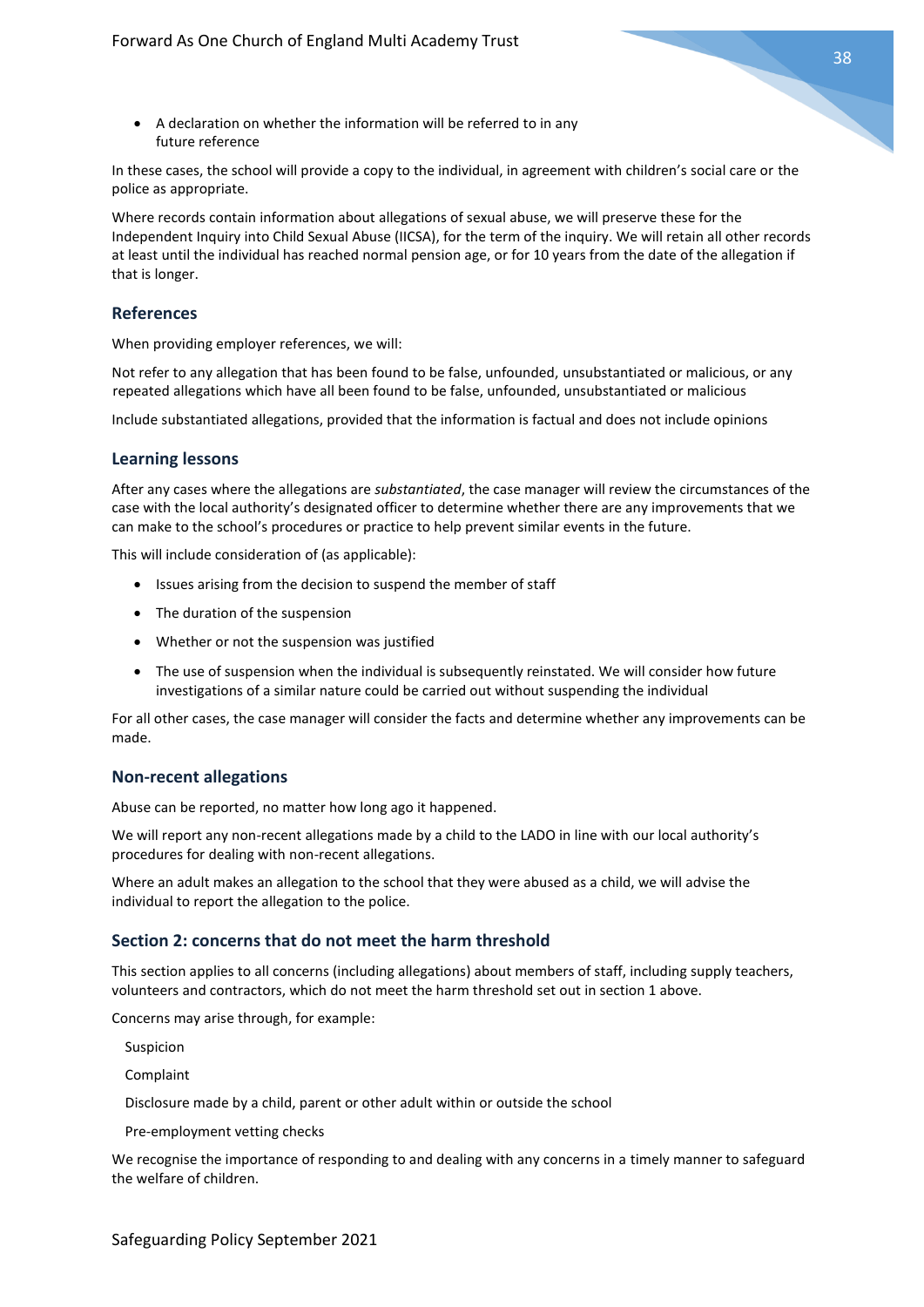### **Definition of low-level concerns**

The term 'low-level' concern is any concern – no matter how small – that an adult working in or on behalf of the school may have acted in a way that:

Is inconsistent with the staff code of conduct, including inappropriate conduct outside of work, **and**

Does not meet the allegations threshold or is otherwise not considered serious enough to consider a referral to the designated officer at the local authority

Examples of such behaviour could include, but are not limited to:

Being overly friendly with children

Having favourites

Taking photographs of children on their mobile phone

Engaging with a child on a one-to-one basis in a secluded area or behind a closed door

Using inappropriate sexualised, intimidating or offensive language

#### **Sharing low-level concerns**

We recognise the importance of creating a culture of openness, trust and transparency to encourage all staff to share low-level concerns so that they can be addressed appropriately.

We will create this culture by:

Ensuring staff are clear about what appropriate behaviour is, and are confident in distinguishing expected and appropriate behaviour from concerning, problematic or inappropriate behaviour, in themselves and others

Empowering staff to share any low-level concerns as per section 7.7 of this policy

Empowering staff to self-refer

Addressing unprofessional behaviour and supporting the individual to correct it at an early stage

Providing a responsive, sensitive and proportionate handling of such concerns when they are raised

Helping to identify any weakness in the school's safeguarding system

#### **Responding to low-level concerns**

If the concern is raised via a third party, the headteacher will collect evidence where necessary by speaking:

Directly to the person who raised the concern, unless it has been raised anonymously

To the individual involved and any witnesses

The headteacher will use the information collected to categorise the type of behaviour and determine any further action, in line with the school's code of conduct.

#### **Record keeping**

All low-level concerns will be recorded in writing. In addition to details of the concern raised, records will include the context in which the concern arose, any action taken and the rationale for decisions and action taken.

Records will be:

Kept confidential, held securely and comply with the DPA 2018 and UK GDPR

Reviewed so that potential patterns of concerning, problematic or inappropriate behaviour can be identified. Where a pattern of such behaviour is identified, we will decide on a course of action, either through our disciplinary procedures or, where a pattern of behaviour moves from a concern to meeting the harms threshold as described in section 1 of this appendix, we will refer it to the designated officer at the local authority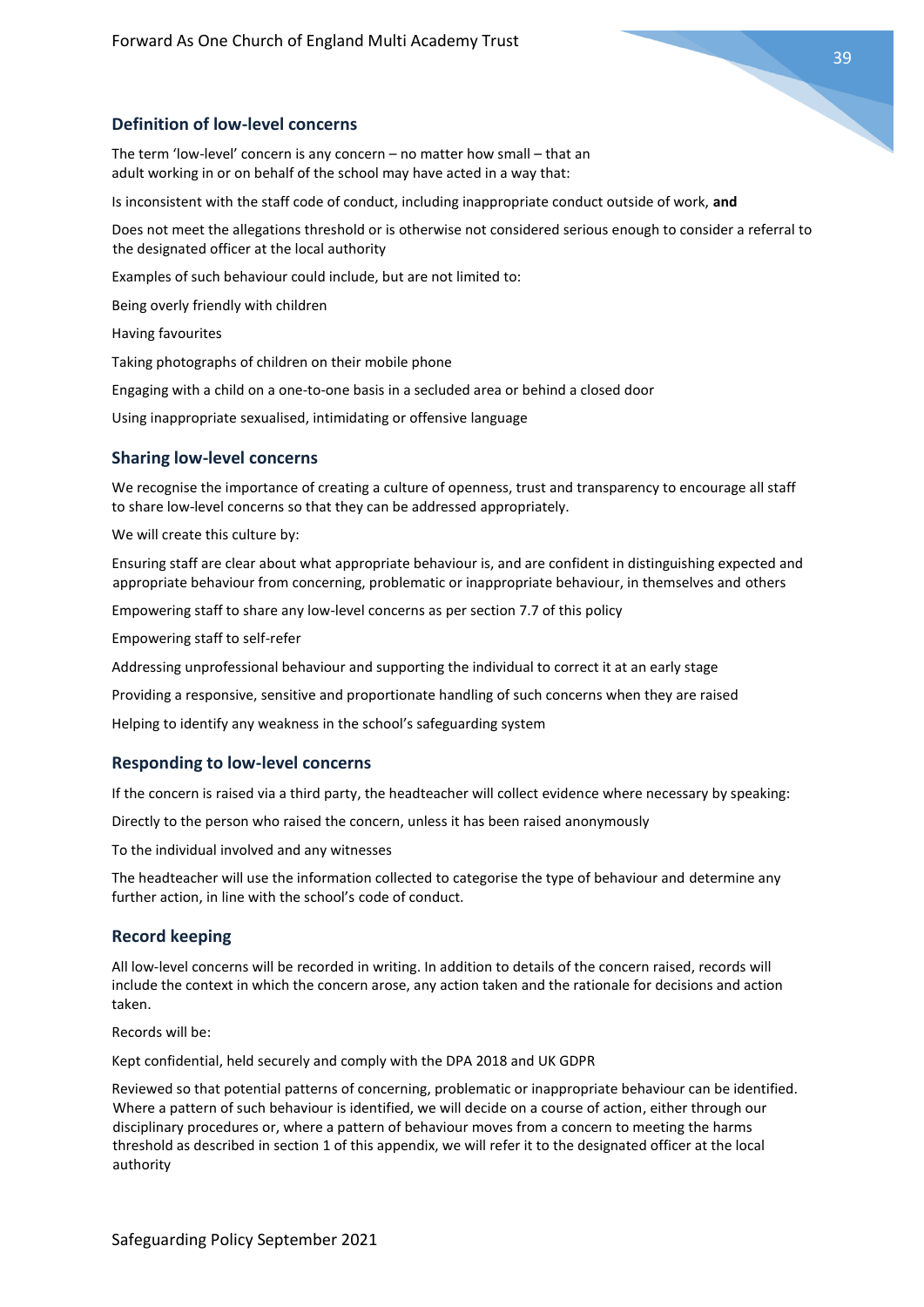Where a low-level concern relates to a supply teacher or contractor, we will notify the individual's employer, so any potential patterns of inappropriate behaviour can be identified.

#### **References**

We will not include low-level concerns in references unless:

The concern (or group of concerns) has met the threshold for referral to the designated officer at the local authority and is found to be substantiated; and/or

The concern (or group of concerns) relates to issues which would ordinarily be included in a reference, such as misconduct or poor performance.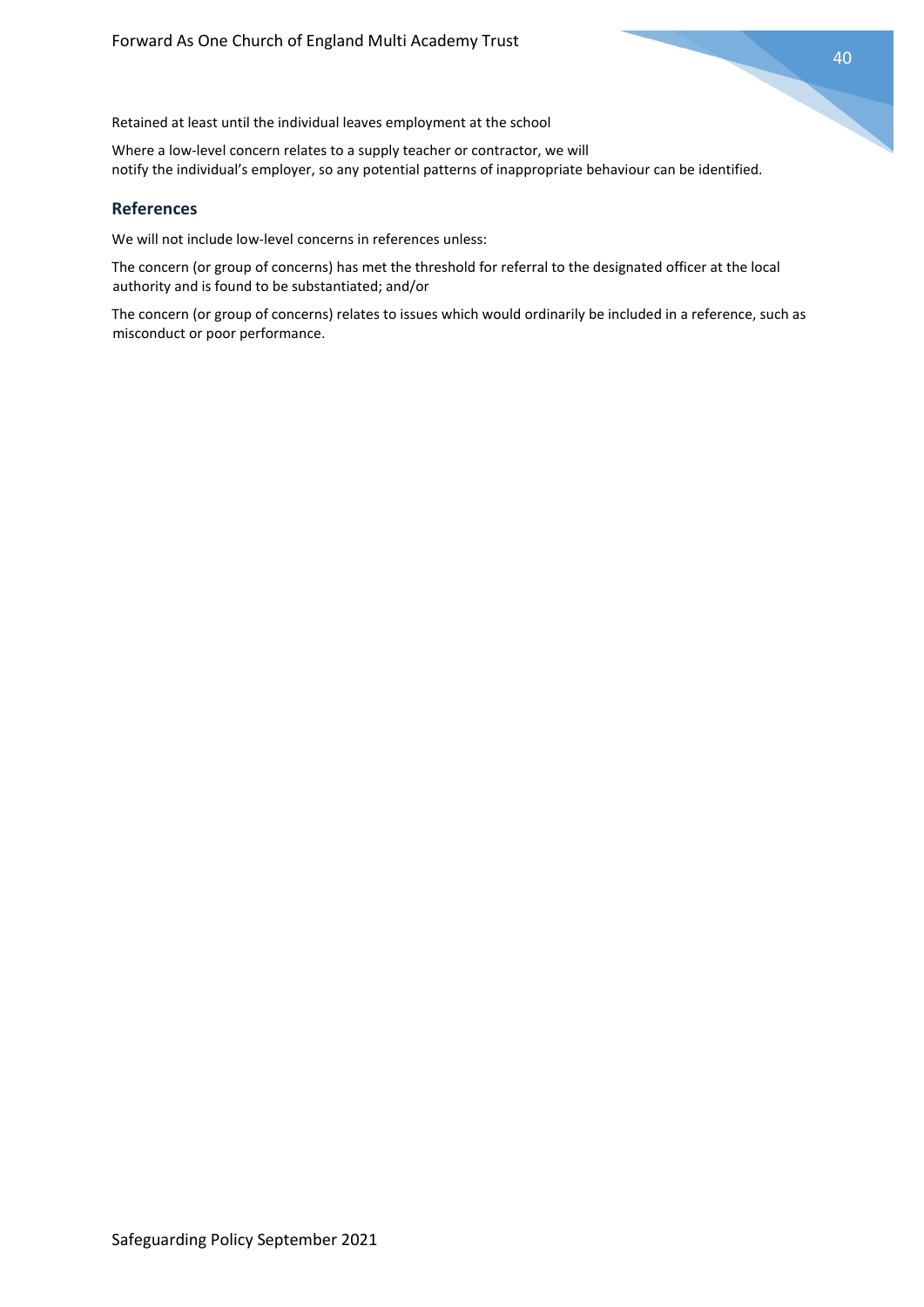

## <span id="page-40-0"></span>**Appendix 4: specific safeguarding issues**

## **Children missing from education**

A child going missing from education, particularly repeatedly, can be a warning sign of a range of safeguarding issues. This might include abuse or neglect, such as sexual abuse or exploitation or child criminal exploitation, or issues such as mental health problems, substance abuse, radicalisation, FGM or forced marriage.

There are many circumstances where a child may become missing from education, but some children are particularly at risk. These include children who:

- > Are at risk of harm or neglect
- > Are at risk of forced marriage or FGM
- Come from Gypsy, Roma, or Traveller families
- > Come from the families of service personnel
- So missing or run away from home or care
- $\geq$  Are supervised by the youth justice system
- > Cease to attend a school
- > Come from new migrant families

We will follow our procedures for unauthorised absence and for dealing with children who go missing from education, particularly on repeat occasions, to help identify the risk of abuse and neglect, including sexual exploitation, and to help prevent the risks of going missing in future. This includes informing the local authority if a child leaves the school without a new school being named and adhering to requirements with respect to sharing information with the local authority, when applicable, when removing a child's name from the admission register at non-standard transition points.

Staff will be trained in signs to look out for and the individual triggers to be aware of when considering the risks of potential safeguarding concerns which may be related to being missing, such as travelling to conflict zones, FGM and forced marriage.

If a staff member suspects that a child is suffering from harm or neglect, we will follow local child protection procedures, including with respect to making reasonable enquiries. We will make an immediate referral to the local authority children's social care team, and the police, if the child is suffering or likely to suffer from harm, or in immediate danger.

## **Child criminal exploitation**

Child criminal exploitation (CCE) is a form of abuse where an individual or group takes advantage of an imbalance of power to coerce, control, manipulate or deceive a child into criminal activity, in exchange for something the victim needs or wants, and/or for the financial or other advantage of the perpetrator or facilitator, and/or through violence or the threat of violence.

The abuse can be perpetrated by males or females, and children or adults. It can be a one-off occurrence or a series of incidents over time and range from opportunistic to complex organised abuse.

The victim can be exploited even when the activity appears to be consensual. It does not always involve physical contact and can happen online. For example, young people may be forced to work in cannabis factories, coerced into moving drugs or money across the country (county lines), forced to shoplift or pickpocket, or to threaten other young people.

Indicators of CCE can include a child:

- Appearing with unexplained gifts or new possessions
- Associating with other young people involved in exploitation
- Suffering from changes in emotional wellbeing
- Misusing drugs and alcohol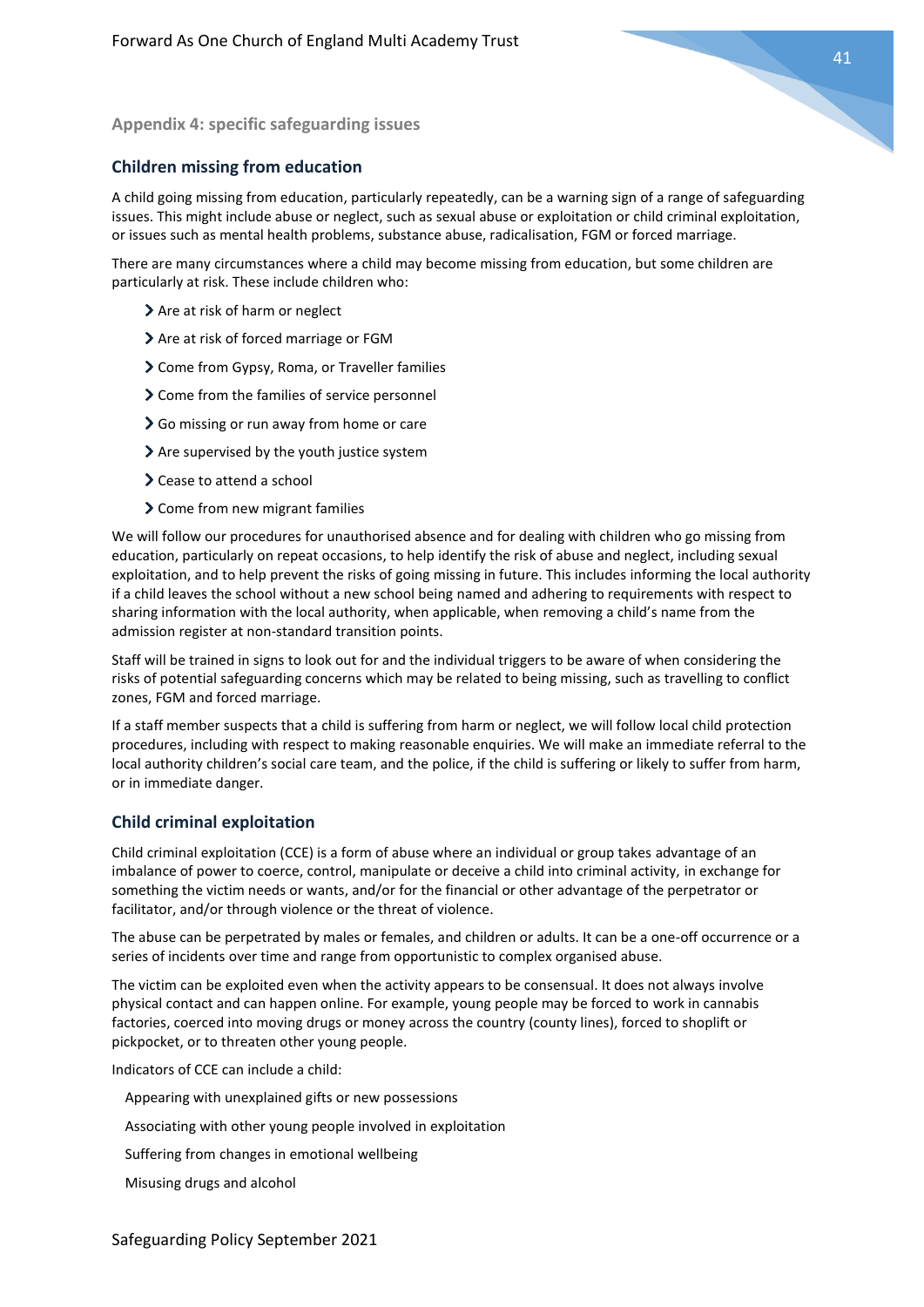

- Going missing for periods of time or regularly coming home late
- Regularly missing school or education
- Not taking part in education

If a member of staff suspects CCE, they will discuss this with the DSL. The DSL will trigger the local safeguarding procedures, including a referral to the local authority's children's social care team and the police, if appropriate.

## **Child sexual exploitation**

Child sexual exploitation (CSE) is a form of child sexual abuse where an individual or group takes advantage of an imbalance of power to coerce, manipulate or deceive a child into sexual activity, in exchange for something the victim needs or wants and/or for the financial advantage or increased status of the perpetrator or facilitator. It may, or may not, be accompanied by violence or threats of violence.

The abuse can be perpetrated by males or females, and children or adults. It can be a one-off occurrence or a series of incidents over time, and range from opportunistic to complex organised abuse.

The victim can be exploited even when the activity appears to be consensual. Children or young people who are being sexually exploited may not understand that they are being abused. They often trust their abuser and may be tricked into believing they are in a loving, consensual relationship.

CSE can include both physical contact (penetrative and non-penetrative acts) and non-contact sexual activity. It can also happen online. For example, young people may be persuaded or forced to share sexually explicit images of themselves, have sexual conversations by text, or take part in sexual activities using a webcam. CSE may also occur without the victim's immediate knowledge, for example through others copying videos or images.

In addition to the CCE indicators above, indicators of CSE can include a child:

Having an older boyfriend or girlfriend

Suffering from sexually transmitted infections or becoming pregnant

If a member of staff suspects CSE, they will discuss this with the DSL. The DSL will trigger the local safeguarding procedures, including a referral to the local authority's children's social care team and the police, if appropriate.

### **Domestic abuse**

Children can witness and be adversely affected by domestic abuse and/or violence at home where it occurs between family members. In some cases, a child may blame themselves for the abuse or may have had to leave the family home as a result.

Types of domestic abuse include intimate partner violence, abuse by family members, teenage relationship abuse and child/adolescent to parent violence and abuse. Anyone can be a victim of domestic abuse, regardless of gender, age, ethnicity, socioeconomic status, sexuality or background, and domestic abuse can take place inside or outside of the home.

Exposure to domestic abuse and/or violence can have a serious, long-lasting emotional and psychological impact on children.

If police are called to an incident of domestic abuse and any children in the household have experienced the incident, the police will inform the key adult in school (usually the designated safeguarding lead) before the child or children arrive at school the following day. This is the procedure where police forces are part of [Operation Encompass](https://www.operationencompass.org/)

The DSL will provide support according to the child's needs and update records about their circumstances.

### **Homelessness**

Being homeless or being at risk of becoming homeless presents a real risk to a child's welfare.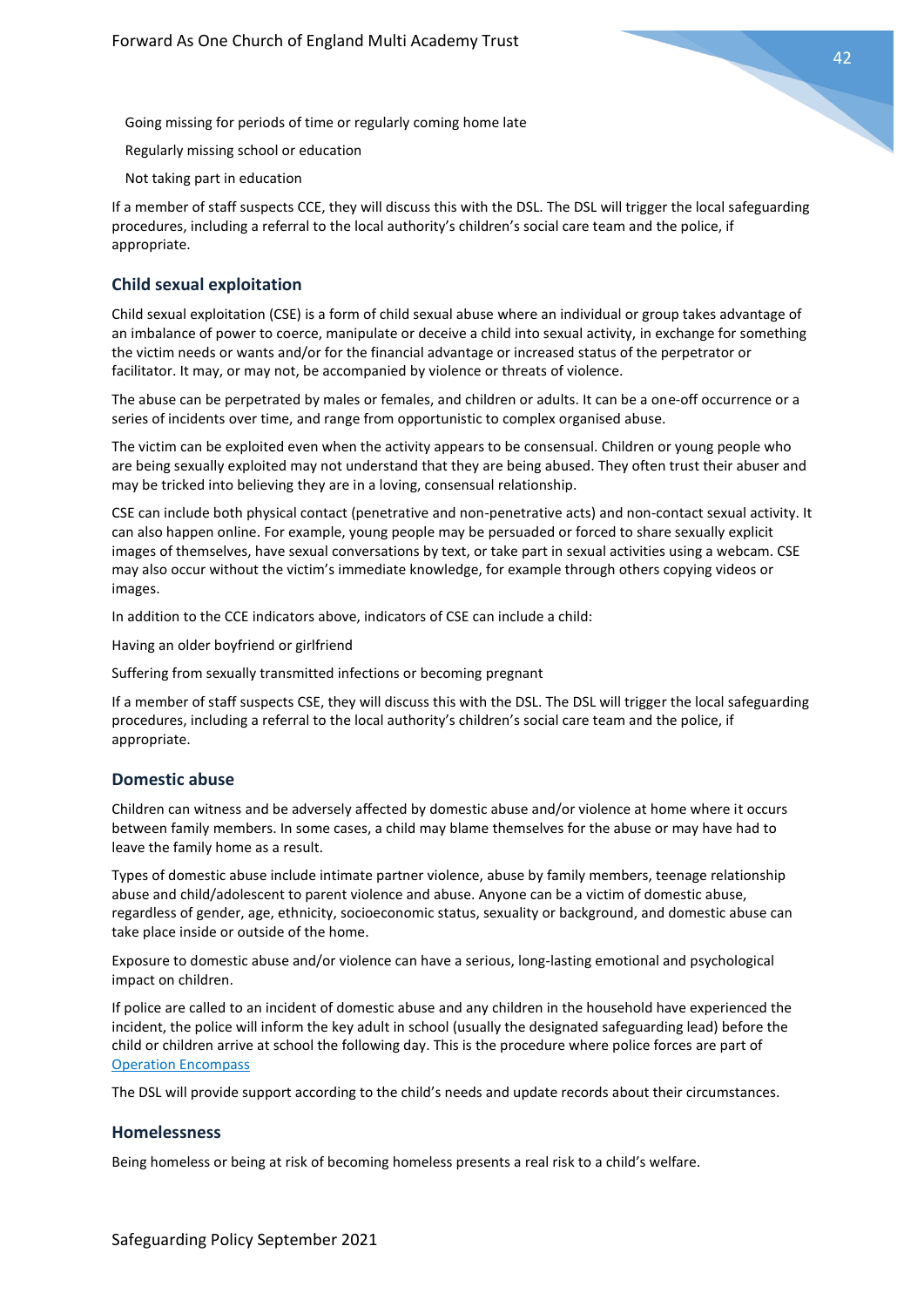The DSL will be aware of contact details and referral routes in to the local housing authority so they can raise/progress concerns at the earliest opportunity (where appropriate and in accordance with local procedures).

Where a child has been harmed or is at risk of harm, the DSL will also make a referral to children's social care.

### **So-called 'honour-based' abuse (including FGM and forced marriage)**

So-called 'honour-based' abuse (HBA) encompasses incidents or crimes committed to protect or defend the honour of the family and/or community, including FGM, forced marriage, and practices such as breast ironing.

Abuse committed in this context often involves a wider network of family or community pressure and can include multiple perpetrators.

All forms of HBA are abuse and will be handled and escalated as such. All staff will be alert to the possibility of a child being at risk of HBA or already having suffered it. If staff have a concern, they will speak to the DSL, who will activate local safeguarding procedures.

#### **FGM**

The DSL will make sure that staff have access to appropriate training to equip them to be alert to children affected by FGM or at risk of FGM.

Section 7.3 of this policy sets out the procedures to be followed if a staff member discovers that an act of FGM appears to have been carried out or suspects that a pupil is at risk of FGM.

- Indicators that FGM has already occurred include:
	- $\geq$  A pupil confiding in a professional that FGM has taken place
	- A mother/family member disclosing that FGM has been carried out
	- A family/pupil already being known to social services in relation to other safeguarding issues

 $\sum A$  girl:

- Having difficulty walking, sitting or standing, or looking uncomfortable
- Finding it hard to sit still for long periods of time (where this was not a problem previously)
- Spending longer than normal in the bathroom or toilet due to difficulties urinating
- Having frequent urinary, menstrual or stomach problems
- Avoiding physical exercise or missing PE
- Being repeatedly absent from school, or absent for a prolonged period
- Demonstrating increased emotional and psychological needs for example, withdrawal or depression, or significant change in behaviour
- Being reluctant to undergo any medical examinations
- Asking for help, but not being explicit about the problem
- Talking about pain or discomfort between her legs

Potential signs that a pupil may be at risk of FGM include:

- The girl's family having a history of practising FGM (this is the biggest risk factor to consider)
- $\geq$  FGM being known to be practised in the girl's community or country of origin
- A parent or family member expressing concern that FGM may be carried out
- A family not engaging with professionals (health, education or other) or already being known to social care in relation to other safeguarding issues

 $\sum A$  girl:

• Having a mother, older sibling or cousin who has undergone FGM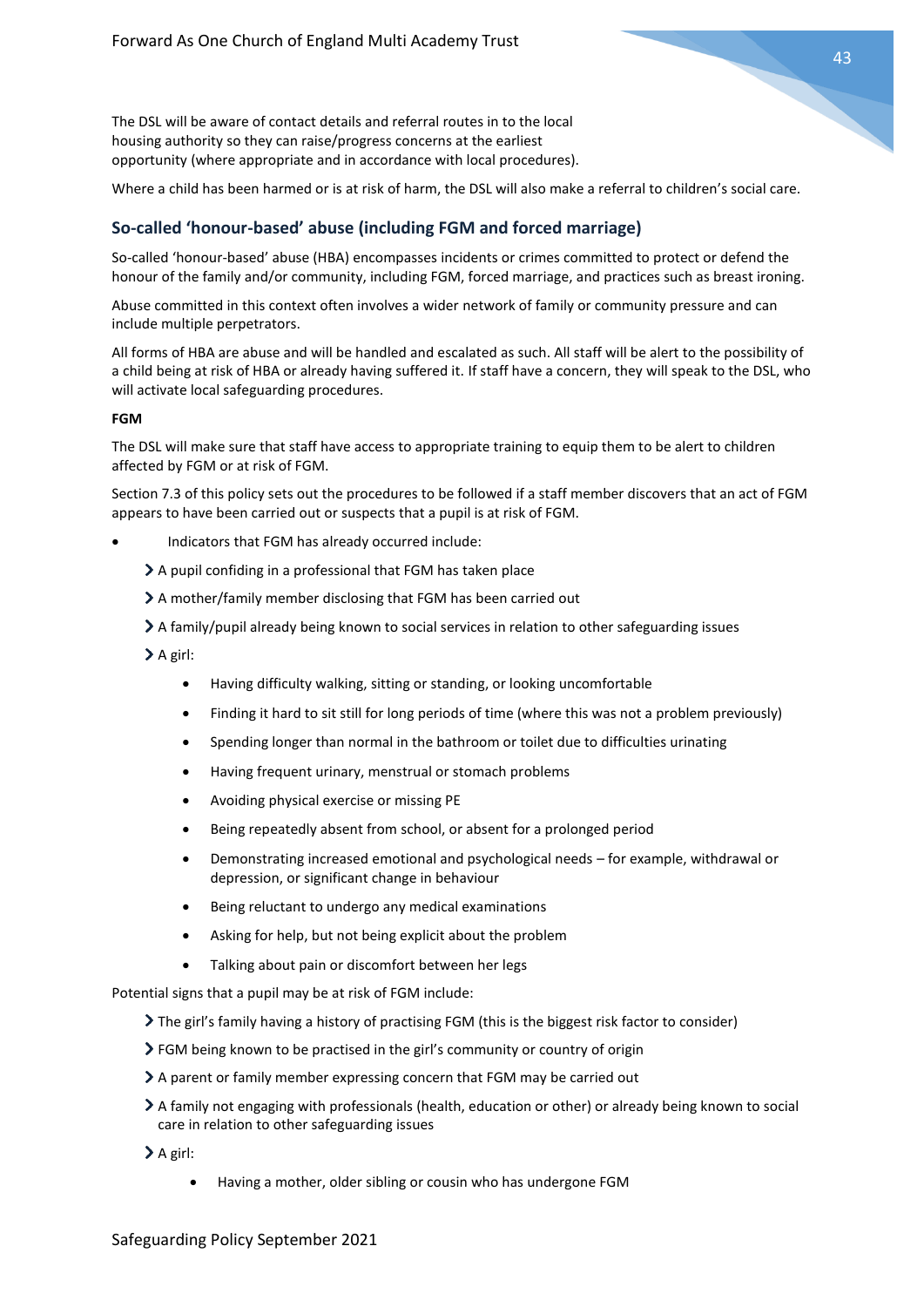- Having limited level of integration within UK society
- Confiding to a professional that she is to have a "special procedure" or to attend a special occasion to "become a woman"
- Talking about a long holiday to her country of origin or another country where the practice is prevalent, or parents/carers stating that they or a relative will take the girl out of the country for a prolonged period
- Requesting help from a teacher or another adult because she is aware or suspects that she is at immediate risk of FGM
- Talking about FGM in conversation for example, a girl may tell other children about it (although it is important to take into account the context of the discussion)
- Being unexpectedly absent from school
- Having sections missing from her 'red book' (child health record) and/or attending a travel clinic or equivalent for vaccinations/anti-malarial medication

The above indicators and risk factors are not intended to be exhaustive.

#### **Forced marriage**

• Forcing a person into marriage is a crime. A forced marriage is one entered into without the full and free consent of one or both parties and where violence, threats, or any other form of coercion is used to cause a person to enter into a marriage. Threats can be physical or emotional and psychological.

• Staff will receive training around forced marriage and the presenting symptoms. We are aware of the 'one chance' rule, i.e., we may only have one chance to speak to the potential victim and only one chance to save them.

• If a member of staff suspects that a pupil is being forced into marriage, they will speak to the pupil about their concerns in a secure and private place. They will then report this to the DSL.

- The DSL will:
	- $\geq$  Speak to the pupil about the concerns in a secure and private place
	- Activate the local safeguarding procedures and refer the case to the local authority's designated officer
	- Seek advice from the Forced Marriage Unit on 020 7008 0151 or [fmu@fco.gov.uk](mailto:fmu@fco.gov.uk)
	- Refer the pupil to an education welfare officer, pastoral tutor, learning mentor, or school counsellor, as appropriate

#### **Preventing radicalisation**

**Radicalisation** refers to the process by which a person comes to support terrorism and extremist ideologies associated with terrorist groups

**Extremism** is vocal or active opposition to fundamental British values, such as democracy, the rule of law, individual liberty, and mutual respect and tolerance of different faiths and beliefs. This also includes calling for the death of members of the armed forces

**Terrorism** is an action that:

- Endangers or causes serious violence to a person/people;
- Causes serious damage to property; or
- Seriously interferes or disrupts an electronic system

The use or threat of terrorism must be designed to influence the government or to intimidate the public and is made for the purpose of advancing a political, religious or ideological cause.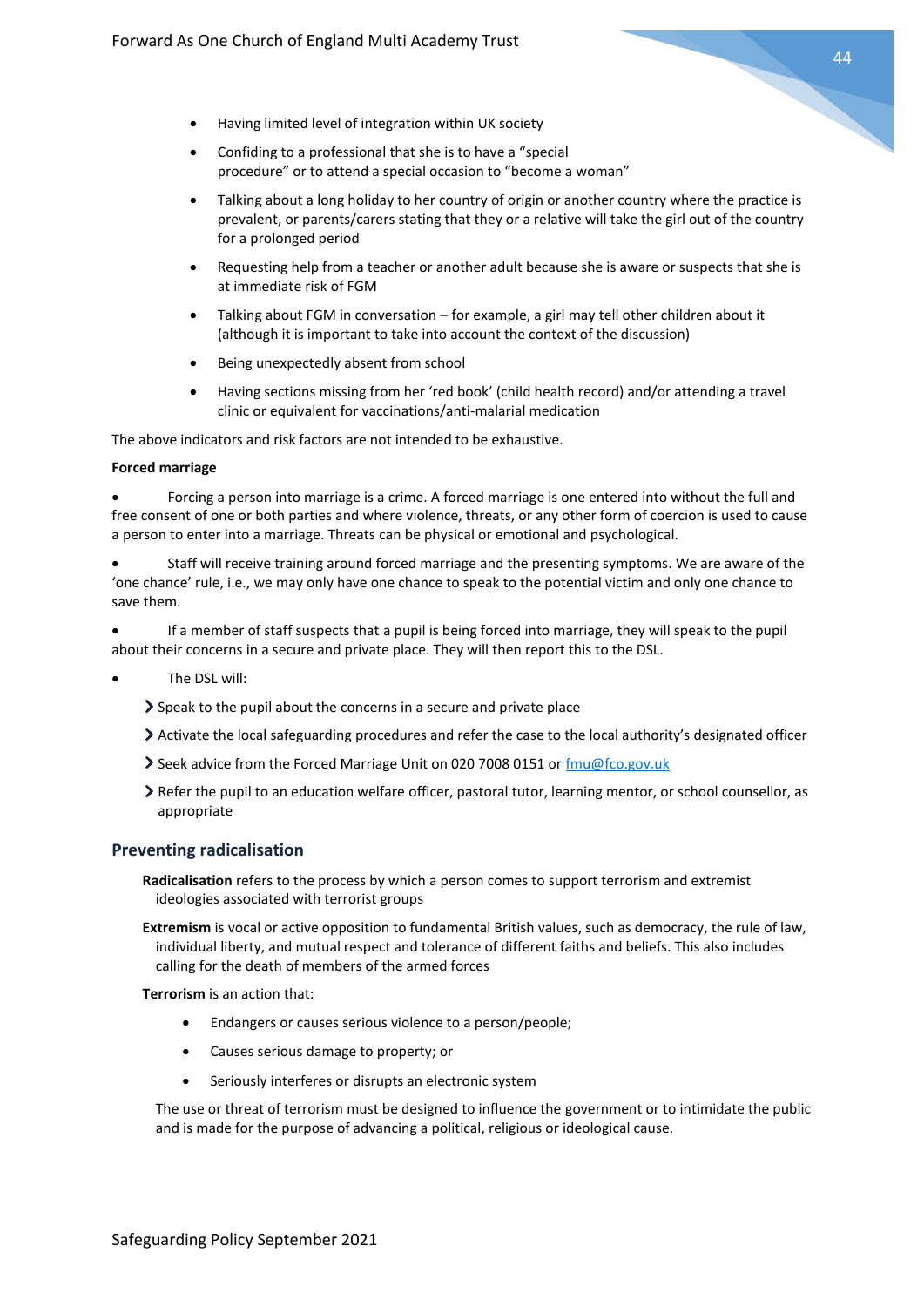Schools have a duty to prevent children from being drawn into terrorism. The DSL will undertake Prevent awareness training and make sure that staff have access to appropriate training to equip them to identify children at risk.

We will assess the risk of children in our school being drawn into terrorism. This assessment will be based on an understanding of the potential risk in our local area, in collaboration with our local safeguarding partners and local police force.

We will ensure that suitable internet filtering is in place, and equip our pupils to stay safe online at school and at home.

There is no single way of identifying an individual who is likely to be susceptible to an extremist ideology. Radicalisation can occur quickly or over a long period.

Staff will be alert to changes in pupils' behaviour.

The government websit[e Educate Against Hate](http://educateagainsthate.com/parents/what-are-the-warning-signs/) and charit[y NSPCC](https://www.nspcc.org.uk/what-you-can-do/report-abuse/dedicated-helplines/protecting-children-from-radicalisation/) say that signs that a pupil is being radicalised can include:

- Refusal to engage with, or becoming abusive to, peers who are different from themselves
- Becoming susceptible to conspiracy theories and feelings of persecution
- > Changes in friendship groups and appearance
- Rejecting activities, they used to enjoy
- > Converting to a new religion
- $\sum$  Isolating themselves from family and friends
- > Talking as if from a scripted speech
- An unwillingness or inability to discuss their views
- A sudden disrespectful attitude towards others
- > Increased levels of anger
- Increased secretiveness, especially around internet use
- Expressions of sympathy for extremist ideologies and groups, or justification of their actions
- Accessing extremist material online, including on Facebook or Twitter
- Possessing extremist literature
- Being in contact with extremist recruiters and joining, or seeking to join, extremist organisations

• Children who are at risk of radicalisation may have low self-esteem, or be victims of bullying or discrimination. It is important to note that these signs can also be part of normal teenage behaviour – staff should have confidence in their instincts and seek advice if something feels wrong.

• If staff are concerned about a pupil, they will follow our procedures set out in section 7.5 of this policy, including discussing their concerns with the DSL.

• Staff should **always** take action if they are worried.

• Further information on the school's measures to prevent radicalisation are set out in other school policies and procedures, including online safety policy.

#### **Peer-on-peer abuse**

Peer-on-peer abuse is when children abuse other children. This type of abuse can take place inside and outside of school and online.

Peer-on-peer abuse is most likely to include, but may not be limited to:

Bullying (including cyber-bullying, prejudice-based and discriminatory bullying)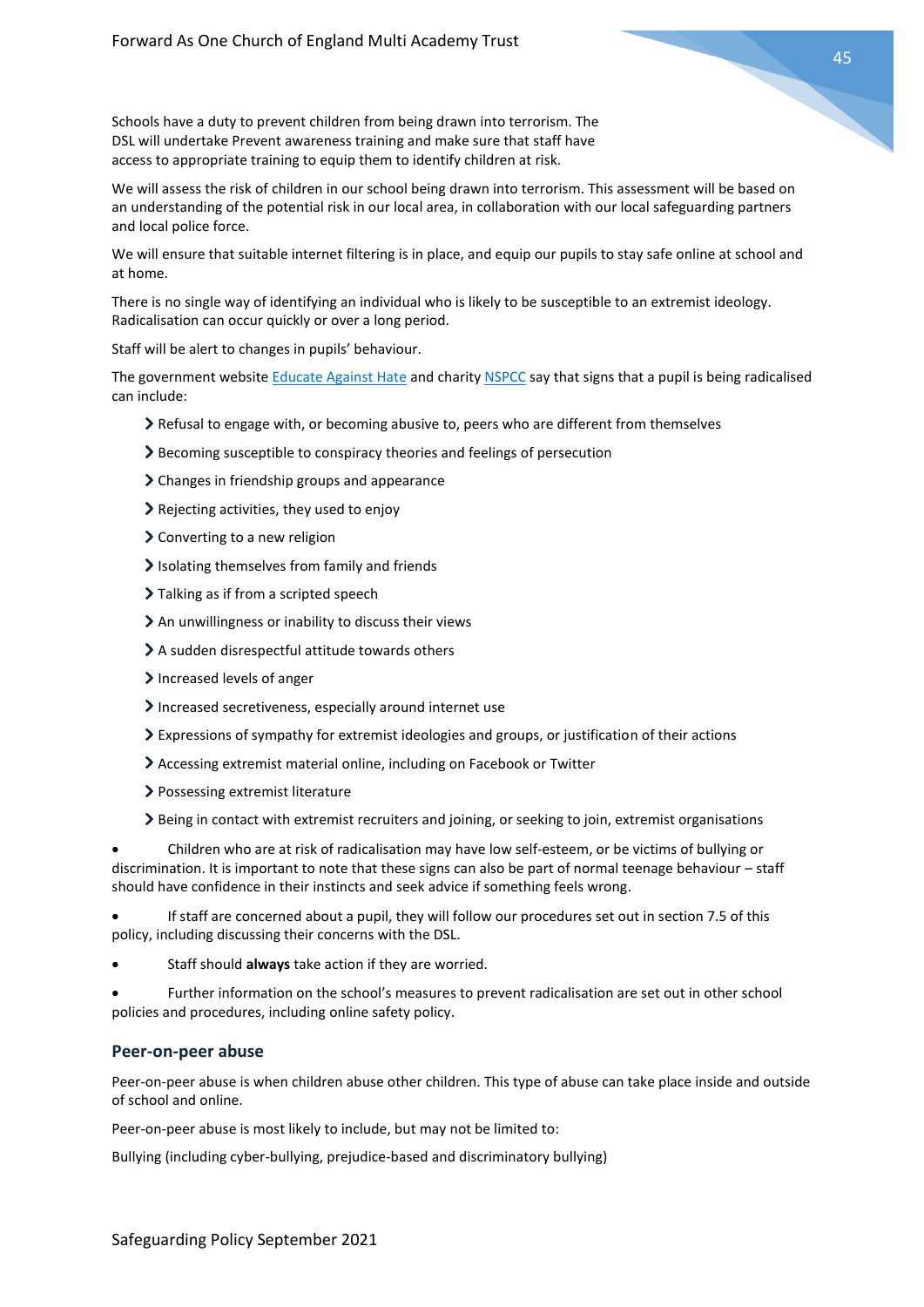Abuse in intimate personal relationships between peers

Physical abuse such as hitting, kicking, shaking, biting, hair pulling, or otherwise causing physical harm (this may include an online element which facilitates, threatens and/or encourages physical abuse)

Sexual violence, such as rape, assault by penetration and sexual assault (this may include an online element which facilitates, threatens and/or encourages sexual violence)

Sexual harassment, such as sexual comments, remarks, jokes and online sexual harassment, which may be standalone or part of a broader pattern of abuse

Causing someone to engage in sexual activity without consent, such as forcing someone to strip, touch themselves sexually, or to engage in sexual activity with a third party

Consensual and non-consensual sharing of nudes and semi nudes' images and/or videos (also known as sexting or youth produced sexual imagery)

Upskirting, which typically involves taking a picture under a person's clothing without their permission, with the intention of viewing their genitals or buttocks to obtain sexual gratification, or cause the victim humiliation, distress or alarm

Initiation/hazing type violence and rituals (this could include activities involving harassment, abuse or humiliation used as a way of initiating a person into a group and may also include an online element)

• Where children abuse their peers online, this can take the form of, for example, abusive, harassing, and misogynistic messages; the non-consensual sharing of indecent images, especially around chat groups; and the sharing of abusive images and pornography, to those who don't want to receive such content.

• If staff have any concerns about peer-on-peer abuse, or a child makes a report to them, they will follow the procedures set out in section 7 of this policy, as appropriate. In particular, section 7.8 and 7.9 set out more detail about our school's approach to this type of abuse.

### **Sexual violence and sexual harassment between children in schools**

• Sexual violence and sexual harassment can occur:

Between 2 children of any age and sex

Through a group of children sexually assaulting or sexually harassing a single child or group of children

Online and face to face (both physically and verbally)

Sexual violence and sexual harassment exist on a continuum and may overlap.

• Children who are victims of sexual violence and sexual harassment will likely find the experience stressful and distressing. This will, in all likelihood, adversely affect their educational attainment and will be exacerbated if the alleged perpetrator(s) attends the same school.

• If a victim reports an incident, it is essential that staff make sure they are reassured that they are being taken seriously and that they will be supported and kept safe. A victim should never be given the impression that they are creating a problem by reporting sexual violence or sexual harassment. Nor should a victim ever be made to feel ashamed for making a report.

• Some groups are potentially more at risk. Evidence shows that girls, children with SEN and/or disabilities, and lesbian, gay, bisexual and transgender (LGBT) children are at greater risk.

Staff should be aware of the importance of:

Challenging inappropriate behaviours

Making clear that sexual violence and sexual harassment is not acceptable, will never be tolerated and is not an inevitable part of growing up

Challenging physical behaviours (potentially criminal in nature), such as grabbing bottoms, breasts and genitalia, pulling down trousers, flicking bras and lifting up skirts. Dismissing or tolerating such behaviours risks normalising them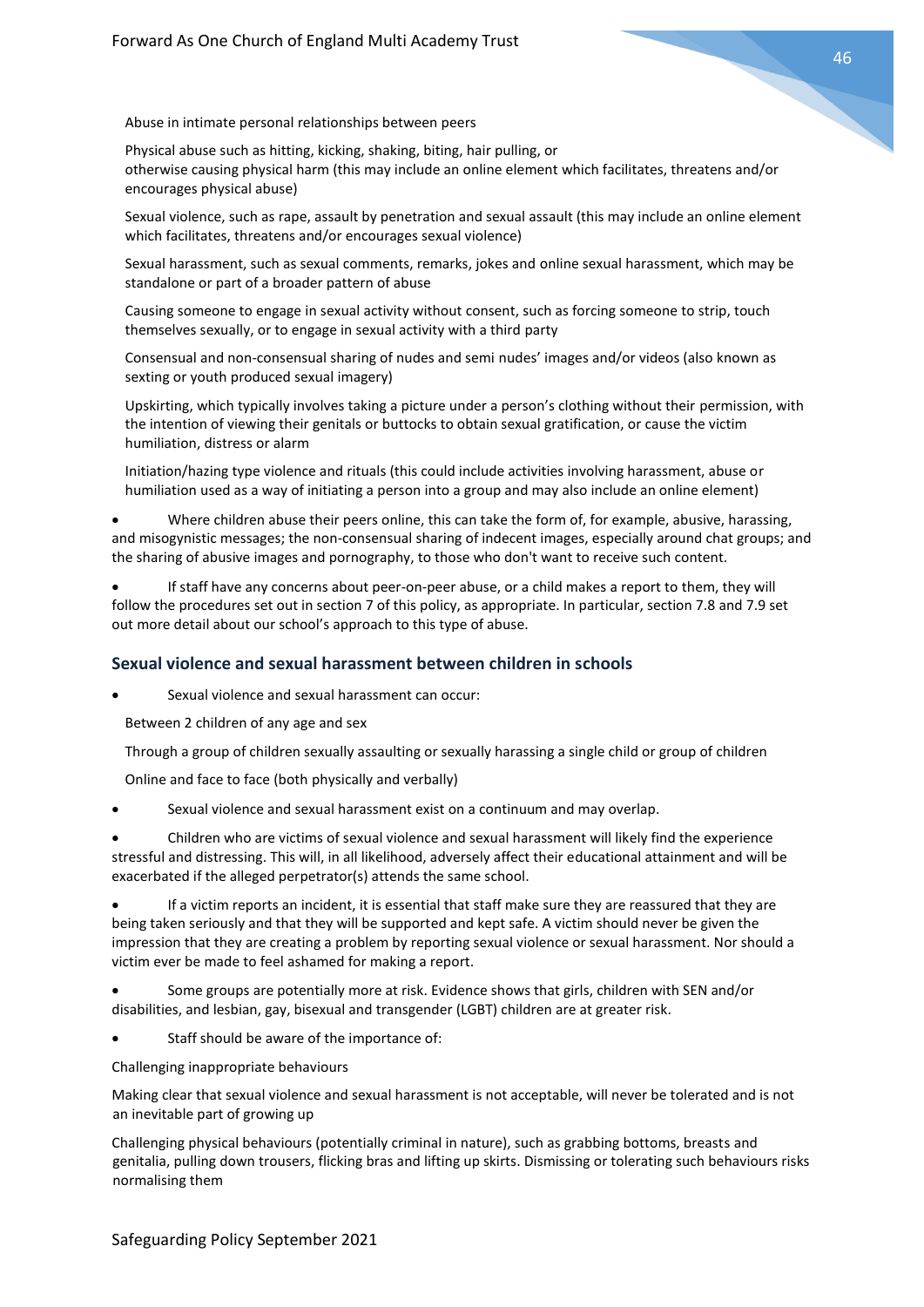If staff have any concerns about sexual violence or sexual

harassment, or a child makes a report to them, they will follow the procedures set out in section 7 of this policy, as appropriate. In particular, section 7.8 and 7.9 set out more detail about our school's approach to this type of abuse.

### **Serious violence**

• Indicators which may signal that a child is at risk from, or involved with, serious violent crime may include:

Increased absence from school

Change in friendships or relationships with older individuals or groups

Significant decline in performance

Signs of self-harm or a significant change in wellbeing

Signs of assault or unexplained injuries

Unexplained gifts or new possessions (this could indicate that the child has been approached by, or is involved with, individuals associated with criminal networks or gangs and may be at risk of criminal exploitation (see above))

• Risk factors which increase the likelihood of involvement in serious violence include:

Being male

Having been frequently absent or permanently excluded from school

Having experienced child maltreatment

Having been involved in offending, such as theft or robbery

Staff will be aware of these indicators and risk factors. If a member of staff has a concern about a pupil being involved in, or at risk of, serious violence, they will report this to the DSL.

### **Checking the identity and suitability of visitors – See also Visitor Policy**

All visitors will be required to verify their identity to the satisfaction of staff and to leave their belongings, including their mobile phone(s), in a safe place during their visit.

If the visitor is unknown to the setting, we will check their credentials and reason for visiting before allowing them to enter the setting. Visitors should be ready to produce identification.

Visitors are expected to sign the visitors' book and wear a visitor's badge.

Visitors to the school who are visiting for a professional purpose, such as educational psychologists and school improvement officers, will be asked to show photo ID and:

- $\triangleright$  Will be asked to show their DBS certificate, which will be checked alongside their photo ID; or
- The organisation sending the professional, such as the LA or educational psychology service, will provide prior written confirmation that an appropriate level of DBS check has been carried out

All other visitors, including visiting speakers, will be accompanied by a member of staff at all times. We will not invite into the school any speaker who is known to disseminate extremist views, and will carry out appropriate checks to ensure that any individual or organisation using school facilities is not seeking to disseminate extremist views or radicalise pupils or staff.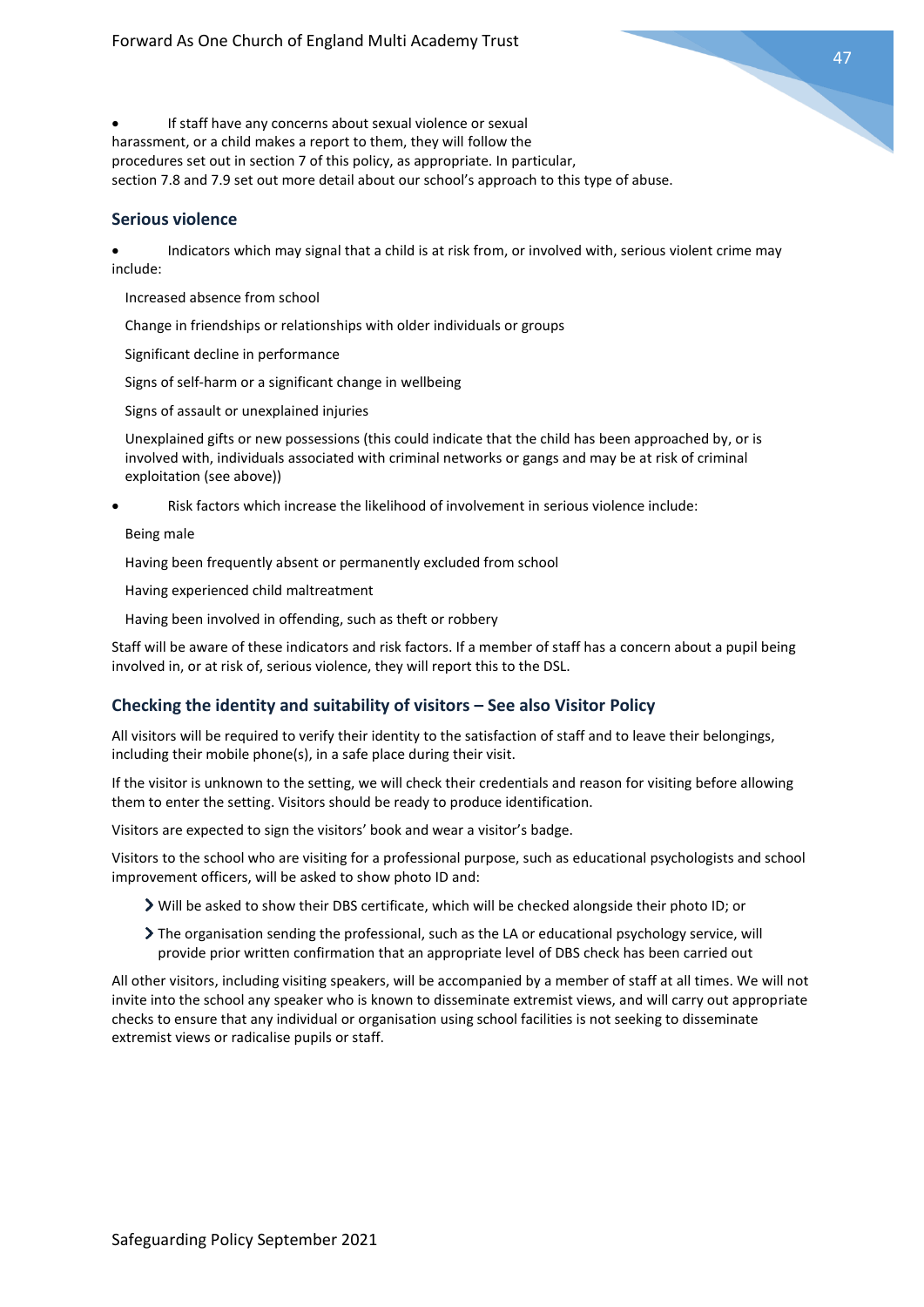### **Non-collection of children**

St John with St Michael recognises that it has a statutory duty to safeguard and promote the welfare of its pupils, and that this duty extends to having arrangements in place for dealing with children not collected from school at the end of the school day or school activity.

This protocol explains those arrangements. The school agrees to care for a pupil who has not been collected by a parent/carer, or appropriate arrangements have been made. See below St John with St Michael's procedure.

#### Procedure

- A record of the incident will be kept in school for each occasion where a child is not collected on time on CPOMS.
- The DSL will be informed and will carry out a risk assessment to ascertain why the child was not collected.
- If there is significant concern or if the child is left on several occasions, then the DSL will call the parents/carers for a meeting to discuss the reasons or may contact Social Services for further advice.
- The HT will always be kept updated.
- 10 mins after pick up time the child will be taken to school office by the class teacher or learning support assistant.
- 15 mins after pick up time: Phone call home If no answer, other contacts will be called
- 30 mins after pick up time: Further phone calls or a member of staff may carry out a home visit.
- 45-60 mins after pick up time Social services and the police will be contacted, and provision will be made for the child to be looked after until contact can be made with the parents/carers. DSL/ Mr Rooney.

The school's DSL for child protection will keep a record of every occasion when parents do not collect a child from school or are late in doing so for no good reason in a diary with times. Any child welfare concerns arising out of such incidents will be dealt with in accordance with the school's child protection procedures. Instances of the same child repeatedly not being collected on time may result in a referral to social services.

A record of the incident will be kept in school for each occasion where a child is not collected on time on CPOMS. The DSL will be informed and will carry out a risk assessment to ascertain why the child was not collected. If there is significant concern or if the child is left on several occasions, then the Family Support Manager will call the parents/carers for a meeting to discuss the reasons or may contact Social Services for further advice. The HT will always be kept updated.

#### Missing pupils

Our procedures are designed to ensure that a missing child is found and returned to effective supervision as soon as possible. If a child goes missing, we will:

#### PROCEDURE FOR IF A CHILD LEAVES THE SETTING UNACCOMPANIED:

Stage One - Search systematically

- All available staff to immediately check toilets, shared areas, rooms and playground to ensure the child is not hiding or locked in anywhere.
- One member of staff to immediately inform school office and the Headteacher or member of staff in charge and check whether the child has been signed out for an external appointment or has an internal appointment with a visiting professional. (School Nurse/Speech Therapist etc) The online Sims register will need checking by office staff as soon as a missing child has been reported.
- One member of staff to gather class and call the register to confirm that one named child is missing.
- Staff will ensure that all other pupils are kept safe and closely supervised throughout incident should it be during the school day. Calm should be kept in the event of a child reported missing at the end of the school day

Stage Two